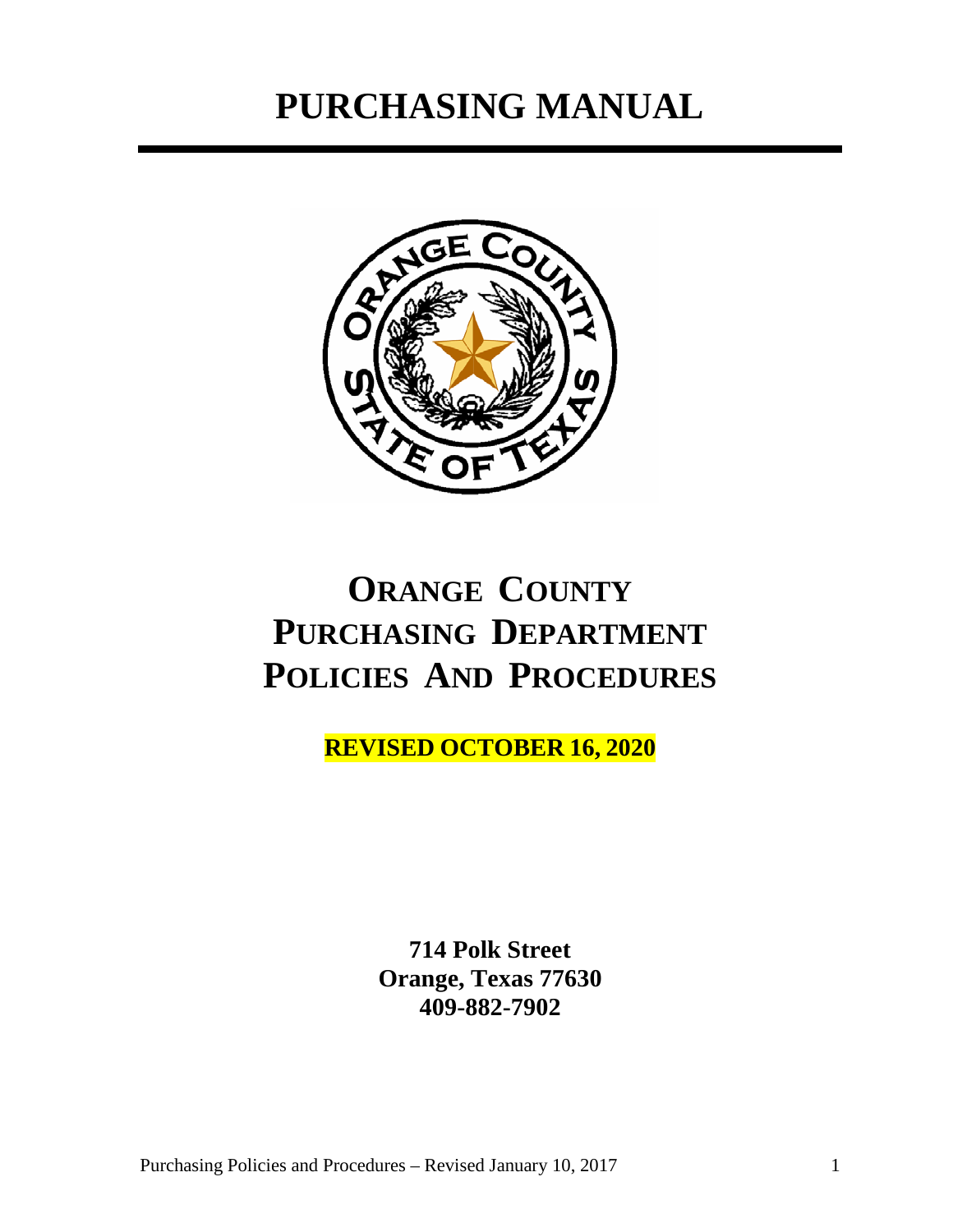### **ORGANIZATION AND AUTHORITY**



#### **ORANGE COUNTY COMMISSIONERS COURT**

**COUNTY JUDGE JOHN GOTHIA COMMISSIONER JOHNNY TRAHAN, PCT #1 COMMISSIONER THERESA BEAUCHAMP, PCT #2 COMMISSIONER KIRK ROCCAFORTE, PCT #3 COMMISSIONER ROBERT VIATOR, PCT #4**

> **PURCHASING AGENT TIM FUNCHESS**

#### **ORANGE COUNTY PURCHASING DEPARTMENT**

Purchasing Policies and Procedures – Revised January 10, 2017 2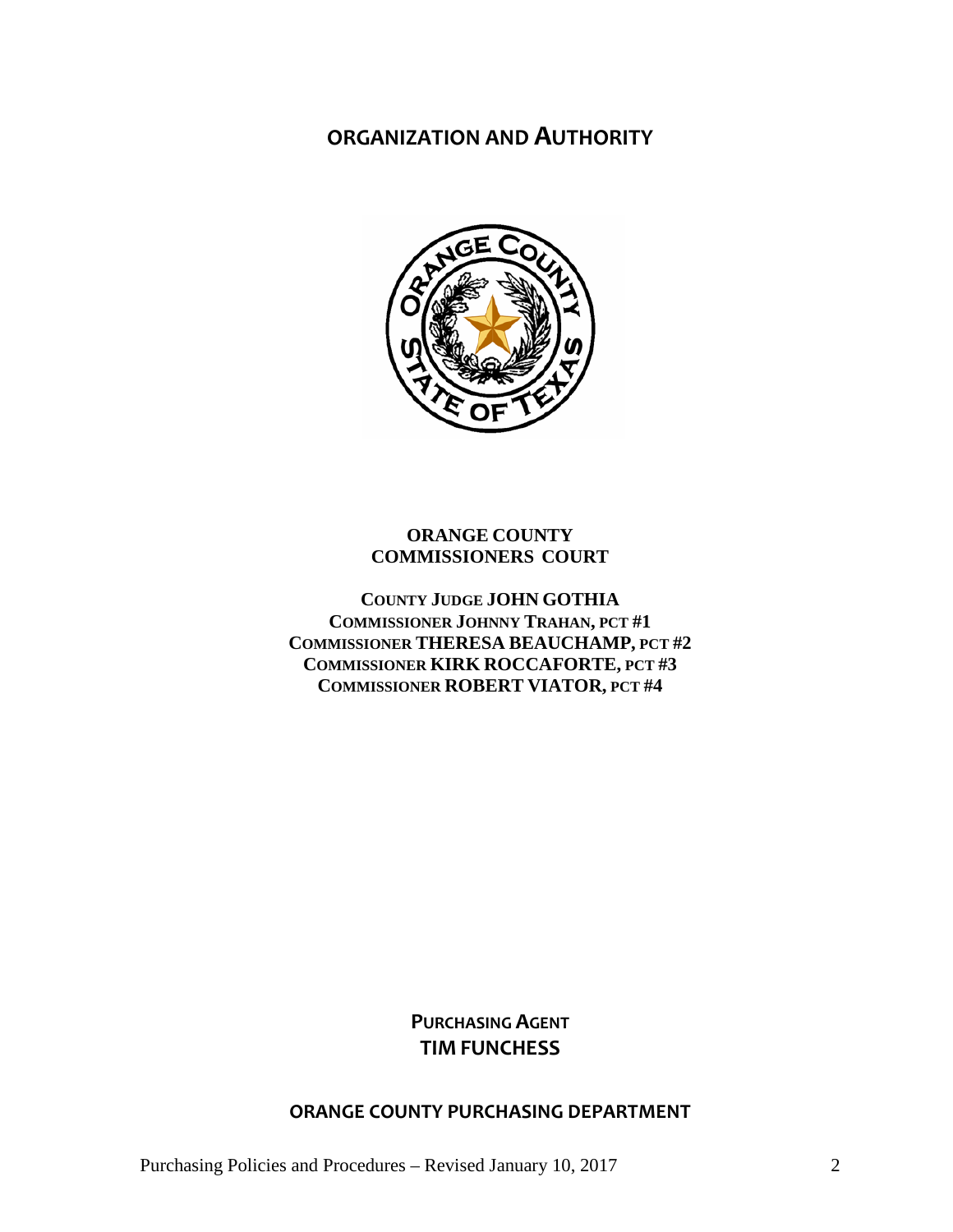### **714 POLK STREET ORANGE, TEXAS 77630**

**PURCHASING AGENT TIM FUNCHESS 409-882-7902 [TFUNCHESS@CO.ORANGE.TX.US](mailto:TFUNCHESS@co.orange.tx.us)**

**ASSISTANT PURCHASING AGENT MICHELLE CARROLL 409-882-7903 [MCARROLL@CO.ORANGE.TX.US](mailto:MCARROLL@co.orange.tx.us)**

**BUYER III, CHRISTIE NORTON 409-882-5340 CNORTON@CO.ORANGE.TX.US**

**BUYER II/FIXED ASSET COORDINATOR MELISSA COUVILLION 409-882-7901 [MCOUVILLION@CO.ORANGE.TX.US](mailto:mcouvillion@co.orange.tx.us)**

**BUYER II/RECEIVING CLERK TONI ROBERTSON 409-882-7904 TROBERTSON@CO.ORANGE.TX.US**

### **PURCHASING MANUAL**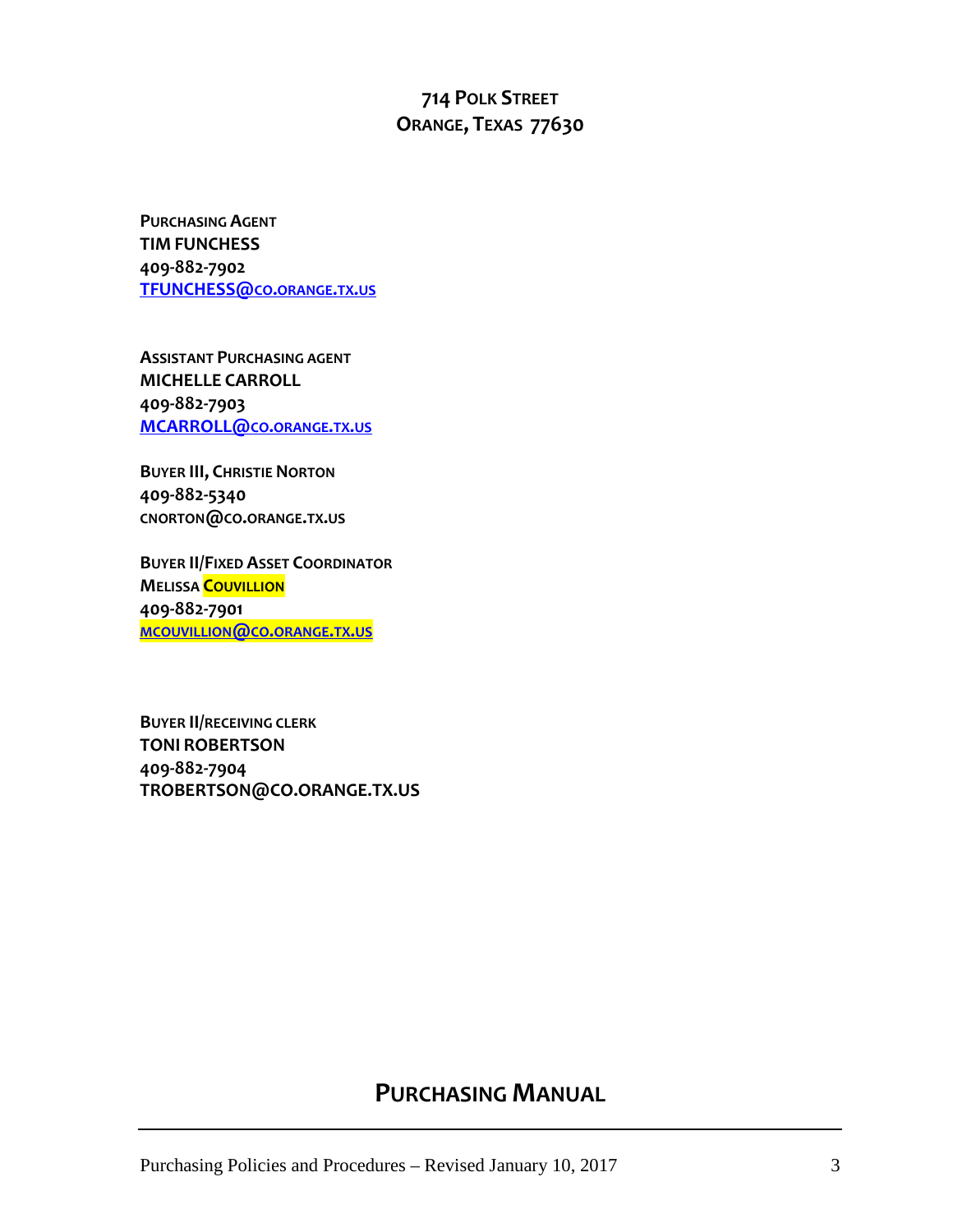## **REVISED: OCTOBER 16, 2020**

## **TABLE OF CONTENTS**

| 1. |                       | <b>Purchasing Policy</b>                          | 1              |
|----|-----------------------|---------------------------------------------------|----------------|
|    | А.                    | Purpose                                           | $\mathbf{1}$   |
|    | <b>B.</b>             | Scope                                             | $\mathbf{1}$   |
|    | $C_{\cdot}$           | Distribution                                      | $\mathbf{1}$   |
|    | D.                    | Implementation                                    | $\mathbf{1}$   |
|    | E.                    | Revisions                                         | $\sqrt{2}$     |
|    | F.                    | Orange County Purchasing Policy and Procedures    | $\overline{2}$ |
|    | G.                    | The Purchasing Act                                | $2-3$          |
|    | H.                    | <b>Purchasing Department Policies</b>             | $\sqrt{3}$     |
|    | I.                    | <b>Effective Date</b>                             | $\overline{3}$ |
|    | J.                    | Precedents and Interpretation                     | $3-4$          |
|    | K.                    | <b>Grant Funded Purchases</b>                     | $\overline{4}$ |
| 2. |                       | <b>General Purchasing Policies and Procedures</b> | 5              |
|    | A.                    | General Information                               | $5 - 6$        |
|    | <b>B.</b>             | MIS Review of Data Processing Equipment           | 6              |
|    | $C_{\cdot}$           | Bidders' Lists                                    | 6              |
| 3. |                       | <b>Bonding Requirements</b>                       | $\overline{7}$ |
|    | A.                    | Minimum Bid Bonds                                 | 7              |
|    | <b>B.</b>             | <b>Bid Bond</b>                                   | $\tau$         |
|    | $C_{\cdot}$           | Performance Bonds                                 | $7 - 8$        |
|    | D.                    | Payment Bond                                      | 8              |
| 4. | <b>Specifications</b> |                                                   | 9              |
|    | A.                    | Definition                                        | 9              |
|    | <b>B.</b>             | Purpose                                           | 10             |
|    | C.                    | Preparation                                       | 10             |
|    | D.                    | Types of Specifications                           | $10 - 11$      |

**Page**

**Page**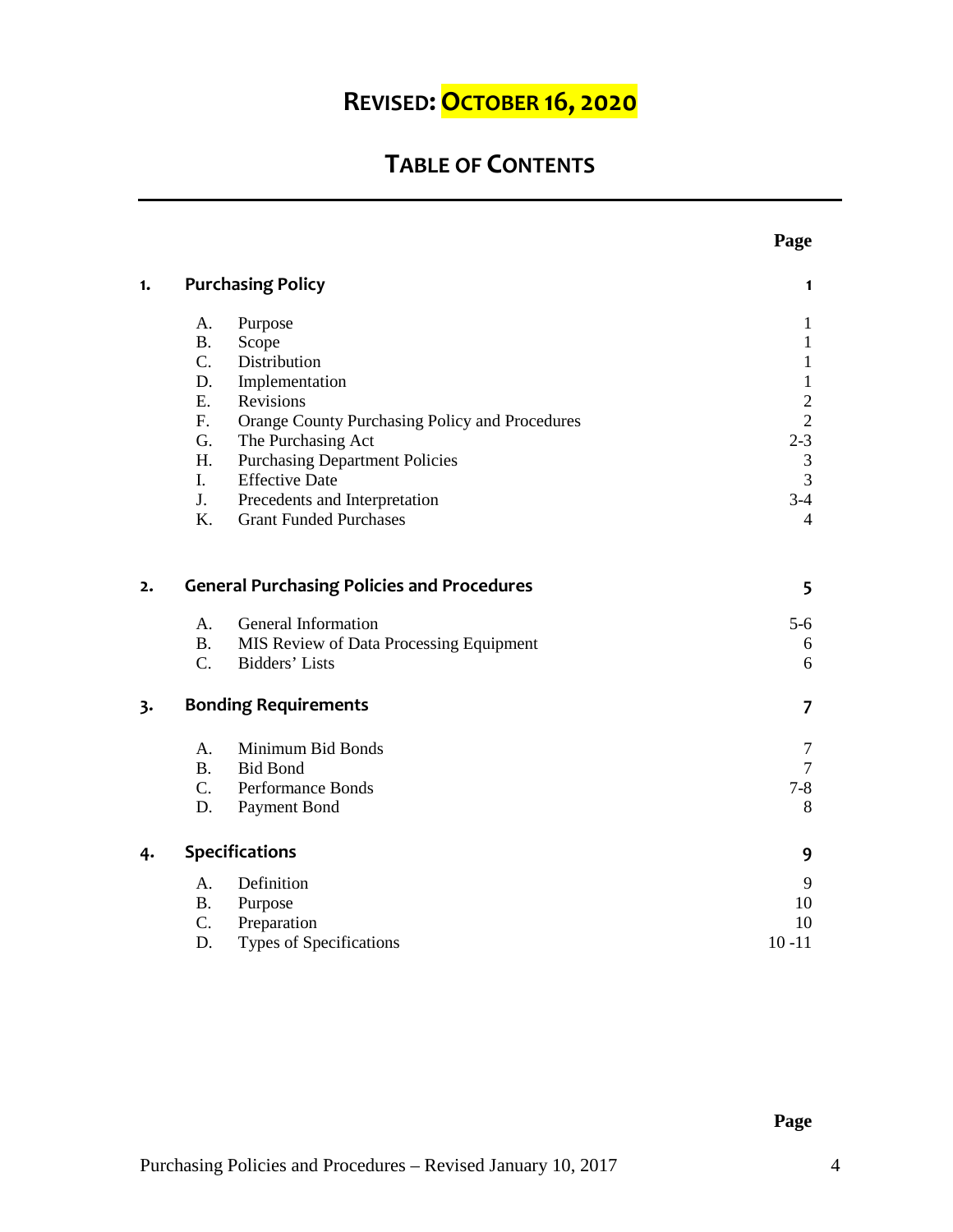| 5. |                                                         | <b>The Requisition Process</b>                            | 12        |
|----|---------------------------------------------------------|-----------------------------------------------------------|-----------|
|    | A.                                                      | Definition                                                | $12 - 13$ |
|    | <b>B.</b>                                               | Incode System                                             | 13        |
|    | $C_{\cdot}$                                             | <b>Types of Requisitions</b>                              | $13 - 14$ |
|    | D.                                                      | Emergency                                                 | 14        |
|    | E.                                                      | Request for Working Purchase Order                        | $14 - 15$ |
|    | F <sub>r</sub>                                          | <b>After Hours Orders</b>                                 | 15        |
|    | G.                                                      | <b>Blanket Orders</b>                                     | 15        |
| 6. |                                                         | <b>Procurement Documents</b>                              | 16        |
| 7. | Procedures for Purchases Under \$50,000.00              |                                                           | 17        |
|    | A.                                                      | Policy                                                    | 17        |
|    | <b>B.</b>                                               | Considerations                                            | 17        |
|    | $C_{\cdot}$                                             | Procedures                                                | $17 - 18$ |
| 8. | Competitive Bidding for Purchases Exceeding \$50,000.00 |                                                           | 19        |
|    | A.                                                      | Definitions                                               | 19        |
|    | <b>B.</b>                                               | Purpose of Competitive Bidding                            | 19        |
|    | $C_{\cdot}$                                             | Requisition                                               | 19        |
|    | D.                                                      | <b>Bidding Notice</b>                                     | 20        |
|    | E.                                                      | Addendum                                                  | 21        |
|    | F.                                                      | Receipt of Bids                                           | 21        |
|    | G.                                                      | Public Opening of Bids                                    | 21        |
|    | H.                                                      | <b>Evaluation of Bids</b>                                 | 22        |
|    | I.                                                      | <b>Contract Award</b>                                     | 22        |
|    | J.                                                      | <b>Contract Administration</b>                            | 23        |
|    | K.                                                      | Re-bidding of Annual Contracts                            | 23        |
| 9. |                                                         | Competitive Proposals for Purchases Exceeding \$50,000.00 | 24        |
|    | A.                                                      | Definitions                                               | 24        |
|    | <b>B.</b>                                               | Procedures                                                | 24        |
|    | C.                                                      | Notice                                                    | 25        |
|    | D.                                                      | Receipt of Competitive Proposals                          | $25 - 26$ |
|    | E.                                                      | Opening of Proposals                                      | 26        |
|    | $F_{\cdot}$                                             | <b>Evaluation of Proposals</b>                            | 26        |
|    | G.                                                      | Negotiations                                              | 26-27     |
|    | H.                                                      | <b>Contract Award</b>                                     | 27        |
|    | I.                                                      | <b>Contract Administration</b>                            | 27        |

**Page**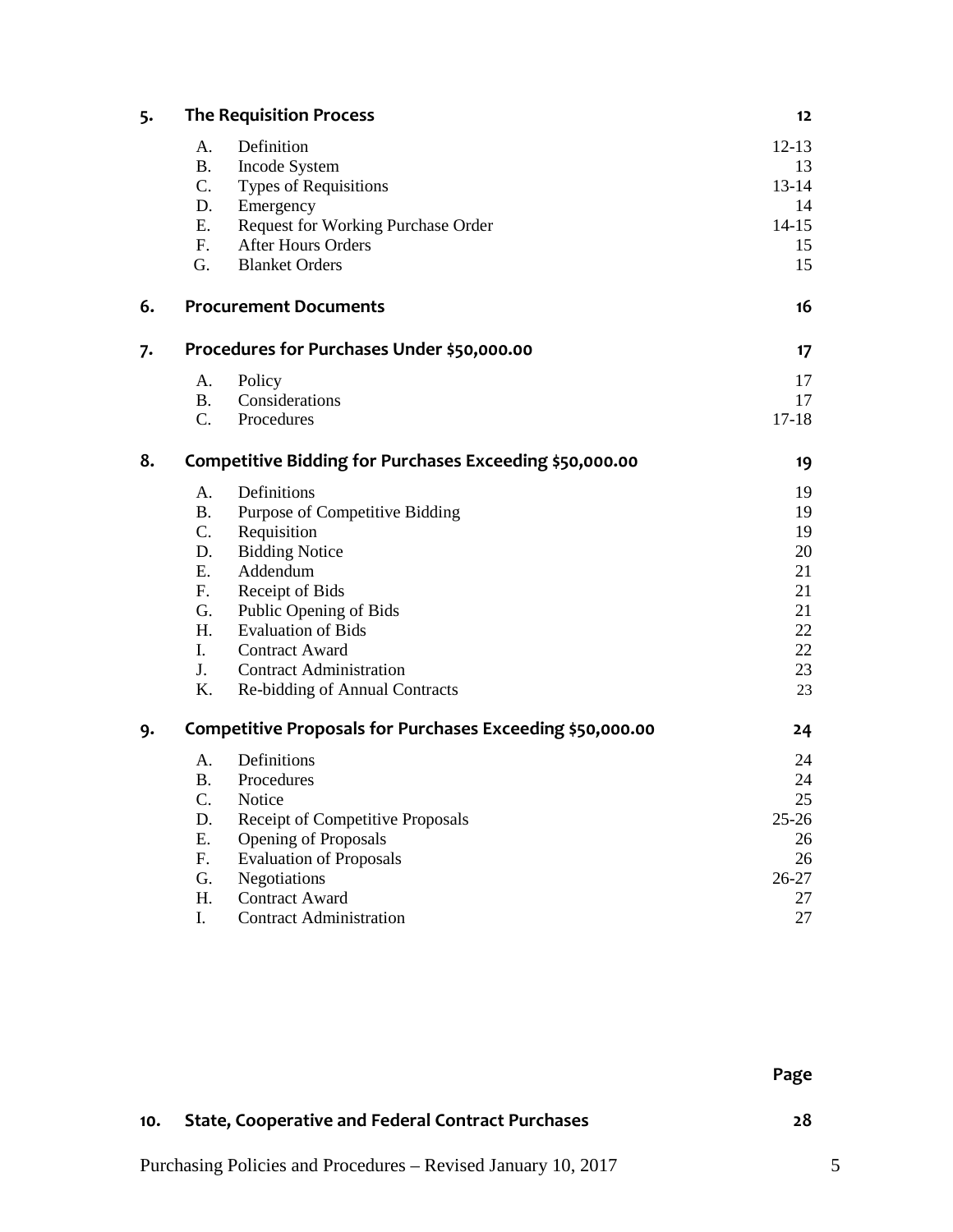|     | A.          | Introduction                                                             | 28        |
|-----|-------------|--------------------------------------------------------------------------|-----------|
|     | <b>B.</b>   | Authority to Purchase from State Purchasing, Cooperative and             |           |
|     |             | <b>Federal Contract Purchasing Programs</b>                              | 28-29     |
|     | C.          | Policy                                                                   | 29        |
|     | D.          | <b>Official Representative</b>                                           | 29        |
|     | E.          | Procedure                                                                | 29        |
| 11. |             | <b>Procurement of Professional Services</b>                              | 30        |
|     | A.          | Introduction                                                             | 30        |
|     | <b>B.</b>   | Purpose                                                                  | 30        |
|     | $C_{\cdot}$ | Professional Services Procurement Act Definition                         | 30        |
|     | D.          | Procedure                                                                | $30 - 31$ |
|     | Ε.          | Purchasing Act                                                           | 31        |
| 12. |             | <b>Construction Procurement</b>                                          | 32        |
|     | А.          | <b>Purchasing Statutes</b>                                               | 32        |
|     | <b>B.</b>   | Requisition                                                              | 32        |
|     | C.          | <b>Bidding Notice</b>                                                    | 32        |
|     | D.          | <b>Bonding Requirements</b>                                              | 33        |
|     | E.          | Minimum Bid Bonds                                                        | 33        |
|     | $F_{\cdot}$ | <b>Bid Bond</b>                                                          | 33        |
|     | G.          | Performance Bonds                                                        | 33-34     |
|     | H.          | Payment Bond                                                             | 34        |
|     | I.          | Receipt of Competitive Bids                                              | 35        |
|     | J.          | Public Opening of Bids                                                   | 35        |
|     | K.          | <b>Evaluation of Bids</b>                                                | $35 - 36$ |
|     | L.          | <b>Contract Award</b>                                                    | 36        |
|     | M.          | <b>Contract Administration</b>                                           | $36 - 37$ |
| 13. |             | <b>Exemptions to the Competitive Procurement Process</b>                 | 38        |
|     | А.          | Purchasing Act                                                           | 38-39     |
|     | <b>B.</b>   | <b>Public Finance Act</b>                                                | 39        |
|     | C.          | Policy                                                                   | 39        |
|     | D.          | Emergency                                                                | 39        |
|     | Ε.          | Sole Source Goods and Services                                           | 39        |
| 14. |             | <b>Consideration of Location of Bidder's Principal Place of Business</b> | 40        |
| 15. |             | <b>Renewal of Equipment Leases and Maintenance Contracts</b>             | 41        |
| 16. |             | <b>System for Award Management (SAM)</b>                                 | 42        |
|     |             |                                                                          |           |

|  | <b>Contract with Person Indebted to County</b> |  |
|--|------------------------------------------------|--|
|--|------------------------------------------------|--|

**Page**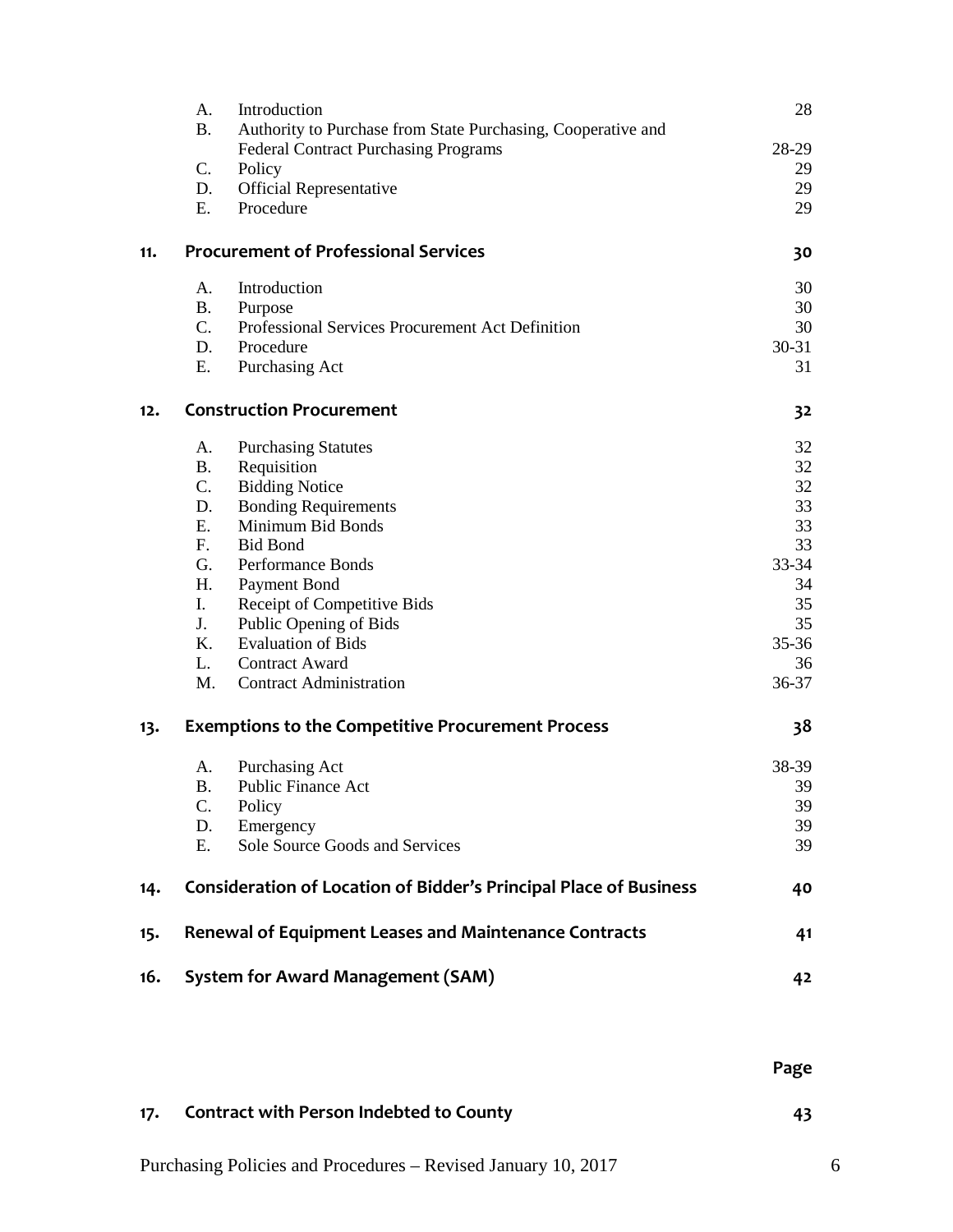| 18. | <b>Receipt of Goods</b>                                             | 44        |
|-----|---------------------------------------------------------------------|-----------|
|     | Policy<br>A.                                                        | 44        |
|     | <b>B.</b><br>Verification of Orders                                 | 44        |
|     | C.<br>Damaged Freight                                               | 44        |
| 19. | <b>Modifications of Contracts or Purchase Orders</b>                | 45        |
| 20. | <b>Disclosure of Interested Parties, Form 1295</b>                  | $46 - 47$ |
| 21. | <b>Conflicts Disclosure</b>                                         | 48-54     |
| 22. | Federal 2 CFR Part 200                                              |           |
| 23. | <b>Purchase Rebate/Reward Policy</b>                                | 55        |
| 24. | <b>Purchasing Authority</b>                                         | 56-57     |
|     | Appointment of Purchasing Agent<br>A.                               | 56        |
|     | Purchasing Authority of Commissioners' Court<br><b>B.</b>           | 56        |
|     | C.<br>Duties and Authority of the Purchasing Agent                  | 56        |
|     | Inventory<br>D.                                                     | 57        |
|     | <b>Transfer of Assets</b><br>Ε.                                     | 57        |
|     | F.<br>Disposition of Surplus or Salvage Property                    | 57        |
|     | Violation and Penalty<br>G.                                         | 57        |
|     | H.<br>Additional Responsibilities of the Purchasing Agent           | 57        |
| 25. | <b>Historically Underutilized Businesses (H.U.B.)</b>               | 58        |
|     |                                                                     |           |
| 26. | <b>Code of Ethics</b>                                               | 59        |
|     | 27. Procurement Policies and Procedures for Federal Grant Contracts | 60        |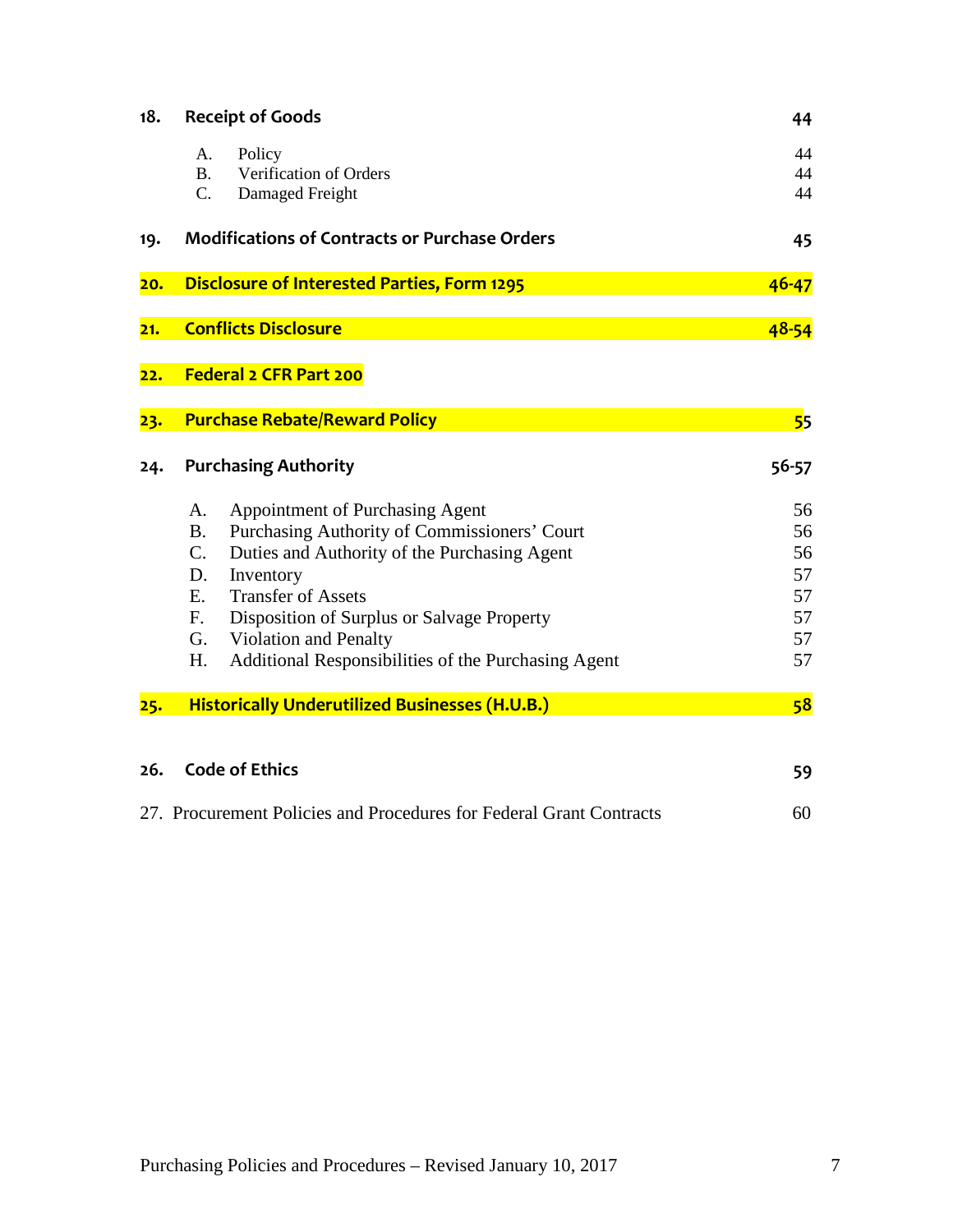### **1. PURCHASING POLICY**

#### **A. Purpose**

The purpose of this Purchasing Manual is to serve as a source of instruction to all County Departments and employees regarding the Purchasing Policies and Procedures of Orange County, Texas. The adoption of this Purchasing Manual and the approval of any subsequent revisions by Commissioners' Court shall authorize the policies and procedures contained herein for official use in County business.

#### **B. Scope**

The scope of this manual includes all departments under the jurisdiction of Commissioners' Court, as well as all purchasing transactions that are paid for directly from County funds under the control of Commissioners' Court.

#### **C. Distribution**

This manual will be available to all County Departments and to all County Employees involved in the purchasing process. The Purchasing Department shall post this manual on the Orange County website.

#### **D. Implementation**

The Purchasing Agent shall be responsible for implementing and enforcing the policies and procedures set forth in this manual.

- The Purchasing Agent, as head of the Purchasing Department, shall exercise functional authority over the County purchasing process for the purpose of implementing and enforcing these policies and procedures on a countywide basis, as well as in the Purchasing Department for its role in the process.
- Each Elected Official and/or Department Head shall be responsible for implementing and enforcing these policies and procedures within their respective agencies.
- A violation of any of the policies and procedures in this manual may be grounds for disciplinary action. In addition, a violation may result in the County's refusal to pay for any improperly ordered goods or service.
- The Commissioners' Court shall have the authority, in specific cases determined to be exceptional, to waive or override the policies and procedures in this manual and to direct a different handling of each such case.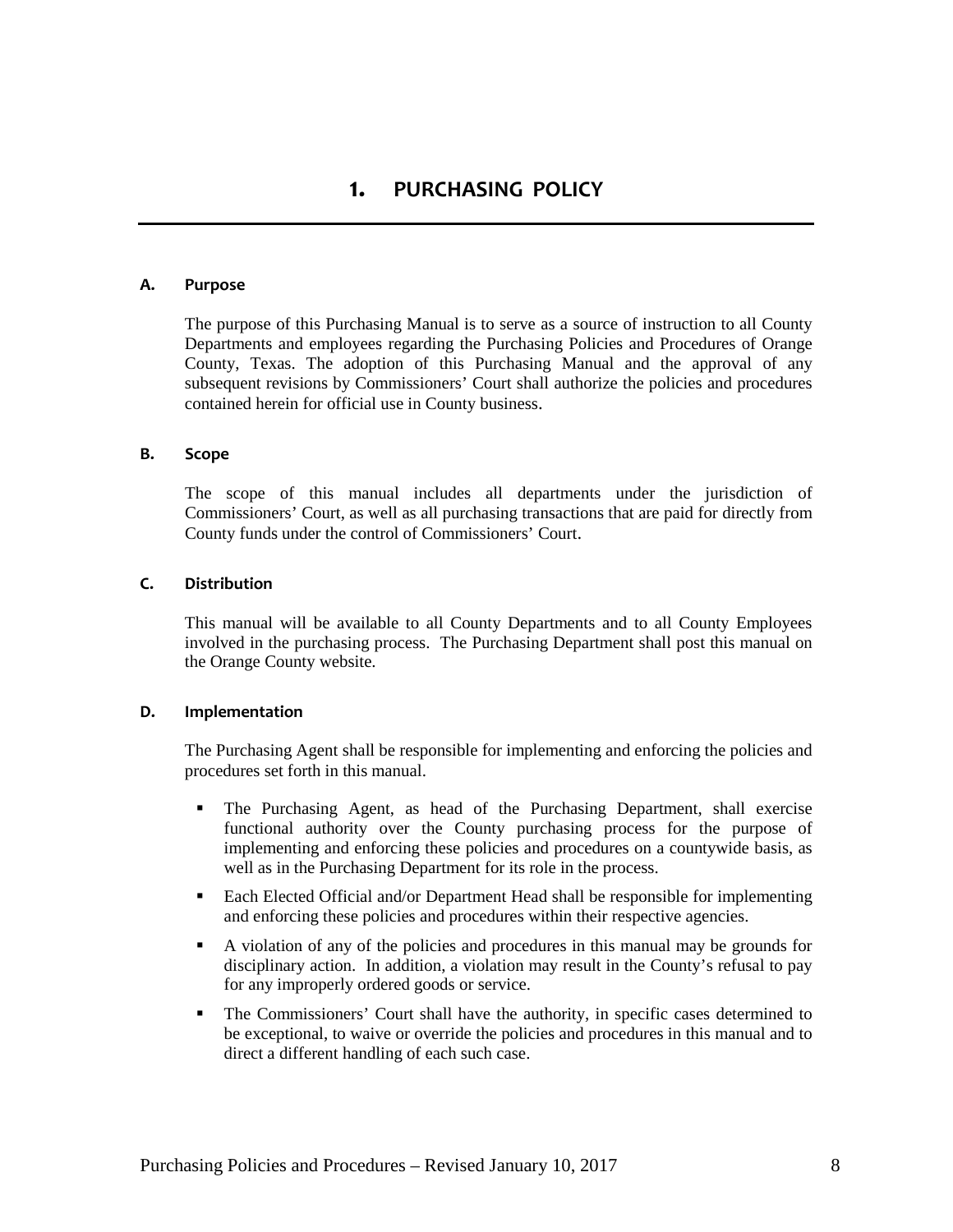#### **E. Revisions**

This manual is to serve as a permanent and up-to-date guide to County Purchasing Policies and Procedures. As necessary changes are made in policies and procedures, appropriate revisions will be made. The Purchasing Department shall be responsible for accurately maintaining this manual and for posting revisions to the Orange County website.

#### **F. Orange County Purchasing Policies and Procedures**

The Orange County Purchasing Policy is to:

- Comply with all Federal and State laws that apply to County purchasing and comply with the policies and procedures outlined in this manual;
- **Provide all responsible vendors and contractors with equitable access to servicing the** needs of Orange County and its personnel through competitive acquisition of goods and services;
- Seek the best quality, lowest priced goods and services that meet the needs of the County and its personnel;
- Manage County assets and inventory so that replacement costs are minimized and the County can account for all assets; and
- Dispose of all surplus, salvage, seized and abandoned property in a manner that both provides the most benefit to the taxpayers of Orange County and complies with the law.

#### **G. The Purchasing Act**

The Purchasing Act, Texas Local Government Code §262.023 reads:

- (a) Before a County may purchase one or more items under a contract that will require an expenditure exceeding \$50,000.00 the Commissioners' Court of the County must
- (1) comply with the competitive bidding or competitive proposal procedures prescribed by this subchapter.

(2) use the reverse auction procedure, as defined by Section 2155.062(d), Government Code, for purchasing; or

(3) comply with a method described by Chapter 2269, Government Code.

(b) The requirements established by Subsection (a) apply to contracts for which payment will be made from current funds or bond funds or through anticipation notes authorized by Chapter 1431, Government Code, or time warrants. Contracts for which payments will be made through certificates of obligation are governed by The Certificate of Obligation Act of 1971 (Subchapter C, Chapter 217)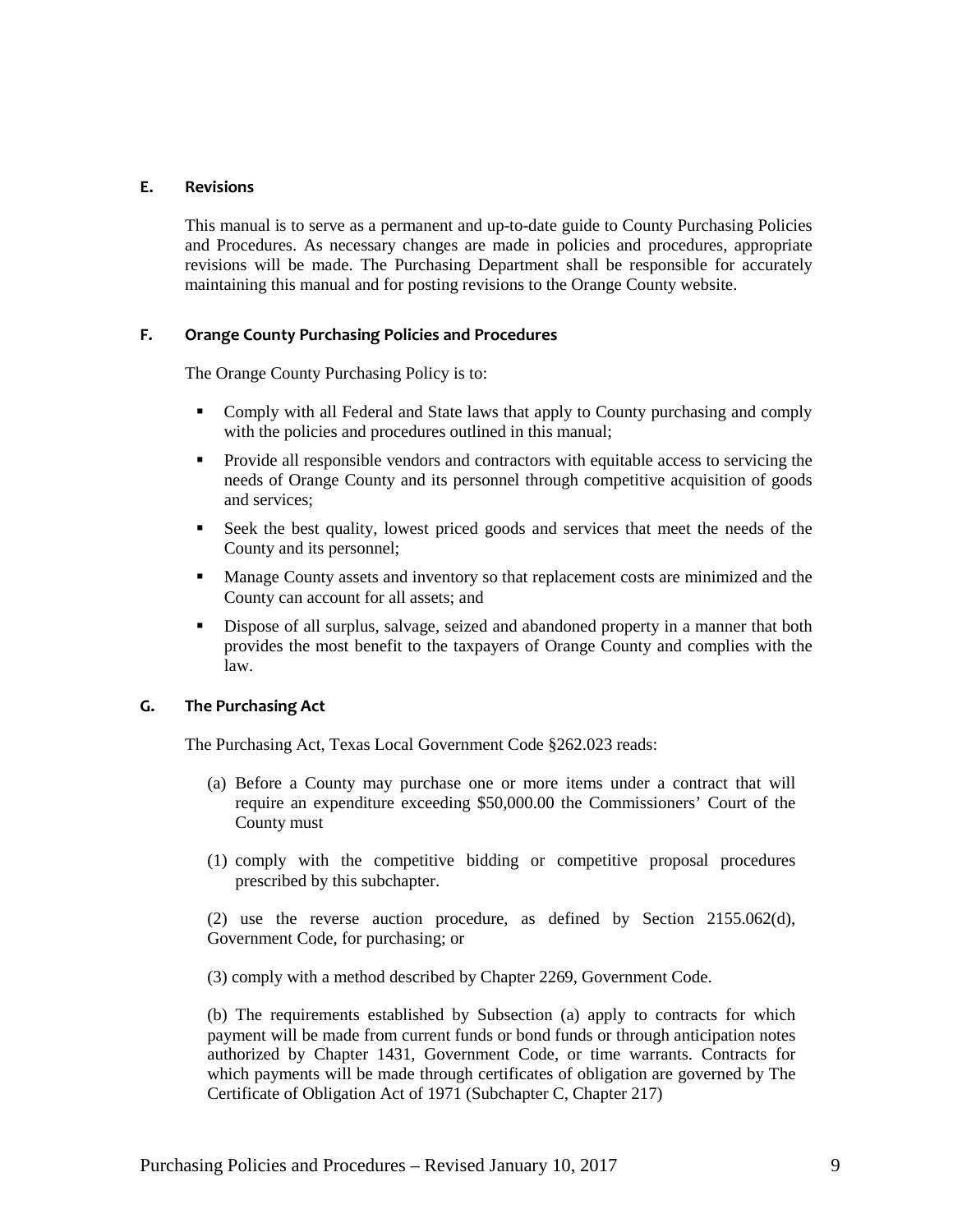(b-1) A County that complies with a method described by Chapter 2269, Government Code, as provided by Subsection (a)(3), to enter into a contract for which payment will be made through anticipation notes authorized by Chapter 1431, Government Code, may not issue anticipation notes for the payment of the contract in an amount that exceeds the lesser of:

- (1) Twenty percent (20%) of the county's budget for the fiscal year in which the county enters into the contract ; or
- (2) \$10 million.

(c) In applying the requirements established by Subsection (a), all separate, sequential, or component purchases of items ordered or purchased, with the intent of avoiding the requirements of this subchapter, from the same supplier by the same county officer, department, or institution are treated as if they are part of a single purchase and of a single contract. In applying this provision to the purchase of office supplies, separate purchases of supplies by an individual department are not considered to be part of a single purchase and single contract by the county if a specific intent to avoid the requirements of this subchapter is not present."

The Purchasing Act applies to all departments of Orange County. The Purchasing Department acts as County representative on all matters pertaining to purchasing. The Purchasing Department shall do the purchasing for any Orange County Department and all Elected Officials.

#### **H. Purchasing Department Policies**

#### *Selection of Vendors*

In the case of formal competitive bids or proposals, informal bids and informal proposals, the evaluation of bids and proposals and the selection of vendors shall be done with a view to obtain the best value for the money spent. Therefore, the vendor selected will be the bidder who submits the lowest and/or best bid. While "lowest" is self-explanatory, "best" is not. "Best" in this context means that which most completely conforms to specifications and is submitted by a responsible bidder.

#### **I. Effective Date**

These policies and procedures shall become effective upon approval by Commissioners' Court.

#### **J. Precedents and Interpretation**

These policies and procedures shall be construed liberally to accomplish their purpose.

If there is any conflict between the policies and procedures and a County law, or a rule adopted under a County law, the stricter of the two provisions prevails.

The masculine, feminine and neuter genders shall be construed to include the other genders as required. The singular and plural shall be construed to include the other number as required.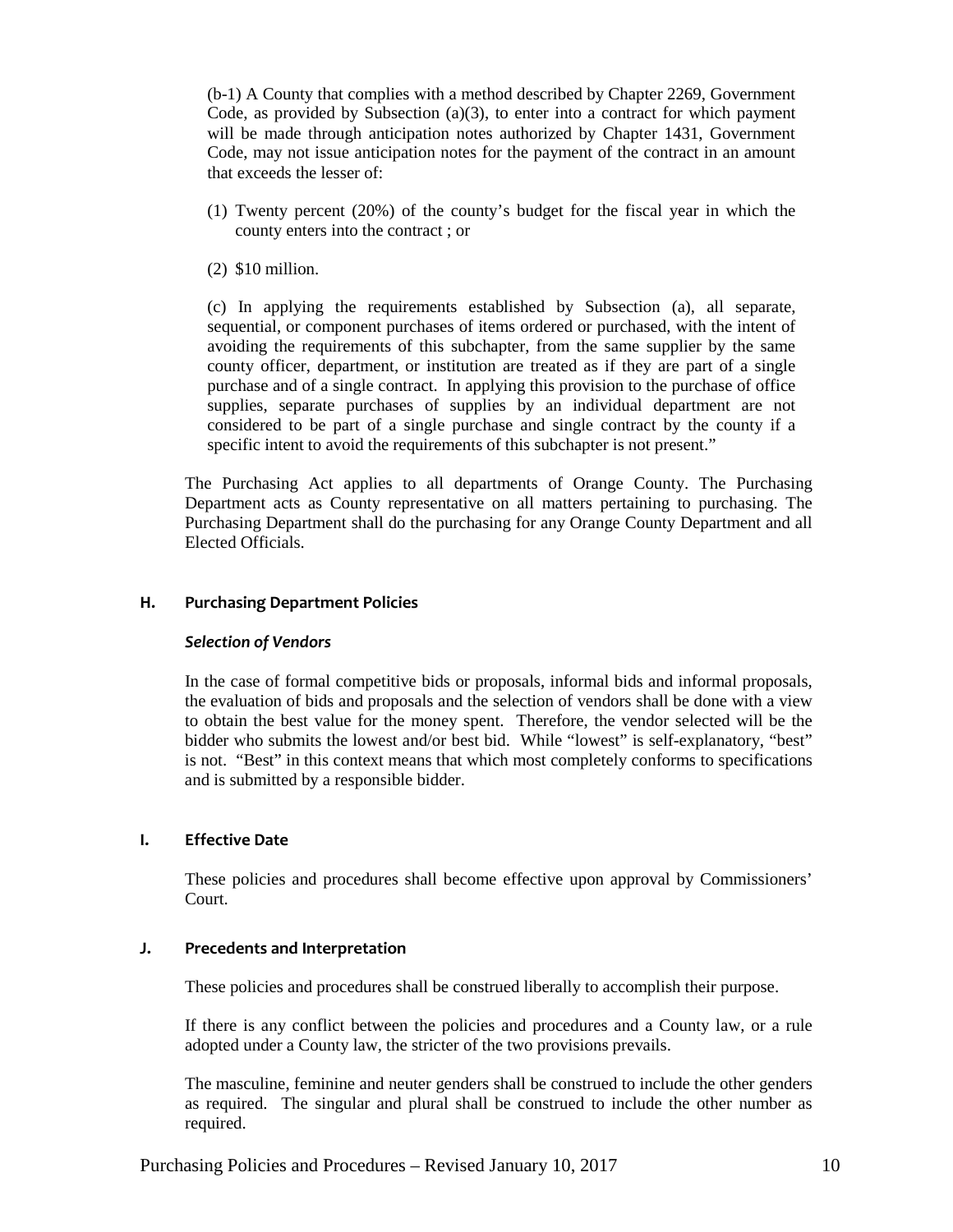Headings and titles at the beginning of the various sections of these policies and procedures have been included only to make it easier to locate the subject matter covered by that section or subsection and are not to be used in construing these policies.

If any provision of these policies and procedures or the application of them to any person or circumstances is held invalid, the validity of the remainder of these policies and procedures and the application of them to other persons and circumstances shall not be affected.

In general, the Purchasing Agent interprets these policies and procedures, but the Commissioners' Court shall resolve any question regarding any interpretation of these policies and procedures when there is a conflict related to an area that is not within the statutory authority of the Purchasing Agent.

#### **K. Grant Funded Purchases**

Grants should be administered via a written contractual agreement between Orange County and the party providing the service. All purchases made with grant monies will comply with the terms and conditions of the grant, as well as the County's procedures regarding all purchases. The user department must provide the Purchasing Agent a copy of all procurement requirements and deadlines in the grant document prior to any bid, proposal, purchase order or advertising procedures. The user department must identify the allocated grant monies in the detailed description section when entering a requisition in the Incode System. The user department shall be available for any clarification or additional information required ensuring compliance with the terms and conditions of the grant.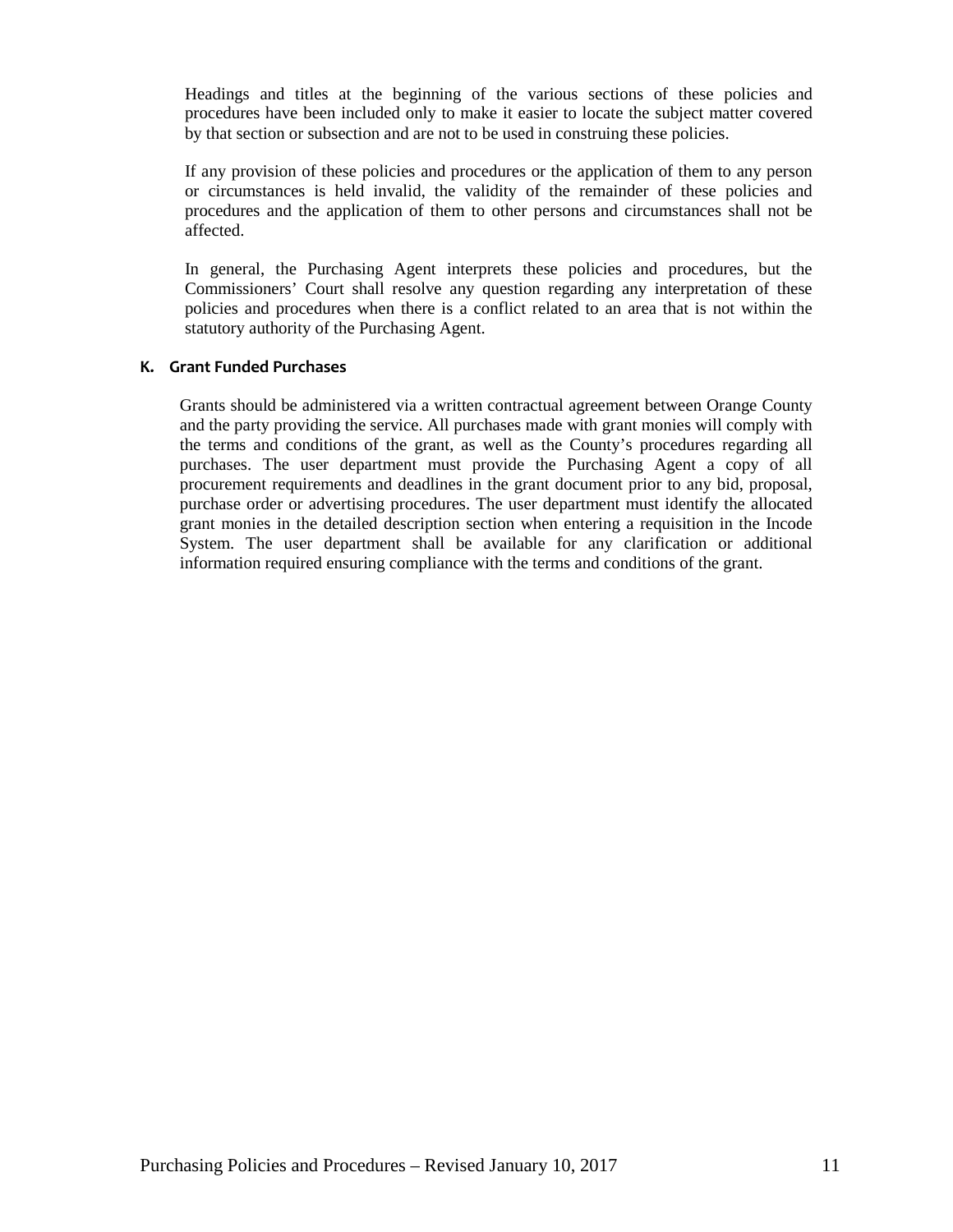#### **A. General Information**

Orange County will not be obligated to purchase goods that are delivered for use on a trial basis.

The following purchasing strategies that are made with the intention of circumventing the Purchasing Act (formal competitive bidding procedures) are in violation of the law (Texas Local Government Code §262.023):

- **Component Purchases** Purchasing a series of component parts of goods, which normally would be purchased as a whole.
- **Separate Purchases** Purchasing goods and services in a series of separate purchases, which in normal purchasing practices, would have been a one time purchase.
- **Sequential Purchases** Purchases made over a period of time that in normal purchasing practices, would be made as one purchase.

Any commitment to acquire goods or services without an authorized purchase order is prohibited. **Anyone obligating an expenditure of funds for goods or services prior to securing a purchase order may be held personally responsible for the payment**. The Purchasing Department acts as County representative on all matters pertaining to purchasing.

The user department must submit an agenda item to Commissioners' Court for approval of any capital outlay item(s) not pre-approved for the current budget year.

**Departments must ensure funding is budgeted and available.** Departments shall not submit any requisition(s) to the Purchasing Department without sufficient funds. If funds are not available, it will be the responsibility of the user department to reconcile the expenditure(s) with the Orange County Auditor. Any submitted requisition(s) shall indicate that funds are budgeted and available for processing. Requisitions for, which there is not adequate funding will not be processed without the approval of the County Auditor.

Departments should plan purchases in order to keep expedited purchase requisitions to a minimum. The Purchasing Department is committed to processing all purchase requisitions within a reasonable time frame.

Departments must provide the Purchasing Department ample time to process purchase requests:

Departments should allow a one (1) to three (3) working day cycle time after final approval of requisition on all purchases requested that are under \$50,000.00; and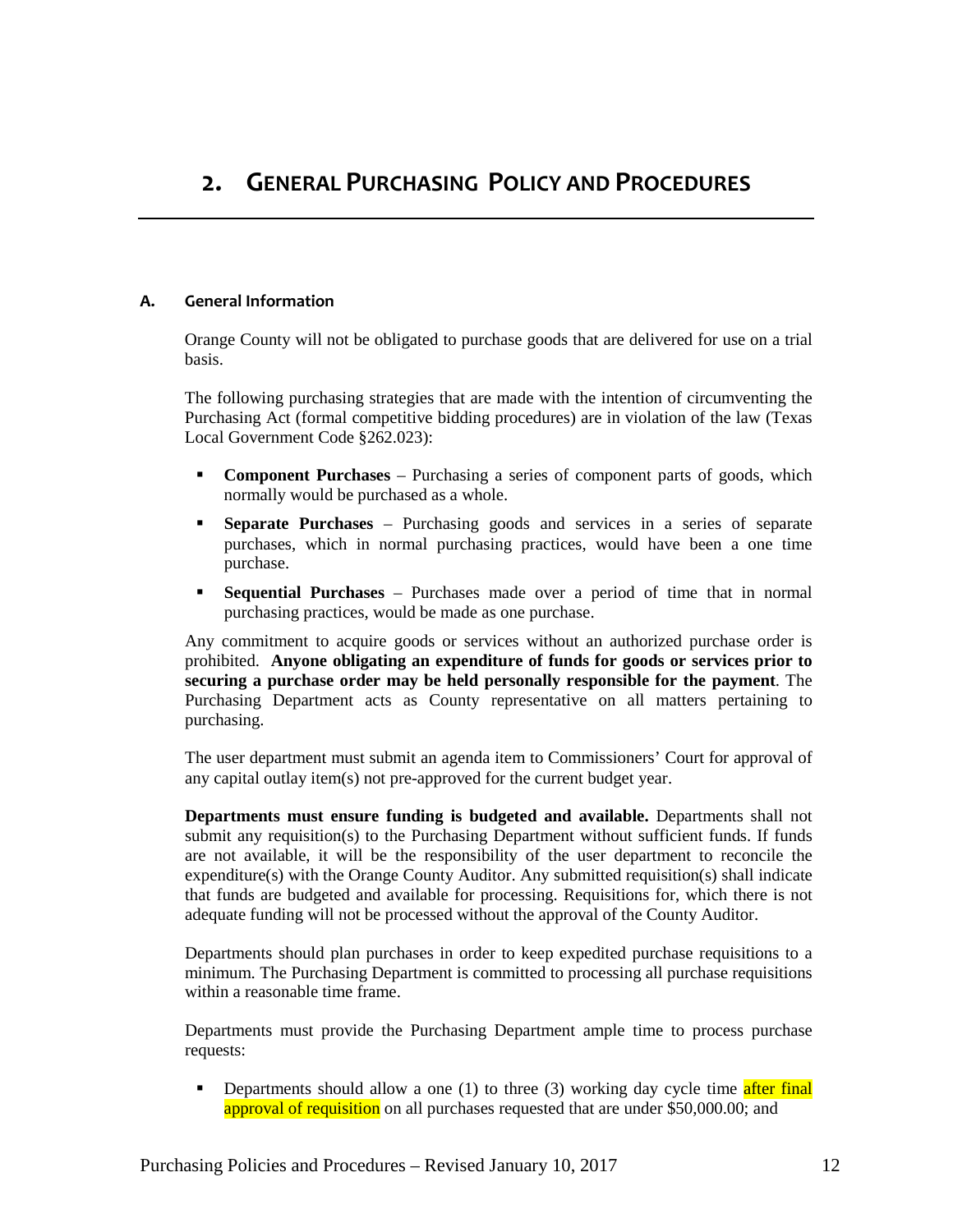Departments should allow a six  $(6)$  to eight  $(8)$  week cycle time after final approval of requisition on all purchases requested that are over \$50,000.00 (but not limited to purchases over \$50,000.00).

Departments must assure that all employees responsible for making department requests for purchases have read and understand the purchasing procedures outlined in this manual.

The Purchasing Department must review all purchase requests to assure they are descriptive and specific but do not prevent competitive bidding of comparable goods.

#### **B. MIS Review of Data Processing Equipment**

The Management Information Systems Department (MIS) will review all purchase requests made by departments for software and hardware with respect to data processing equipment. This procedure is to ensure compatibility and standardization.

#### **C. Bidders' Lists**

The Purchasing Department maintains a list of vendors who have requested that they be sent notices of solicitations. This bidders' list is categorized by description of goods or services available to Orange County.

As a courtesy to vendors and as a means of encouraging competition, the Purchasing Department will attempt to send a notice of each solicitation to appropriate vendors.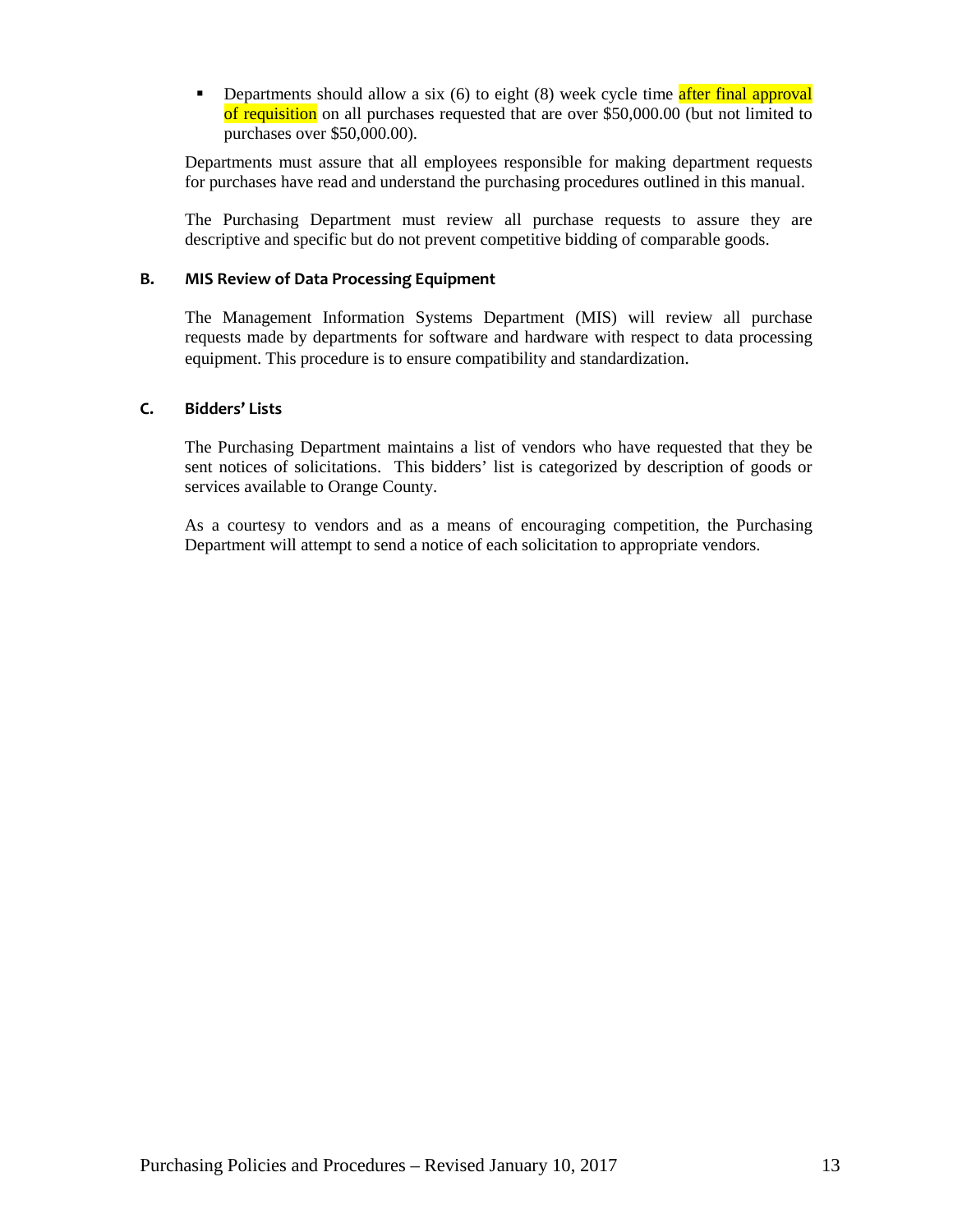Orange County Texas will require bonds for any construction, repair or alteration of public works. **No purchase order will be released until vendor provides all required documents to Orange County Purchasing.**

The successful bidder shall be required, at his own expense, to furnish the Orange County Purchasing Agent within ten (10) days of notification of award with certified copies of all bond or bonds as per bid specifications. Failure to furnish bond or bonds will result in bid being declared non-responsive. Non-responsive bids will not be considered for award.

#### **A.****Minimum Bid Bonds**

Bid bonds will not be required for contracts that are valued at less than \$25,000.00.

Bid bonds will not be required from any bidder or proponent whose rates are subject to regulation by a state agency as per Texas Local Government Code 262.032 (d).

If the Purchasing Agent determines that a bid bond is required for a particular contract, the notice to bidders or request for proposals or offers will state that a bid bond in the amount of 5% of the contract price is required and that it must be executed by a surety company authorized to do business in Texas.

#### **B. Bid Bond**

Orange County Texas will require bonds for construction, repair or alteration of public works. A bid bond MUST be submitted with any bid over \$25,000.00. The bid bond shall be in the amount of 5% of the bid price and is to be issued by a surety company authorized to do business in Texas.

Bid bonds will not be required from any bidder or proponent whose rates are subject to regulation by a state agency as per Texas Local Government Code 262.032 (d).

No exception will be made. Failure to furnish bid bond or bonds with bid will result in bid being declared non-responsive. Non-responsive bids will not be considered for award.

#### **C. Performance Bonds**

Orange County Texas will require performance bonds for construction, repair or alteration of public works. The successful bidder shall be required, at his own expense, to furnish the Orange County Purchasing Agent within ten (10) days of notification of award with certified copies of all bond or bonds as per bid specifications. Failure to furnish bond or bonds will result in bid being declared non-responsive.

For all contracts in excess of \$50,000.00 for the construction, repair or alteration of a public work or the prosecution or completion of any public work, the contractor must execute a performance bond that:

1. Is payable to the county,

2. Is in the full amount of the contract,

3. Is conditioned on faithful performance of the work in accordance with the plans, specifications, and contract documents,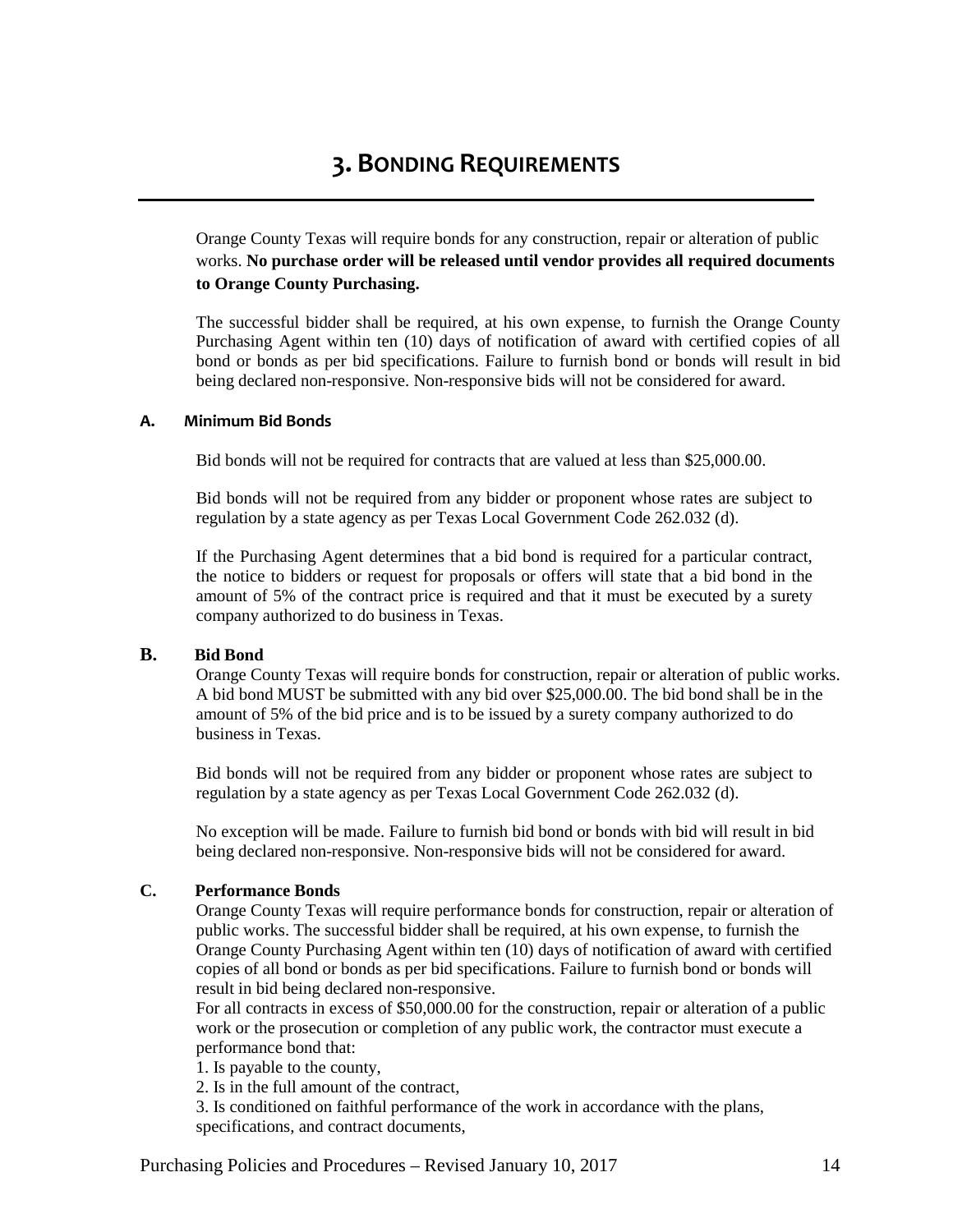- 4. Is solely for the protection of the county,
- 5. Executed by a corporate surety or sureties in accordance with the Insurance Code, and
- 6. Bond must remain in effect for one year beyond the date of acceptance by Owner.

Any performance bond that is furnished by a contractor in attempted compliance with the requirements of TEX. GOV'T CODE ANN., Ch. 2253 will be construed as in conformity with that chapter in relation to rights created, limitations on the bond and remedies provided. Bond must be executed by a corporate surety in accordance with Section 1, Chapter 87, Acts of 56th Legislature, Regular Session, 1959 (Article 7.19-1, Vernon's Texas Insurance Code) No exception will be made. Failure to furnish performance bond or bonds will result in bid being declared non-responsive. Non-responsive bids will not be considered for award.

#### **D. Payment Bond**

Orange County Texas will require payment bonds for construction, repair or alteration of public works. If the Purchasing Agent determines that a payment bond is required for a particular contract, the notice to bidders or request for proposals or offers will state that a payment bond in the full amount of the contract price is required. Said payment bond must be executed by a company authorized to do business in Texas before the contractor commences work and within 10 days after the contract award is sent to the contractor.

Payment bonds will not be required from any bidder or proponent whose rates are subject to regulation by a state agency as per Texas Local Government Code 262.032 (d).

For all contracts in excess of \$25,000.00 for the construction, repair or alteration of a public work or the prosecution or completion of any public work, the contractor must execute a payment bond that:

Payment bond, must be issued by a State approved surety in accordance with Article 7.19-1 Bond of Surety Company; Chapter 7 of the Insurance Code, must also be for not less than one hundred percent (100%) of the contract price

and remain in effect for one year beyond the date of acceptance by the Owner.

1. Is solely for the protection of all claimants supplying labor and material in the performance of work provided in the contract,

2. Is payable to the county for the use of these claimants,

3. Is in the full amount of the contract,

- 4. Executed by a corporate surety or sureties in accordance with the Insurance Code, and
- 5. Is in a form approved by the Commissioners' Court.

Payment bonds should be effective from commencement of performance until the end of the fourth month after all items of work, for the project are completed unless releases are obtained from all subcontractors and materials. Any payment bond that is furnished by a contractor in attempted compliance with the requirements of TEX. GOV'T CODE ANN., Ch. 2253 will be construed as in conformity with that chapter in relation to rights created, limitations on the bond and remedies provided. Bond must be executed by a Corporate surety in accordance with Section 1, Chapter 87, Acts of 56<sup>th</sup> Legislature, Regular Session, 1959 (Article 7.19-1, Vernon's Texas Insurance Code).

No exceptions to bond request will be made. Failure to furnish bid bonds, performance bonds and/or payment bonds will result in bid being declared non-responsive. Non-responsive bids will not be considered for award.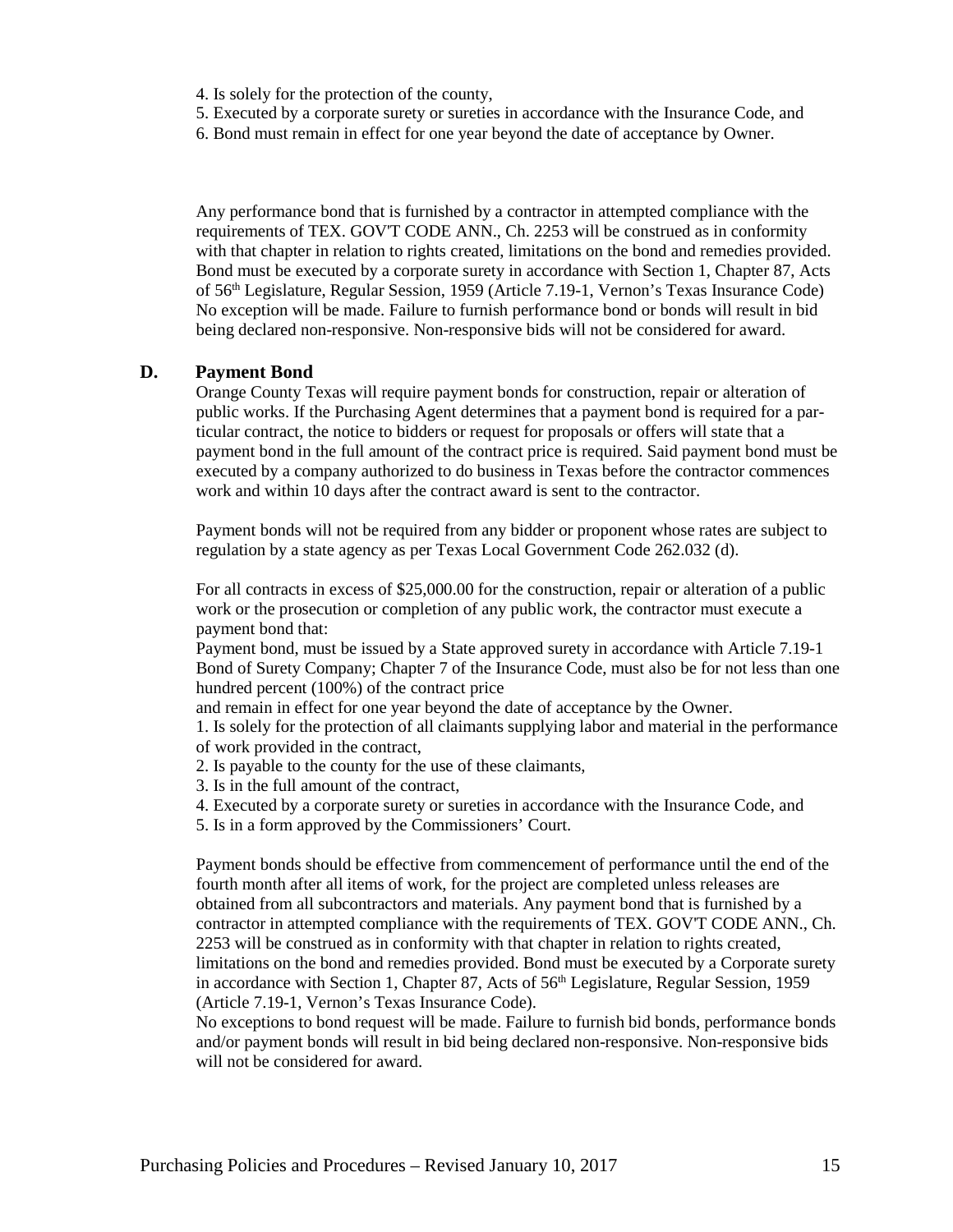#### **A. Definition**

A "specification" is a concise description of goods or services that an entity seeks to buy, and the requirements the vendor must meet in order to be considered for the award. A specification may include requirements for testing, inspection, or preparing any goods or services for delivery, or preparing or installing them for use. The specification is the total description of the goods or services to be purchased.

Specifications, which shall be the basis of sealed bids or sealed proposals submitted to the Purchasing Agent, shall be written by the user department and must allow for competitive bidding. The Purchasing Agent shall not accept or write bid specifications, which, by design, exclude legitimate competitors. The Purchasing Agent shall not use brand names unless a disclaimer is included opening the specification to competing brands of equal quality. To facilitate specification development, user departments should submit their specifications in electronic format to the Purchasing Department. The primary purpose of any specification is to provide vendors with a firm criterion about a minimum standard acceptable for products, goods and/or services and to provide purchasing personnel with a clear guideline from which to purchase. As a result, the specification should:

- Promote competitive bidding, and
- Provide a means to make an equitable award to the lowest and best bid from a responsible bidder.

An effective specification has the following characteristics:

- Simple Avoids unnecessary detail, but is complete enough to ensure that purchased goods or services satisfy their intended purpose(s).
- Clear- Uses terminology that is understandable.
- Accurate Uses units of measure that are compatible with industry standards, identifies all quantities, and describes packing requirements. State dimensions, weight, etc., if these values can satisfy the intended purpose.
- Competitive Identifies products, goods and/or services that satisfy the intended purpose. Avoid unneeded "extras" that could reduce or eliminate competition and increase costs.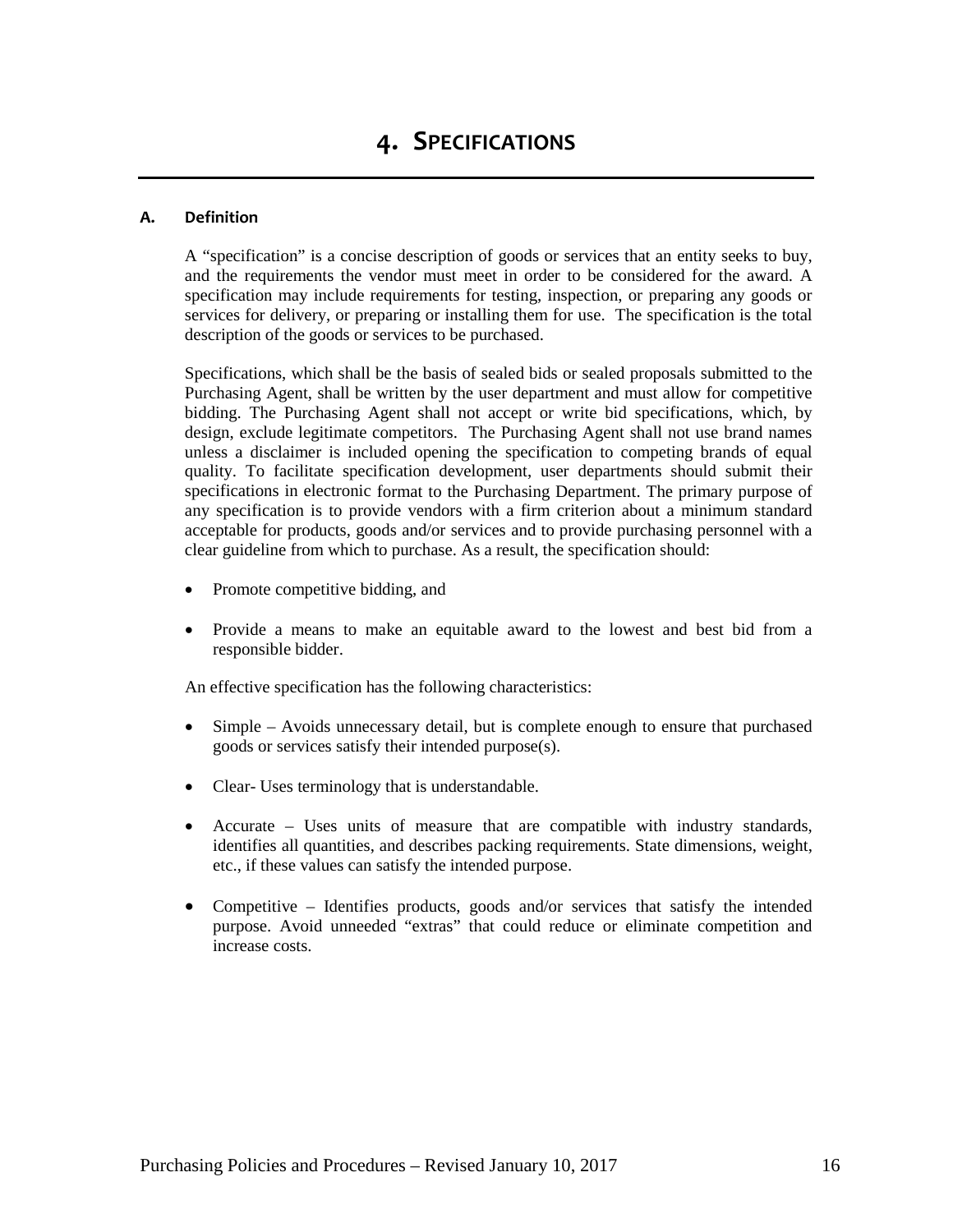#### **B. Purpose**

The purpose of any specification is to provide purchasing personnel with clear guides from which to purchase, and to provide vendors with firm criteria of a minimum standard acceptable for goods or services. A good specification has four (4) characteristics:

- $\blacksquare$  It establishes the minimum acceptability of the goods or services;
- It promotes competitive bidding;
- It contains provision for reasonable test and inspection for acceptability of the goods or services; and
- It provides for an equitable award to the lowest and best bid from a responsible bidder.

#### **C. Preparation**

Specifications may be proposed by the user department, or an outside agency. Acceptance of these specifications, other than those for construction projects, will rest with the Purchasing Department for compliance with legal purchasing requirements. The Commissioners' Court may have final authority for approval of specifications. This will ensure proper quality control and avoid the proliferation of conflicting specifications. The Auditor's Office will verify for the Purchasing Agent that the goods and services were considered and approved in the budget process. Any purchases that were not approved in the budget process must be submitted as an agenda item for Commissioners' Court by the user Department for approval. Upon approval the Purchasing Department will process the order.

#### **D. Types of Specifications**

There are a number of specification types which will be employed by the Purchasing Department. They include:

#### **Design**

A design specification is comprised of a detailed description of goods or services, including such things as details of construction or production, dimensions, chemical composition, physical properties, materials, ingredients and all other details needed for the provider to produce goods and services of minimum acceptability. Design specifications are usually required for construction projects, custom produced goods, and for many services.

#### **Performance**

A performance specification is one in which the goods or services are described in terms of required performance. They may include such details as required power, strength of material, test methods, and standards of acceptability and recommended practices. This type specification should be used more often for equipment.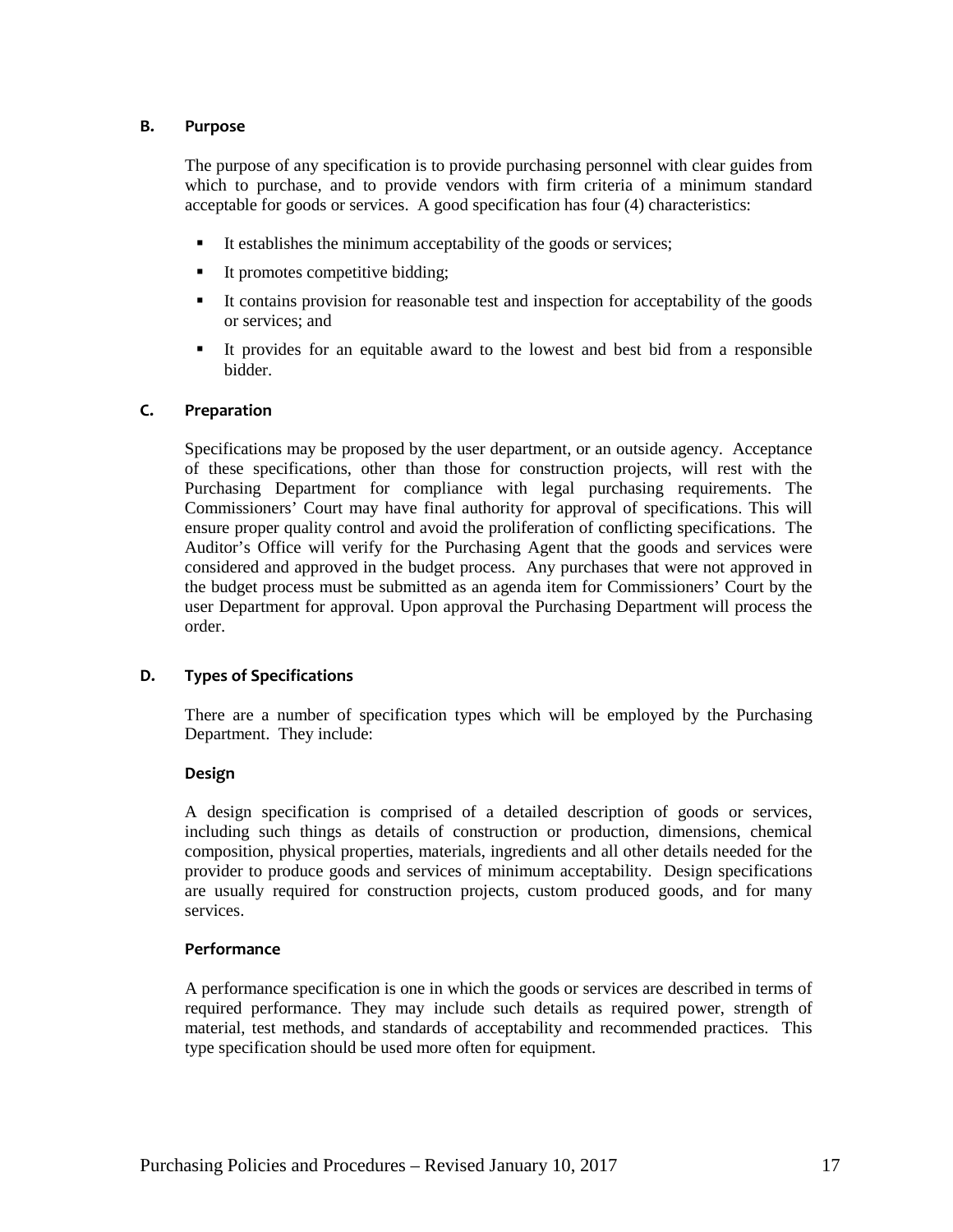#### **Brand Name**

Brand Name or Equal. This type of specification lists goods or services by brand name, model, and other identifying specifics, except that products equal to the characteristics of the named brand are specified as acceptable. Usually the composition of a brand named good or service is provided through labeling, but broader tolerances and less consistency from item to item may be expected as compared with standard goods. Other manufacturers may provide a nearly identical good under their own name. The burden of proof of equality rests with the vendor. Final acceptance rests with Orange County.

#### **Industry Standard**

Industry Standard. This is one of the simplest specifications available. All goods made to an industry standard are identical, regardless of manufacturer and will result in acquisition of goods of uniform quality. An example is the UL standard for electrical products.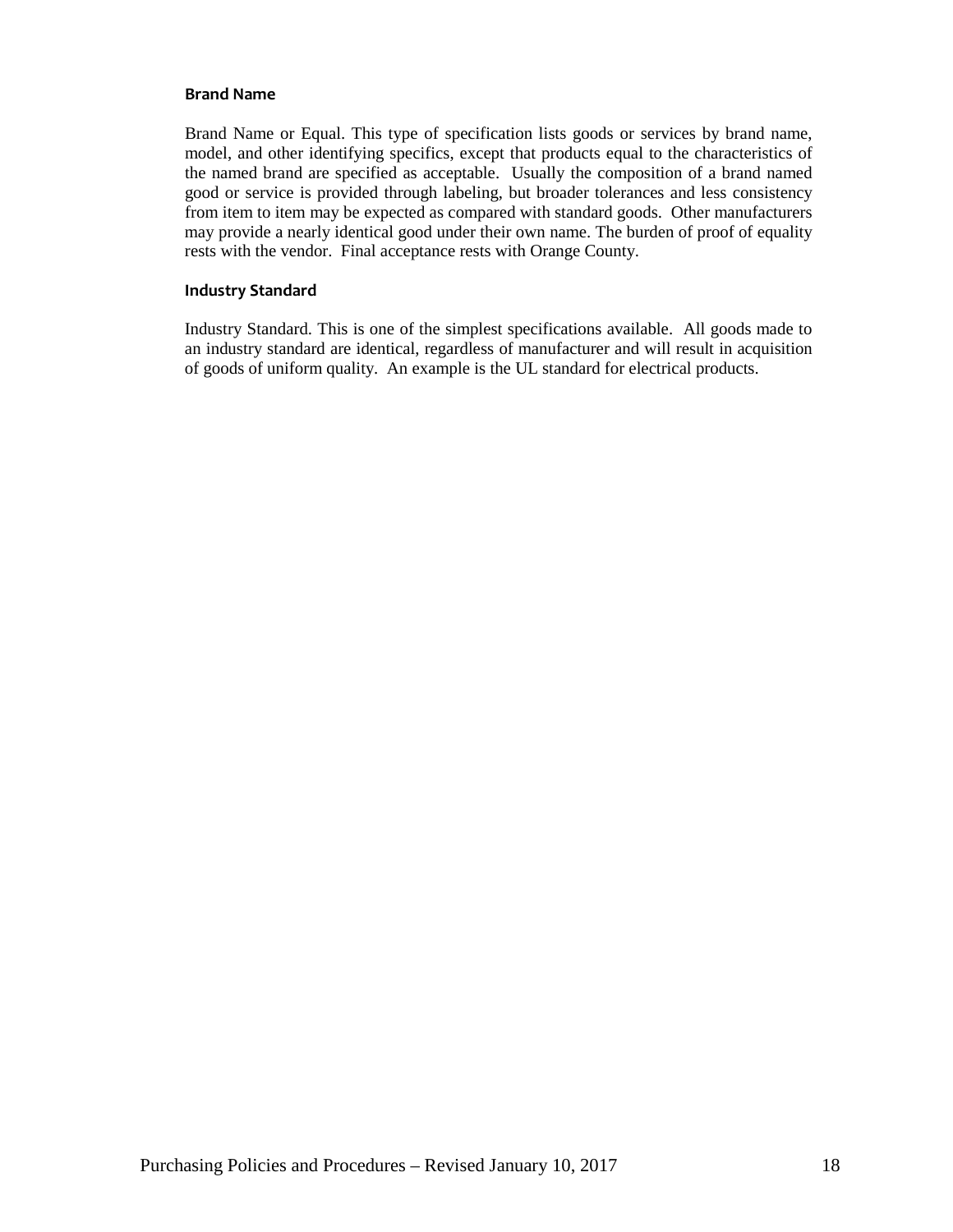#### **A. Definition**

A "requisition" is a formal request for a purchase to be made. It is the first step after the need for goods or services is recognized.

The department's requisition authorizes the Purchasing Department to enter into a contract with a vendor in order to purchase goods or services on the user department's behalf. The user department may contact the Purchasing Department to obtain cost for goods or services before a requisition is entered. If cost exceeds the original requisition amount approved, the requisition must be re-approved by the user department.

Commissioners' Court approves all capital outlay items in the fiscal year budget process. All capital outlay requests that are submitted by the user departments during the fiscal year budget process must obtain an official quote from the Purchasing Department.

Departments must ensure funding is budgeted and available. Departments shall not submit any requisition(s) to the Purchasing Department without sufficient funds. Purchasing does not process requisitions for which there is not adequate funding without the approval of the Orange County Auditor. If funds are not available, it will be the responsibility of the user department to reconcile the expenditure(s) with the Orange County Auditor. Any submitted requisition(s) will indicate that funds are budgeted and available for processing. The user department must submit an agenda item to Commissioners' Court for approval of any capital outlay item(s) not pre-approved for the current budget year. Any commitment to acquire goods or services without an authorized purchase order is prohibited. **Anyone obligating an expenditure of funds for goods or services prior to securing a purchase order may be held personally responsible for the payment**. The Purchasing Department acts as County representative on all matters pertaining to purchasing.

To place an order, enter a requisition in the Incode system, complete the requisition form, and complete departmental approval. It is the department's responsibility to follow their requisition to make sure it is approved. The form must include:

- Department name;
- Delivery address;
- Accounting code, must be correct for product or service requested;
- Complete description of items requested, including part numbers if available;
- Amount budgeted must be available for goods or service requested;
- $\blacksquare$  Identify grant (if applicable)
- **Potential Vendor's name, address, phone number, and fax number; and**
- Dollar value

This requisition is for internal use only and cannot be used by a department to order material. Do not acquire goods or services without an authorized purchase order.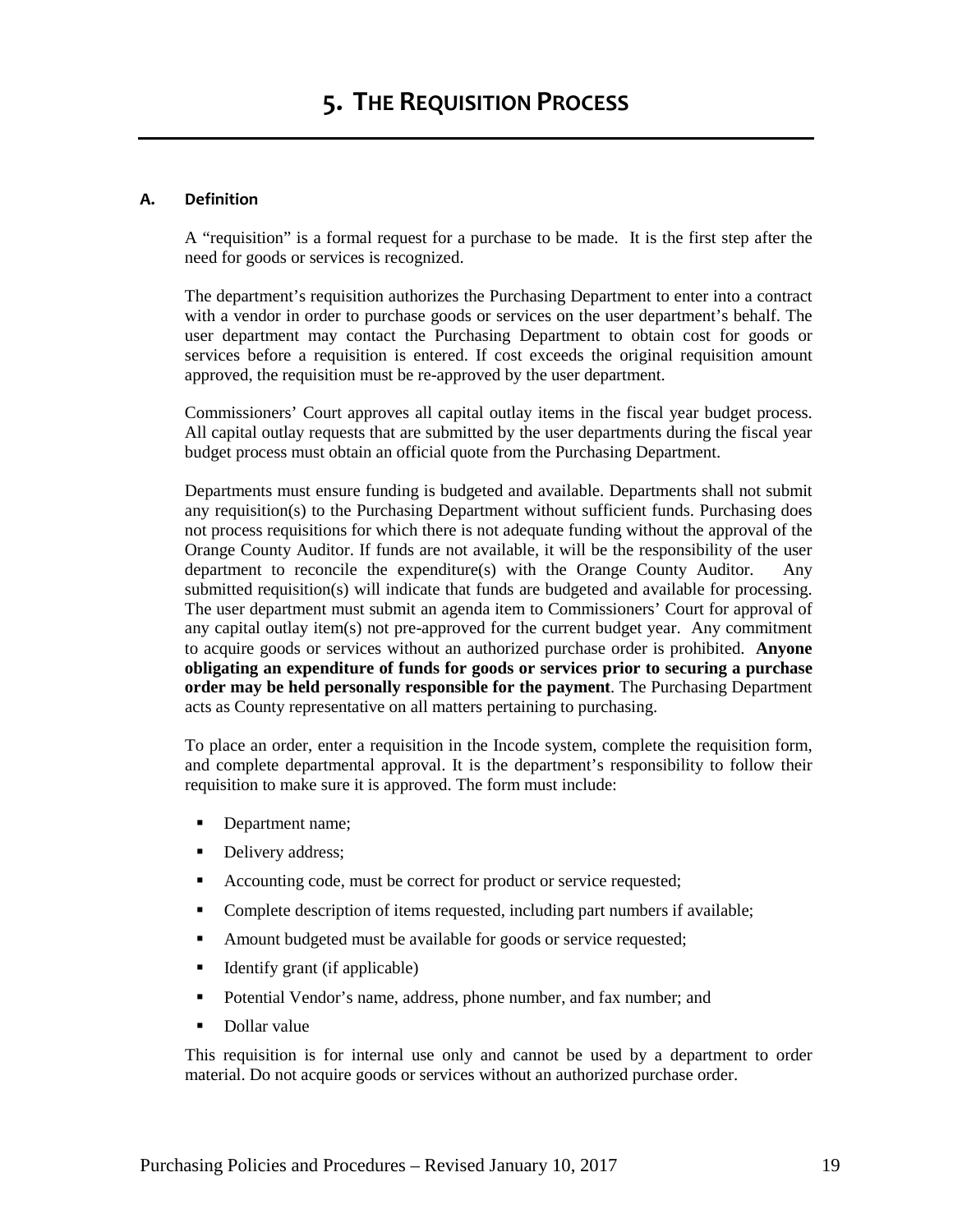To place an order by Manual Requisition, (will be used only if Incode System is inoperable) complete the requisition form and submit to the Judge's Office. The form must include:

- Department name;
- Signature of department head or representative;
- Delivery address;
- Accounting code, must be correct for product or service requested;
- Complete description of items requested, including part numbers if available;
- Amount budgeted must be available for goods or service requested;
- $\blacksquare$  Identify grant (if applicable)
- Potential vendor's name, address, phone number, and fax number; and
- Dollar value

This form is for internal use only and cannot be used by a department to order materials directly from a vendor. Do not acquire goods or services without an authorized purchase order.

When a requisition is entered in the Incode System (see section (B) below), please allow adequate time for requisition final approval and orders to be processed. Failure to allow ample time for ordering and delivery can cause problems for vendors, the Purchasing Department and for the end user.

#### **B. Incode System**

Orange County is using an automated requisitioning system referred to as the Incode System. Based on established budget line items, requisitions are entered into the Incode System by the user department. Adequate budget funds must be available in the departmental line items before the Purchasing Department can proceed with the purchase of requested goods and services.

After the Purchasing Department receives the departmental approved requisition, it determines the appropriate purchasing procedures based on the cost of the purchase, the goods and services to be purchased, and the existing contracts for goods and services and other relevant factors. Specific instructions on entering purchase requisitions into the automated Incode System are not covered in this manual. The user department may contact the Purchasing Department for questions or training.

#### **C. Types of Requisitions**

The Purchasing Department classifies requisitions according to the type of action and the time required for the purchase. There are three types of requisition:

#### **Routine**

Normal (routine) purchases have a cycle time of one to three working days after final approval of requisition.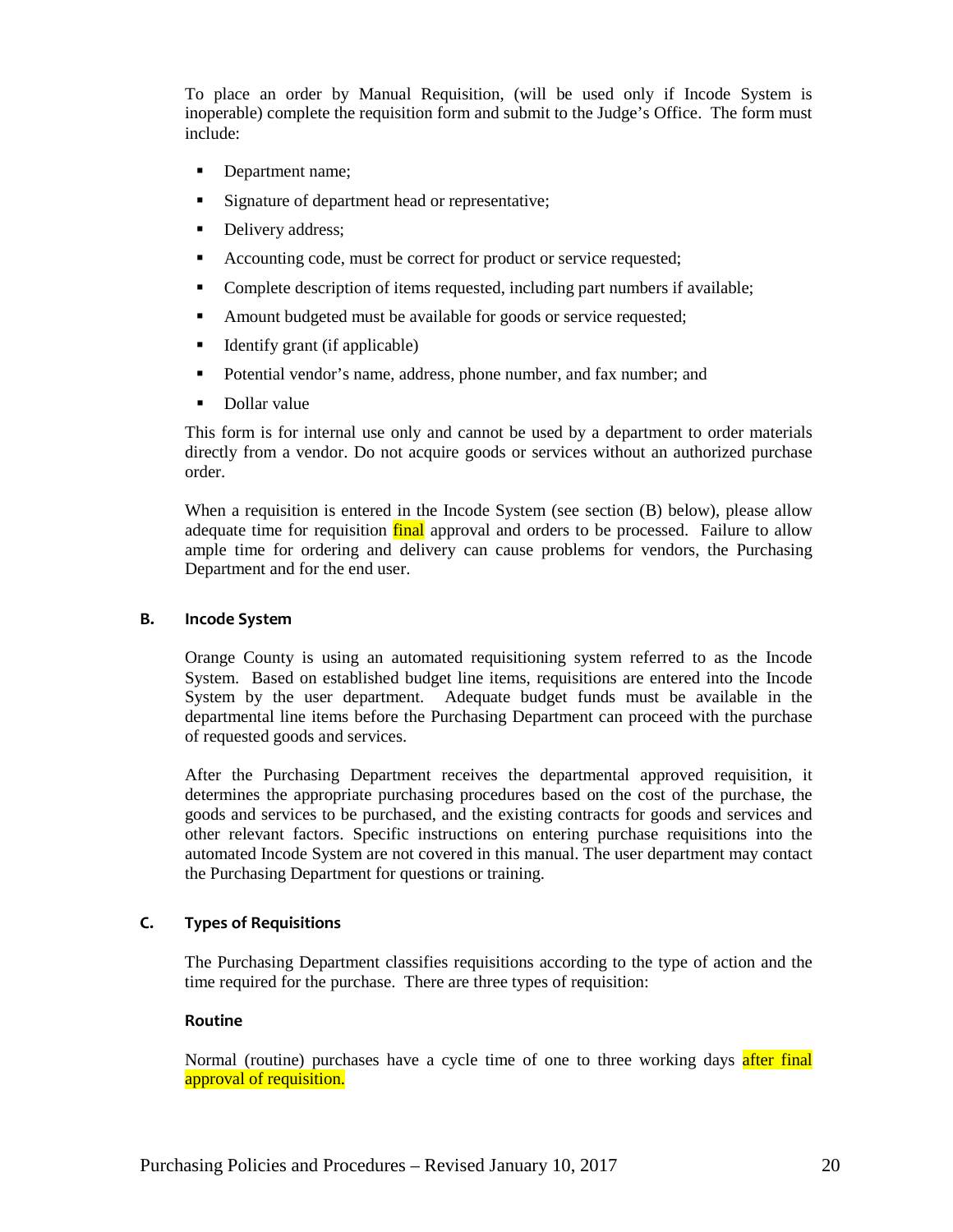#### **Expedited**

Purchases where the goods or services are needed sooner than the routine cycle time may be expedited. Expedited purchases do not qualify as emergency purchases and are subject to all applicable bidding requirements. Expedited purchases are for goods or services needed quickly to prevent costly delays, and therefore warrant the additional cost and effort caused by the interruption of the normal work routine. Expedited purchases should only be made when absolutely required**.** Cycle time for expedited purchase requisitions is one (1) to two (2) working days after final approval of requisition.

**Note:** *Cycle time* refers to the time between when a purchase requisition is assigned to a buyer for action and when an actual purchase order is placed with a vendor. Cycle time does not include the time required for delivery, or the time it takes for the final requisition approval or the user department to make corrections to budget line item accounts, commodity codes, etc.

#### **D. Emergency**

Goods or services may also be purchased because of an emergency condition.

If total cost is under \$50,000.00 the purchase is handled like an expedited purchase requisition.

If total cost is over \$50,000.00 the purchase must be exempted from the requirements of the Purchasing Act by order of Commissioners' Court. The user department should immediately contact the Purchasing Department so that proper action can be initiated.

Purchase of any goods or services needed because of an emergency condition that the Commissioners' Court has ordered exempt, in compliance with the Purchasing Act. Texas Local Government Code  $\S262.024(a)(1)$  reads, "an item that must be purchased in a case of public calamity if it is necessary to make the purchase promptly to relieve the necessity of the citizens or to preserve the property of the County."

#### **E. Request for Working Purchase Order**

Working purchase orders shall be used for the **IMMEDIATE PICK-UP** of items and/or services. Working purchase orders shall be used for the repair or prevention of costly department delays that would cause interruption of the normal work routine of Orange County and will be made only in those limited circumstances when the normal requisition process cannot be handled under routine conditions. The Purchasing Department will determine the appropriateness of each request. **Do Not acquire goods or services without an authorized purchase order. Under no circumstances are items to be picked up by the department before the issuance of a working purchase order number**. **Anyone obligating an expenditure of funds for goods or services prior to securing a purchase order may be held personally responsible for the payment**.

The user department will contact purchasing for a request for working purchase order number. The user department must furnish a description, estimated cost of the item(s) or services required and vendor name. A requisition must be entered in the Incode System and proper paperwork must be submitted to the Purchasing Department within 24 hours or the next business day.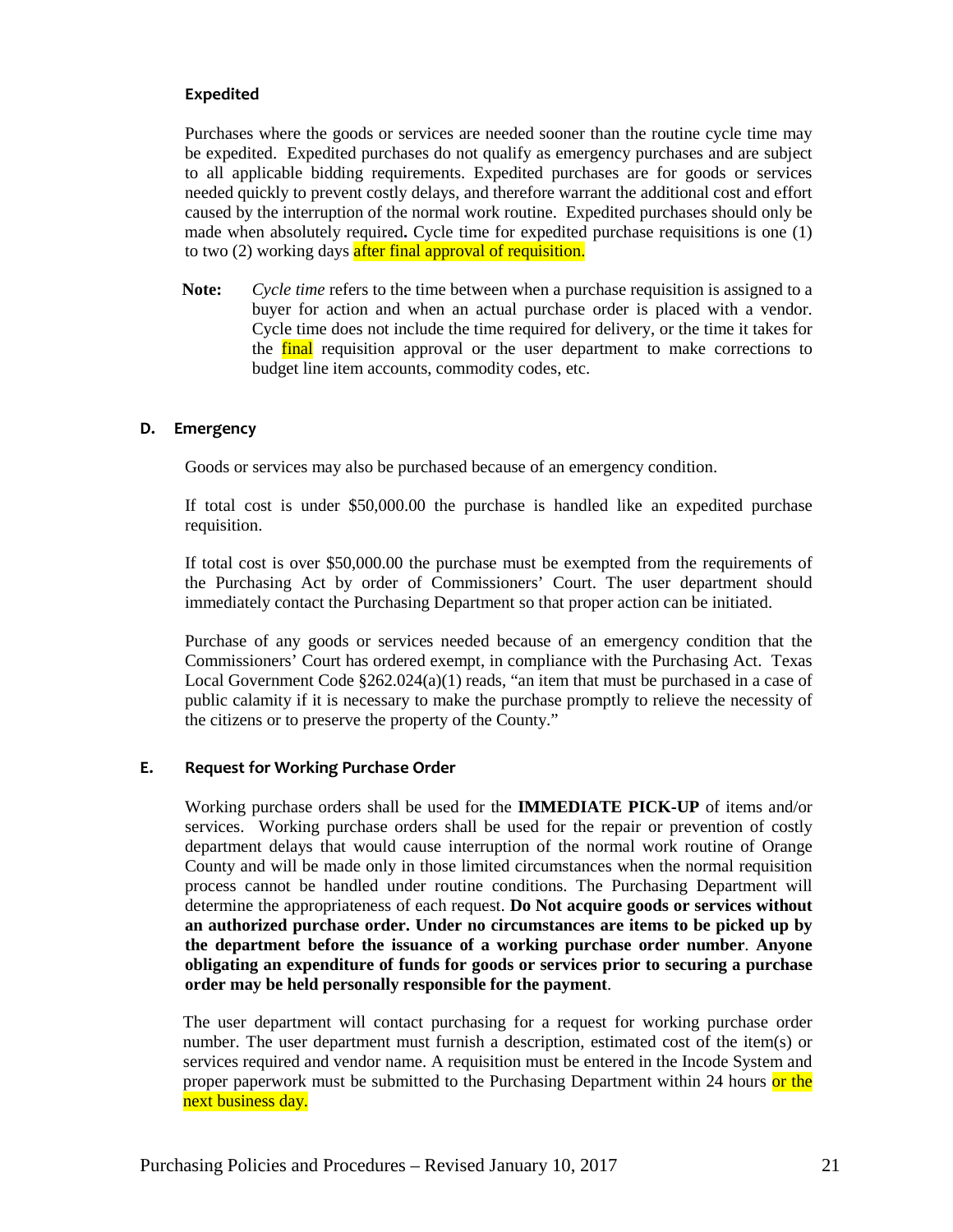Note: Departments are hereby advised that all requests for working purchase orders will indicate that funds are budgeted and available for processing. Balance funds must be monitored by the user department and must be available for use at the time of purchase. Purchasing does not process requisitions for which there is not adequate funding.

Working purchase orders shall not be used in lieu of the regular purchasing procedure or in lieu of a blanket purchase order**.** Orange County Purchasing Department must place all orders.

Working purchase orders shall be used for a single or aggregate purchase, but only for a single transaction.

Equipment is generally covered by warranty provisions for various periods of time. Care should be taken to assure that full advantage is taken of warranty provisions prior to requesting a working purchase order.

#### **F. After Hours Orders**

A requisition must be entered in the Incode System and proper paperwork must be submitted to the Purchasing Department during the next business day.

#### **G. Blanket Orders**

Blanket Orders supply items on an "as needed basis". Each blanket order will be for the current budget year and includes a maximum dollar amount within each departmental budget. Blanket orders will be utilized for items specific to that blanket order as requested by each department. Balance funds must be monitored by the user department and must be available for use at the time of each purchase. Do Not acquire goods or services without an authorized purchase order. The blanket form is available on-line. Complete the form as follows: Type in description, quantity and amount. The form will total automatically. Print form. Obtain authorized signature. Forward completed form and all original paperwork to the Purchasing Department.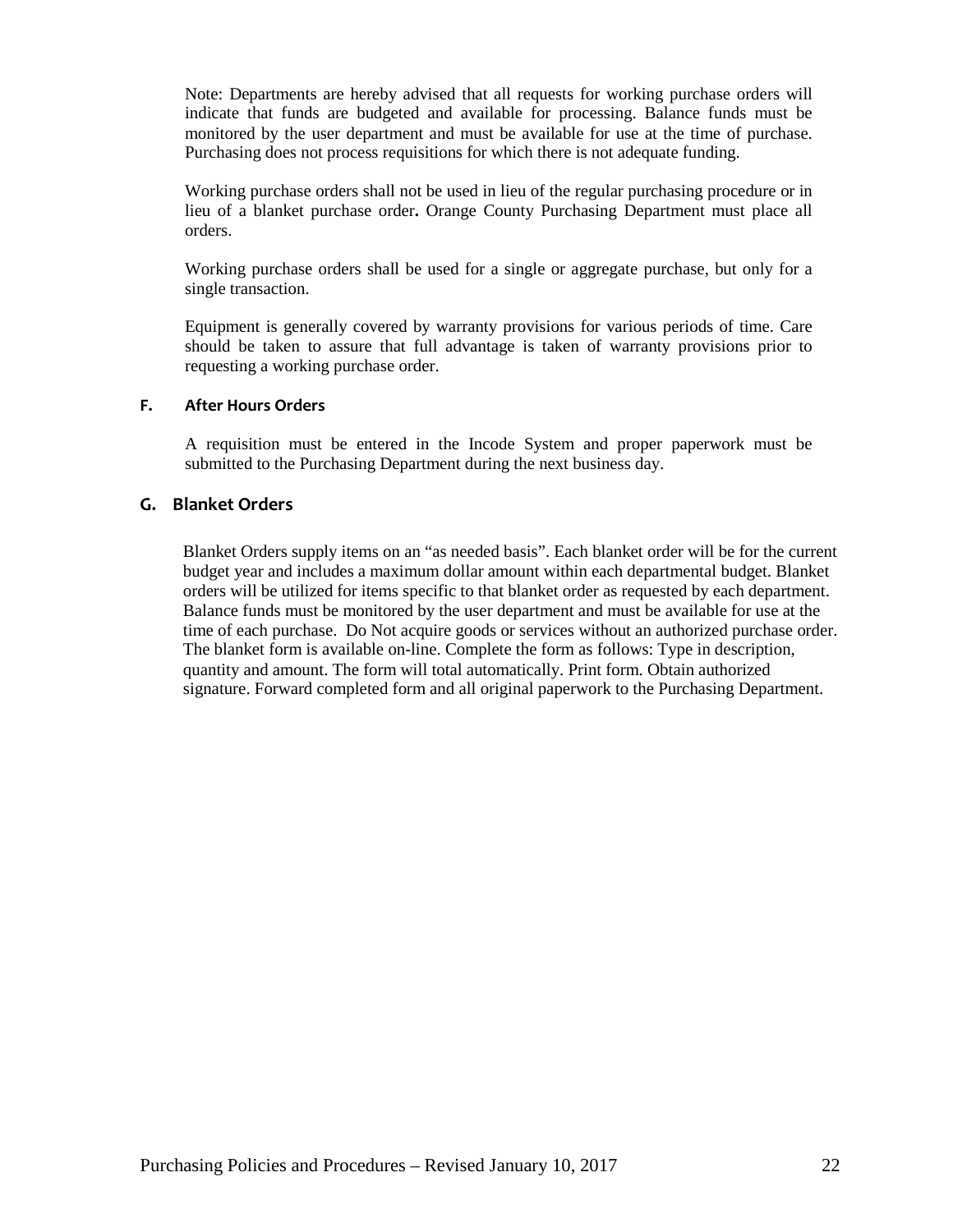It is important to have a basic understanding of what is meant by "procurement documents." These documents describe the full contractual relationship between a County and a supplier of goods or services. Procurement documents are:

- Solicitations These are invitations for bid, requests for quotations and requests for proposal. These documents may result in a binding contract.
- Offers These are bids, proposals and quotes made by businesses to supply goods or services.
- Contracts These are the final signed agreements between the government and the supplier to buy/sell. A purchase order is a type of contract.
- Amendments/Change Orders These are changes to solicitation documents, offers and contracts.

Many other documents are created during the process of making a purchase and are scanned to the system or kept in the purchasing file, but they are not technically "procurement documents." These other documents include requests (requisitions) by departments for purchases of items; notes to the file to explain why a particular course of action was chosen; original specifications from the requesting department; final specifications; bidders notified of solicitations; excluded parties listing; and copies of advertisements.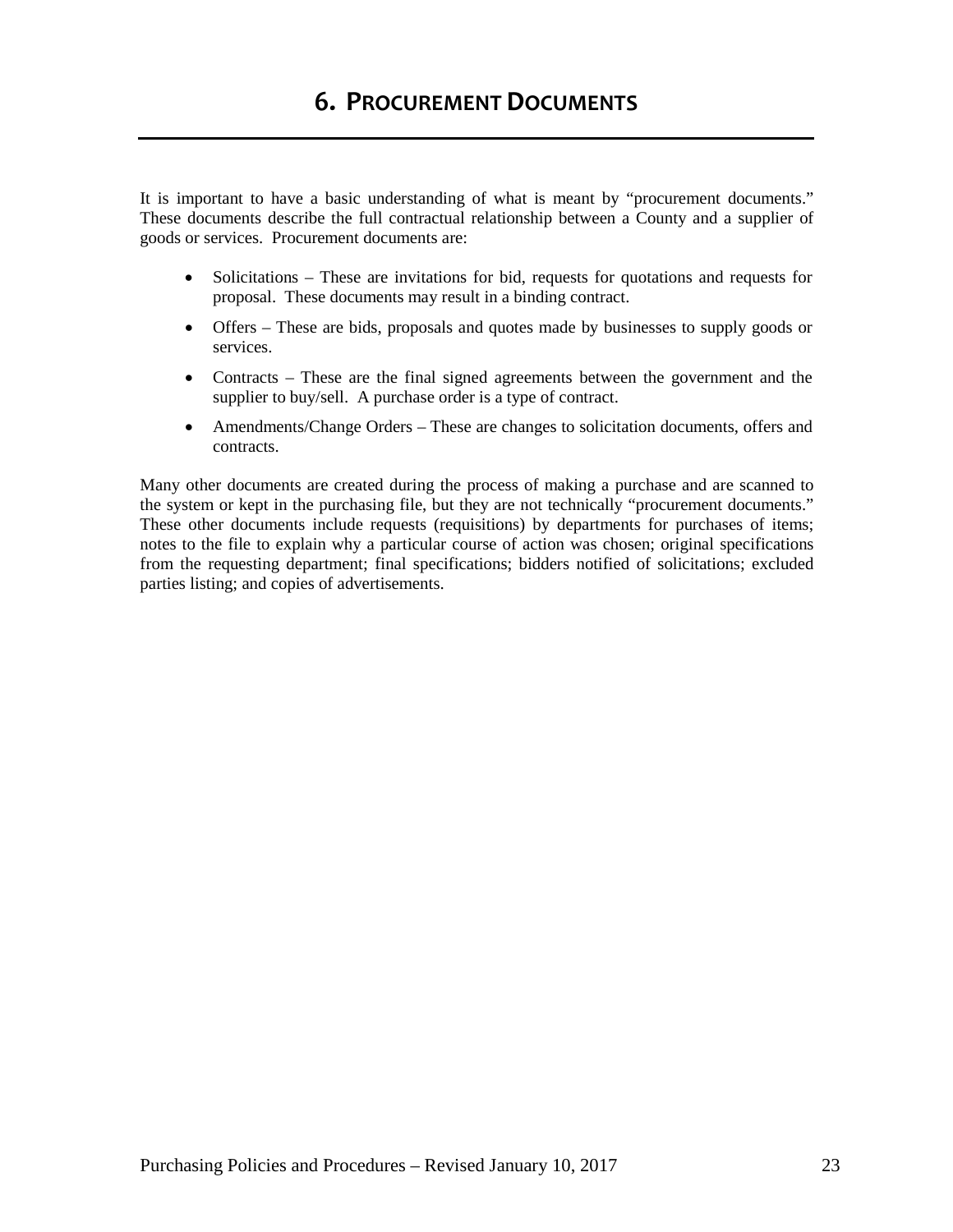#### **A. Policy**

For purchases of goods and services totaling less than \$50,000.00 the Purchasing Agent is authorized to select the goods or services to meet the requests of departments. The Purchasing Agent is authorized to select the vendor and to do all actions necessary to conclude a contract for the purchase of the goods and services, including execution of the contract without specific approval of the Commissioners' Court.

#### **B. Considerations**

In selecting the goods or services requested by the departments, the Purchasing Agent may consider the following:

- The stated needs of the department and whether the selected goods or services meet those needs;
- Available information about sources and prices of the goods and services;
- The delivery requirements of the vendor and the user department; and
- Any other information that a reasonable and prudent purchasing professional would consider in all circumstances of the purchase; or
- Whenever practical, surplus items from other departments may be transferred to meet departmental needs.

#### **C. Procedures**

#### **INFORMAL QUOTES**

Informal Quotations used only for purchases of items up to \$5,000.00

- The Purchasing Department shall attempt to solicit quotes. Informal quotations may be obtained by telephone, fax, and email, in person or in writing.
- Orange County encourages competition by contacting as many vendors as possible. Utmost care must be taken, however, to insure that vendors are given exactly the same information and that prices are not disclosed from one vendor to another.
- For all purchases, the Purchasing Agent or designee shall make the determination of the "most responsive bidder".
- For the purpose of this section, "most responsive bidder" shall be the bidder whose offer is determined to be the most advantageous to the County taking into consideration:
- The price, delivery date, results of testing samples, special needs and requirements of Orange County,
- The capability, integrity, and reliability of the bidder to assure good faith performance.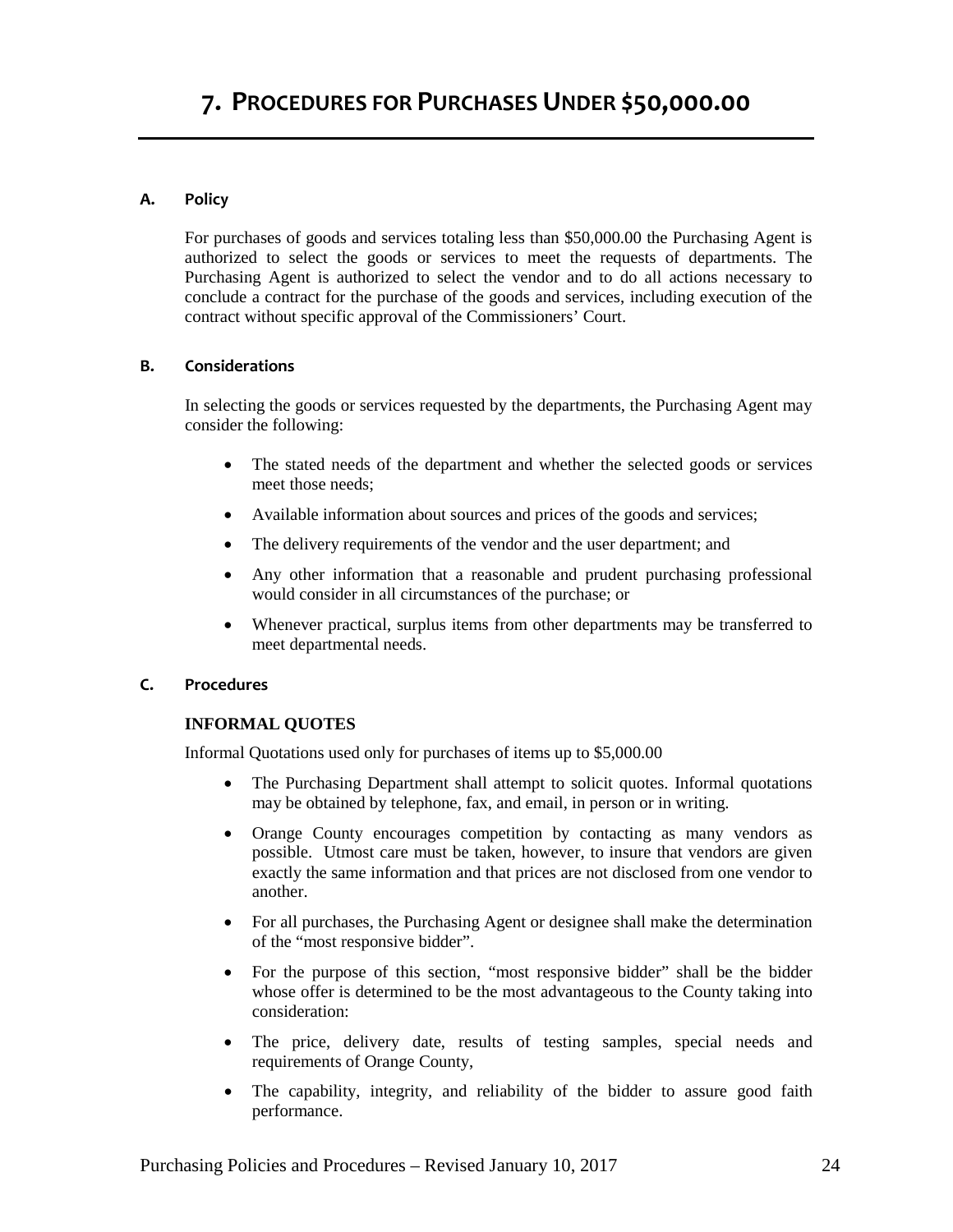• Any evaluation factors supplied by the requesting department and Purchasing Department to the bidder.

#### **FORMAL QUOTES**

Formal Quotation shall be used for purchases of items or services from \$5,001.00 to \$49,999.99. All quotations must be on an Orange County quote form or vendor letterhead/quote form.

Purchases from \$5,001.00 to \$49,999.99:

- Solicit written quotes. Formal quotations may be obtained by fax, email, in person, or in writing.
- Orange County encourages competition by contacting as many vendors as possible. Utmost care must be taken, however, to insure that vendors are given exactly the same information and that prices are not disclosed from one vendor to another.
- For all purchases, the Purchasing Agent or designee shall make the determination of the "most responsive bidder".
- For the purpose of this section, "most responsive bidder" shall be the bidder whose offer is determined to be the most advantageous to the County taking into consideration:
- The price, delivery date, results of testing samples, special needs and requirements of Orange County,
- The capability, integrity, and reliability of the bidder to assure good faith performance.
- Any evaluation factors supplied by the requesting department and Purchasing Department to the bidder.

#### Note:

If cumulative purchases to one vendor per department are anticipated to reach or exceed \$50,000.00 in a fiscal year, then formal bidding procedures are required and an annual contract will be established.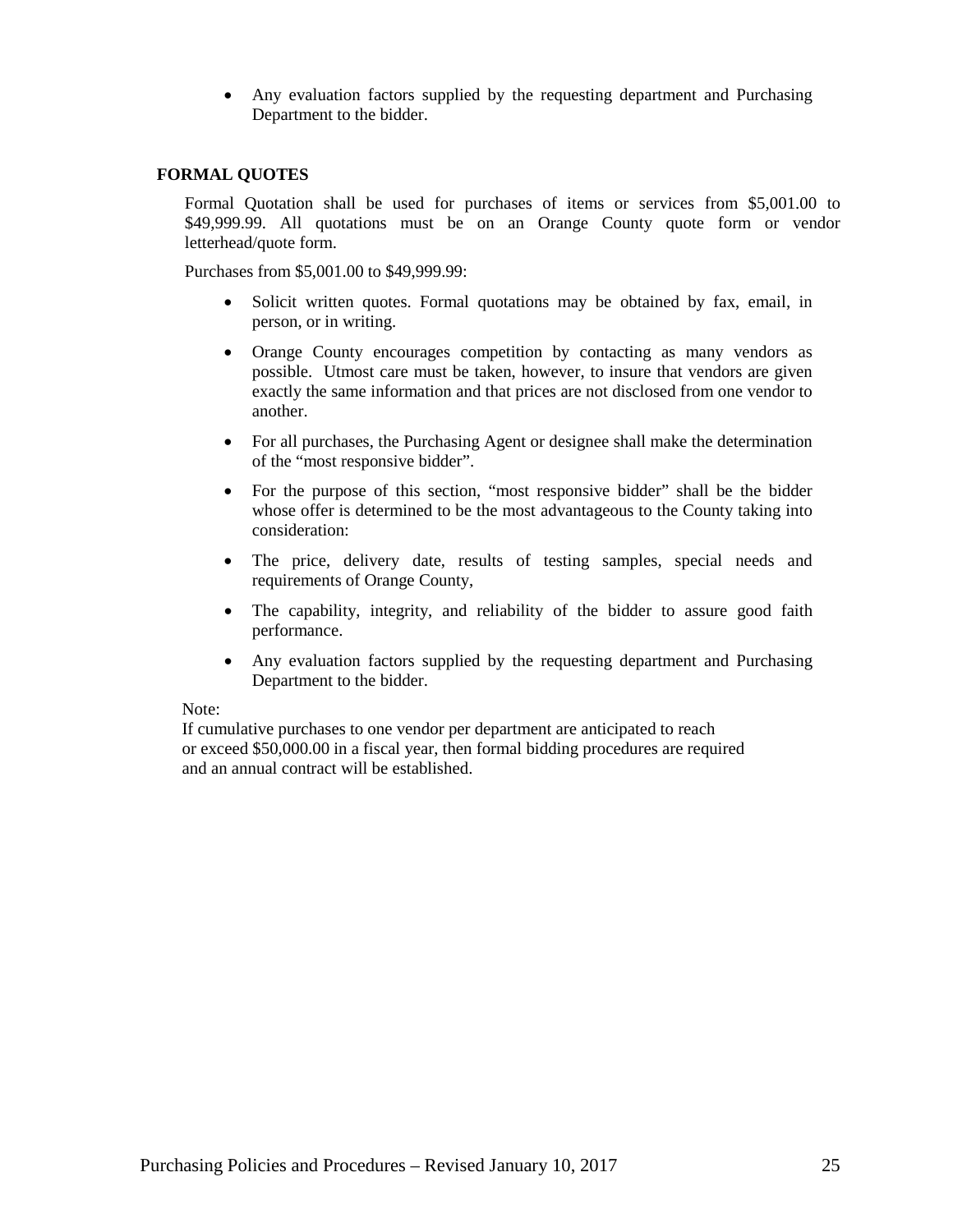## **8. COMPETITIVE BIDDING FOR PURCHASES EXCEEDING \$50,000.00**

#### **A. Definitions**

Competitive bidding means letting available vendors compete with each other to provide goods and/or services.

The Texas Supreme Court described it as: "Competitive bidding requires due advertisement, giving opportunity to bid, and contemplates a bidding on the same undertaking upon each of the same material items and services covered by the contract; upon the same thing. It requires that all bidders be placed upon the same plane of equality and that they each bid upon the same terms and conditions involved in all the items and services and parts of the contract, and that the proposal specify as to all bids the same, or substantially similar specifications."

The term "Formal Competitive Bidding" generally used in public purchasing when the bidding process is in compliance with the Texas Local Government Code §262.023 and requires approval by a governing board, such as Commissioners' Court.

Sealed Bids will be used for contracts exceeding \$50,000.00 (but will not be limited to contracts exceeding \$50,000.00). The Purchasing Department will solicit bids from vendors in response to the County's specifications and contractual terms and conditions. The returned, signed, and awarded bid, notice of contract award letter signed by the Purchasing Agent, Purchase Order or Signed Contract will form the contract between Orange County and the successful bidder.

#### **B. Purpose of Competitive Bidding**

The first purpose of competitive bidding is to ensure that public monies are spent properly, legally and for public projects only, and that the best possible value is received for the money.

The second purpose is to give those qualified and responsible vendors who desire to do business with Orange County a fair and equitable opportunity to do so. The use of a standard and consistent procurement process provides assurances that tax dollars are being spent properly.

The Texas Supreme Court states, "Its purpose is to stimulate competition, prevent favoritism, and secure the best work and materials at the lowest practicable price for the best interest of the taxpayers and property owners."

#### **C. Requisition**

A requisition submitted by the user Department initiates the competitive bidding process. Descriptions, part number and/or specifications should be submitted with the requisition and must follow the requisition process in Section 5 of this manual.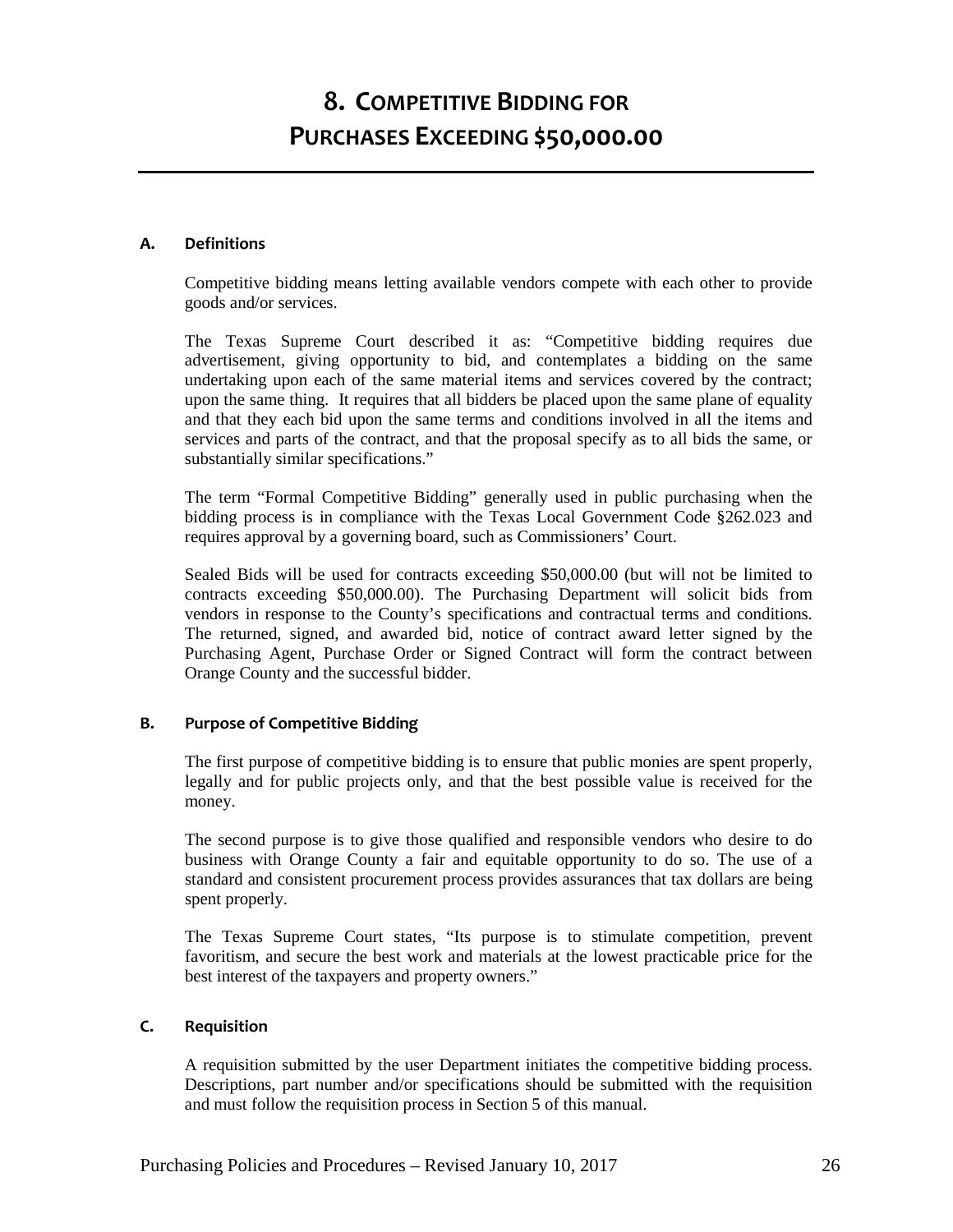#### **D. Bidding Notice**

After the development of specifications and preparation of the Notice to Bidders, the Purchasing Department will advertise the bid.

As outlined in the Texas Local Government Code §262.025, "A notice of a proposed purchase must be published at least once a week for two consecutive weeks in a newspaper of general circulation in the County, with the first day of publication occurring at least 14 days before the date of the bid opening. If there is no newspaper of general circulation in the county, the notice must be posted in a prominent place in the courthouse for 14 days before the date of the bid opening. Notice published in a newspaper must include"

- (1) A general statement of the proposed purchase;
- (2) The name and telephone number of the purchasing agent; and
- (3) The county website address, if any
- (a) Subsection (a) does not require more than two notices in one newspaper or limit the County from providing additional notice for longer periods or in more locations.
- (b) The notice must include:
- (1) The specifications describing the item to be purchased or a statement of where the specifications may be obtained;
- (2) The time and place for receiving and opening bids and the name and position of the county official or employee to whom the bids are to be sent;
- (3) Whether the bidder should use lump-sum or unit pricing;
- (4) The method of payment by the County; and
- (5) The type of bond required by the bidder.
- (6) If any part of the payment for a proposed purchase will be made through time warrants, the notice also must include a statement of the maximum amount of time warrant indebtedness, the rate of interest on the time warrants, and the maximum maturity date of the time warrants.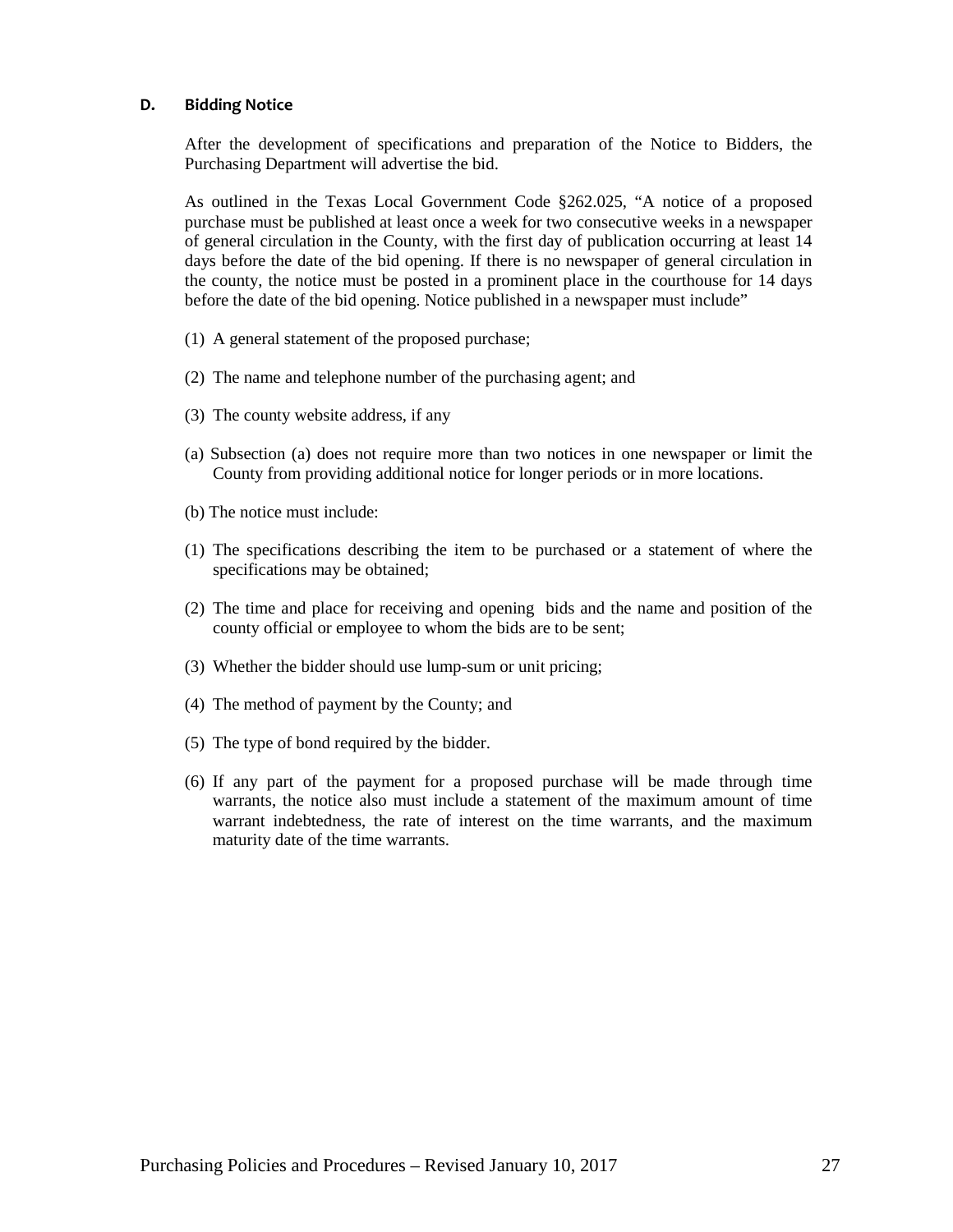#### **E. Addendum**

The bid opening date on the Notice to Bidders may be extended if an error is discovered, or the nature of the goods and services requires an extension. The Purchasing Agent may amend specifications to clarify the original intent or to correct clerical errors if inquiries about the meaning of the specifications indicate the need for such an amendment; if the changes are so insignificant that they are not likely to matter to the vendor in determining price or ability to respond, if there is no change to the quantity, or delivery requirements; and if the amendment does not change the scope of the specifications. There should be at least forty-eight (48) hours between the date of the amendment and the opening date specified in the notice. All addenda(s) will be posted on the Orange County Purchasing website [www.co.orange.tx.us.](http://www.co.orange.tx.us/) Vendors are responsible for monitoring the website in order to remain informed on addenda(s).

#### **F. Receipt of Bids**

The following procedures will be adhered to when receiving bids:

- All bids will be received in the Purchasing Department and will remain with the Orange County Purchasing Department.
- All bids will be stamped with the time and date received. The date stamp clock in the Purchasing Department will serve as the official time clock for the purpose of identifying the date and time bids were received by Orange County.
- No bids will be received after the opening time on the day of bid opening. All bids received after the opening time will be returned unopened to the bidder with a letter from the Purchasing Agent notifying the bidder that the submitted bid was received after the due date and time.
- After bids are received, a secure place will be provided in the Purchasing Department for holding of the bids until the bid opening date. The bids are to be received sealed and shall remain sealed until opened on the advertised date and time by the Purchasing Agent or designated Purchasing Department employee in a public forum.
- In the event a sealed bid is opened inadvertently, another Purchasing Department employee will witness that the details of the bid, especially the price, were not reviewed and the bid was sealed again immediately, and the occasion documented.

#### **G. Public Opening of Bids**

Sealed bids will be opened publicly by the Purchasing Agent or designated Purchasing Department employee as per LGC §262.026 and will be documented. Bid tabulations will be posted on the Orange County Purchasing website [www.co.orange.tx.us](http://www.co.orange.tx.us/) as soon as possible.

The Purchasing Agent, or a Purchasing representative, will open the bids on the date, time and place specified in the notice. The date specified in the notice may be extended by the Commissioners' Court if an error is discovered in the original specifications. A bid or proposal that has been opened may not be changed for the purpose of correcting an error in the price.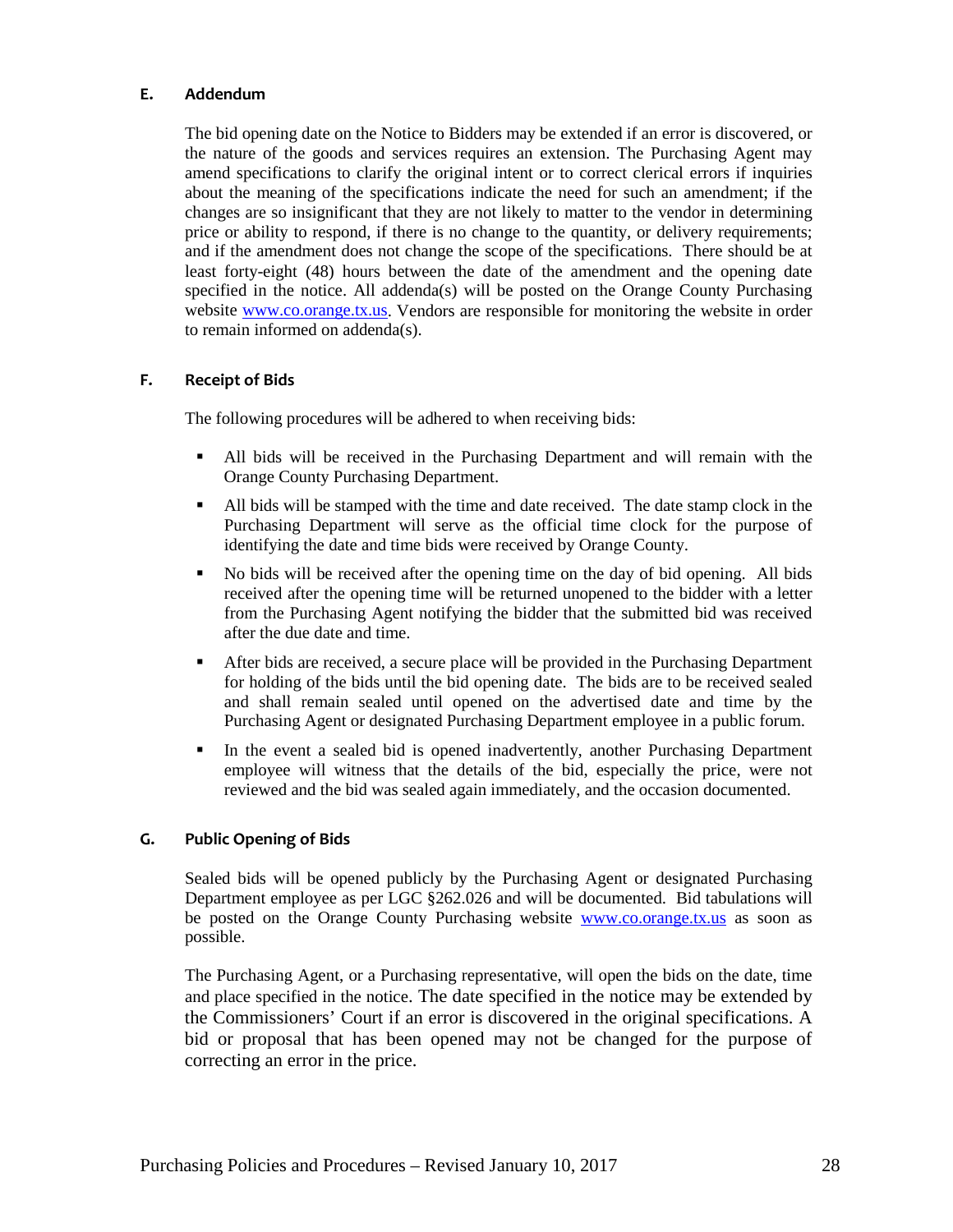#### **H. Evaluation of Bids**

The Purchasing Office will evaluate all bids, with the assistance from the user department, a committee or other designated authority, if applicable. A recommendation on the lowest responsible bid will be made to Commissioners' Court. The Purchasing Department will evaluate bids based on:

- The relative price of the bids, including the cost of repair and maintenance if
- Heavy equipment is the subject of the bid,

and the cost of delivery and hauling if road construction is involved.

- The price, delivery date, results of testing samples, special needs and requirements of Orange County,
- The compliance of goods and services with specifications;
- The responsibility of the Vendor, including the Vendor's financial and practical ability to perform the contract; and
- The Vendor's safety record, if stated in the specifications.

The Purchasing Department will submit tabulation, and award recommendations to Commissioners' Court for inclusion on the Commissioners' Court Agenda for award.

Commissioners' Court shall either approve the recommendation or reject all bids and authorize the Purchasing Agent to re-bid the goods and/or services.

#### **I. Contract Award**

The Purchasing Agent shall recommend contract award as per Texas Local Government Code §262.027 to Commissioners' Court in session. The Commissioners' Court shall:

- (1) Award the contract to the responsible bidder(s) who submits the lowest and best bid; or
- (2) Reject all bids and publish a new notice.

(b) If two responsible bidders submit the lowest and best bid, the Commissioners' Court shall decide between the two by drawing lots in a manner prescribed by the County Judge.

Texas Local Government Code §262.027(c) reads, "A contract may not be awarded to a bidder who is not the lowest dollar bidder meeting specifications unless, before the award, each lower bidder is given: notice of the proposed award; and is an opportunity to appear before the Commissioners' Court and present **previously unconsidered evidence con**cerning the lower bid as best, which may include evidence of the bidder's responsibility."

Texas Local Government Code §262.027(g) reads: "If after the award the successful bidder fails to qualify for required bonds, or is otherwise unable to meet requirements of the award, the Commissioners' Court may award the contract to the next bidder in order of ranking as lowest and best bid."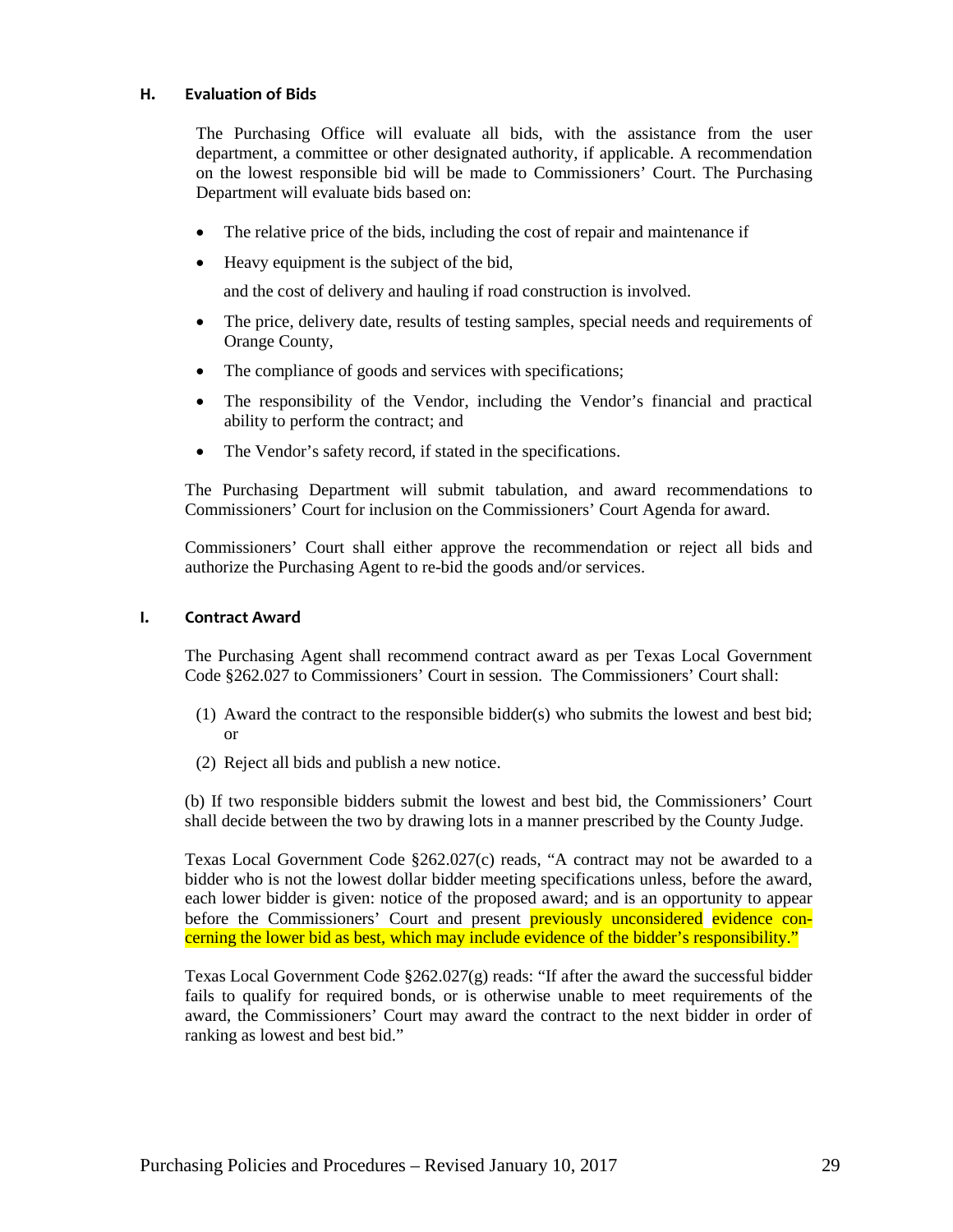#### **J. Contract Administration**

The user department will be responsible for monitoring and documenting contractor performance/compliance. All documentation of non-compliance must be shared with Purchasing. If, after clarification, the vendor complies with expected performance standards, no further documentation will be required by purchasing. If poor performance or non-compliance with the contract is evidenced, purchasing will be responsible to initiate corrective action with the vendor.

The Purchasing Agent will take all steps related to obtaining compliance with the contract and will consult with the County Attorney and Commissioners' Court before taking any steps toward suspension or termination of the contract.

#### **K. Re-bidding of Annual Contracts**

The Purchasing Department monitors the expiration dates of all contracts that are maintained by the Purchasing Department. Purchasing will contact user departments to determine if annual contracts need to be re-bid or renewed. The user department will advise Purchasing of any additions, deletions, or corrections.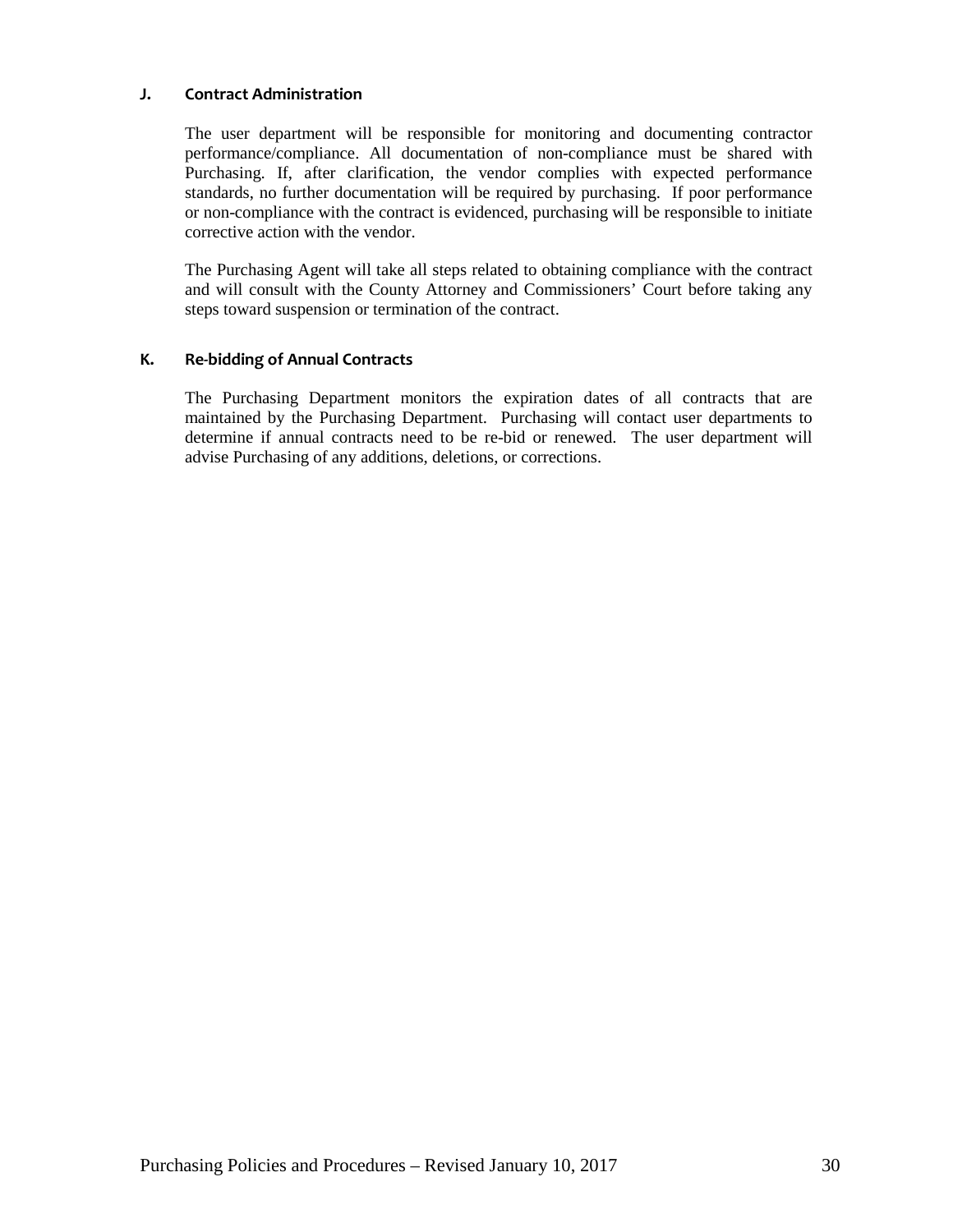## 9. **COMPETITIVE PROPOSALS** FOR PURCHASES EXCEEDING \$50,000.00

#### **A. Definitions**

Texas Local Government Code §262.030, States competitive proposals may be solicited through a Request for Proposal (RFP).

Formal sealed Requests for Proposals (RFP's) may be used for the purchase of insurance, high technology *items*, landscape maintenance, travel management, recycling and special services exceeding \$50,000.00. The RFP will solicit proposals from vendors in response to the County's requirements and contractual terms and conditions. A formal contract must be approved by Commissioners' Court.

"High technology" goods or services means goods or services of a highly technical nature, including:

- Data processing equipment and software and firmware used in conjunction with data processing equipment;
- Telecommunications, radio, and microwave systems;
- Electronic distributed control systems, including building energy management systems; and
- Technical services related to those goods and services.

Formal sealed Requests for Proposals (RFP's) will be used as per LGC §262.030 (d) "to purchase other items when the County official who makes purchases for the County determines, with the consent of the Commissioners' Court, that it is in the best interest of the County to make a request for proposals."

#### **B. Procedures**

Competitive proposals shall be accomplished as follows:

#### **Requisition**

A requisition must be submitted. The requisition must include the budget line item(s) from which the purchase will be funded before a competitive proposal can be prepared and must follow the requisition process in Section 5 of this manual. Requirements and specifications must be forwarded to the Purchasing Department with the requisition number indicated on the appropriate paperwork. If the RFP is for high technology goods and services, the Management Information Systems (MIS) Department must review.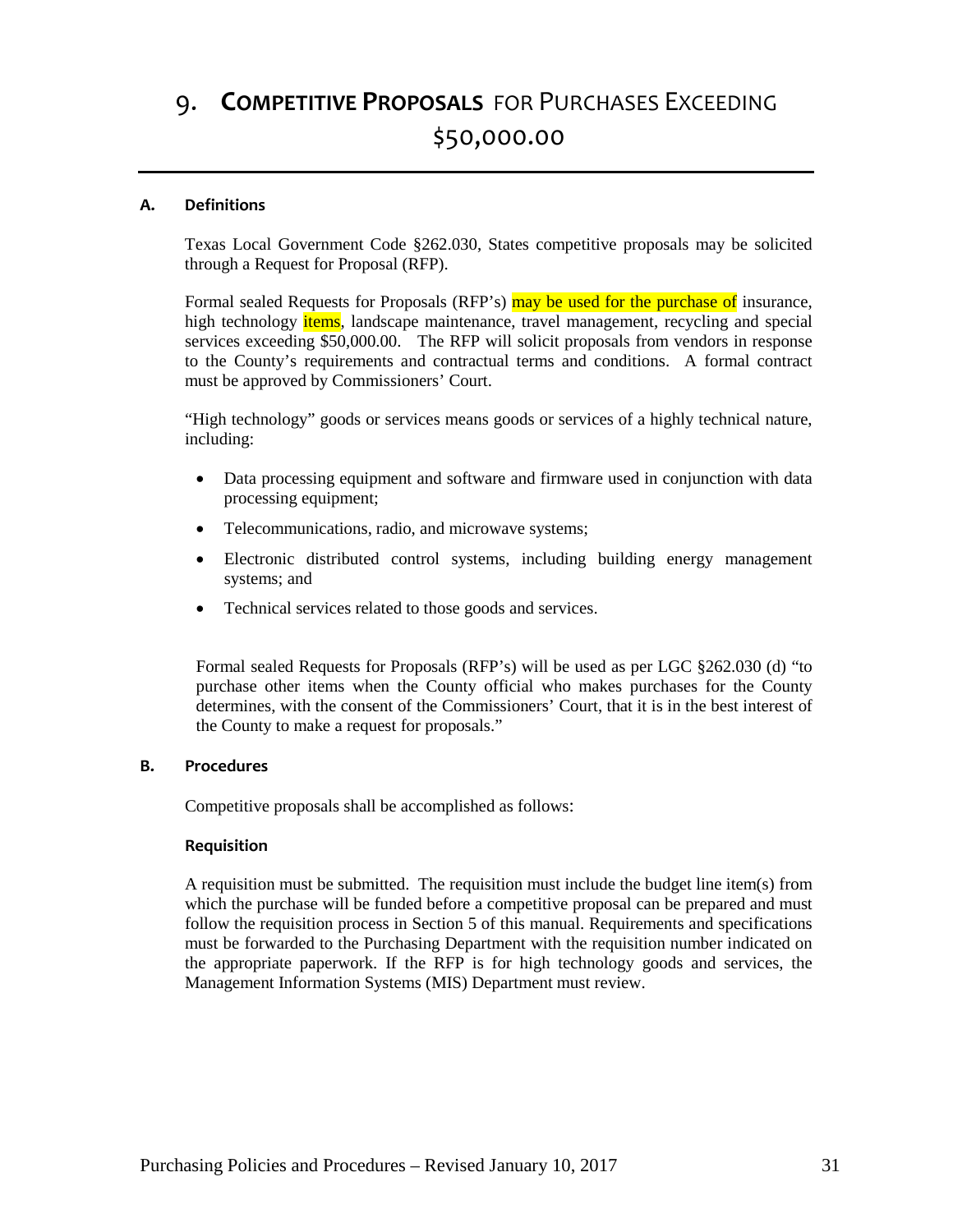#### **C. Notice**

After the development of requirements and preparation of the Request for Proposal, the Purchasing Department will publish a notice.

As outlined in the Texas Local Government Code §262.025, "A notice of a proposed purchase must be published at least once a week for two consecutive weeks in a newspaper of general circulation in the County, with the first day of publication occurring at least 14 days before the date of the bid opening. If there is no newspaper of general circulation in the county, the notice must be posted in a prominent place in the courthouse for 14 days before the date of the bid opening. Notice published in a newspaper must include"

- (1) A general statement of the proposed purchase;
- (2) The name and telephone number of the purchasing agent; and
- (3) The county website address, if any
- (a) Subsection (a) does not require more than two notices in one newspaper or limit the County from providing additional notice for longer periods or in more locations.
- (b) The notice must include:
- (1) The specifications describing the item to be purchased or a statement of where the specifications may be obtained;
- (2) The time and place for receiving and opening bids and the name and position of the county official or employee to whom the bids are to be sent;
- (3) Whether the bidder should use lump-sum or unit pricing;
- (4) The method of payment by the county; and
- (5) The type of bond required by the bidder.

(c) If any part of the payment for a proposed purchase will be made through time warrants, the notice also must include a statement of the maximum amount of time warrant indebtedness, the rate of interest on the time warrants, and the maximum maturity date of the time warrants.

As outlined in the Texas Local Government Code §262.025 (b), "The request for proposals must specify the relative importance of price and other evaluation factors."

#### **D. Receipt of Competitive Proposals**

The following procedures will be adhered to when receiving proposals:

- All proposals will be received in the Purchasing Department and will remain with the Orange County Purchasing Department.
- All proposals will be stamped with the time and date received. The date stamp clock in the Purchasing Department will serve as the official time clock for the purpose of identifying the date and time proposals were received by Orange County.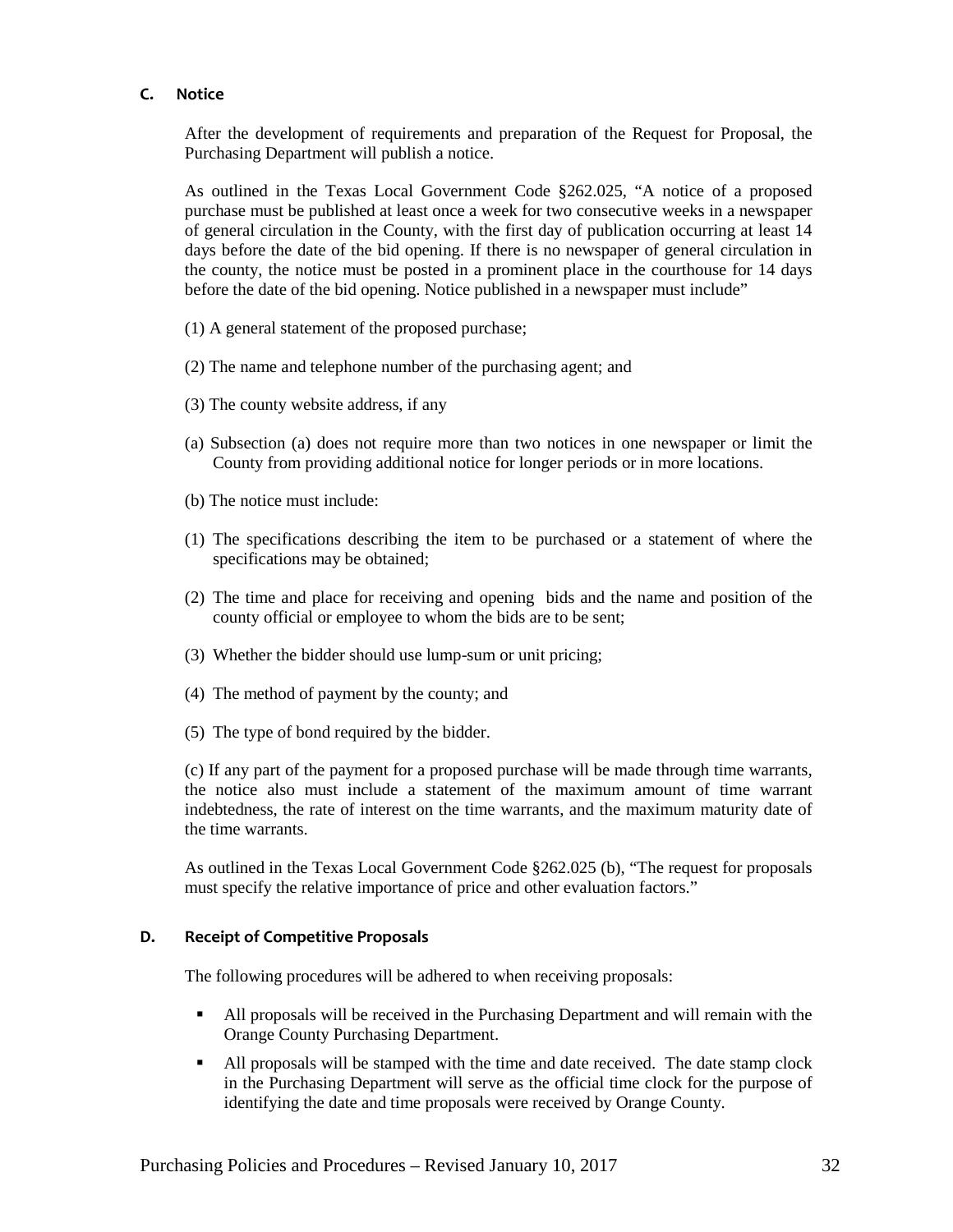- No proposals will be received after the opening time on the day of proposal opening. All proposals received after the opening time will be returned unopened to the vendor with a letter from the Purchasing Agent notifying the vendor that the submitted proposal was received after the due date and time.
- After proposals are received, a secure place will be provided in the Purchasing Department for holding of the proposals until the proposal opening date. The proposals are to be received sealed and shall remain sealed until opened on the advertised date and time by the Purchasing Agent or designated Purchasing Department employee in a public forum.
- In the event a sealed proposal is opened inadvertently, another Purchasing Department employee will witness that the details of the proposal, especially the price, were not reviewed and the proposal was sealed again immediately, and the occasion documented.

#### **E. Opening of Proposals**

Sealed proposals will be opened publicly by the Purchasing Agent or designated Purchasing Department employee as per LGC §262.030 (c) and will be documented.

The Purchasing Agent, or a Purchasing representative, will open the bids on the date, time and place specified in the notice. The date specified in the notice may be extended by the Commissioners' Court if an error is discovered in the original specifications. A bid or proposal that has been opened may not be changed for the purpose of correcting an error in the price.

Proposals will be opened so as to avoid disclosure of contents to competing proponents and kept secret during the process of negotiation. All proposals that have been submitted shall be available and open for public inspection after the contract is awarded, except for trade secrets and confidential information contained in the proposals and identified as such.

#### **F. Evaluation of Proposals**

The Purchasing Department will evaluate all proposals, with the assistance from the user department, a committee or other designated authority, if applicable.

The RFP must specify the relative importance of price and other evaluation factors. When the evaluation factors set forth in the request for proposal states award will be based on specific criteria a committee must be appointed by Commissioners' Court. Each committee member will complete a non-disclosure statement and qualifications evaluation factor form.

#### **G. Negotiations**

All negotiations and conversations with proponents must be in coordination with the Purchasing Agent, committee or other designated authority by Orange County. As per LGC §262.030 (b), "The award of the contract shall be made to the responsible offeror whose proposal is determined to be the lowest and best evaluated offer resulting from negotiation, taking into consideration the relative importance of price and other evaluation factors set forth in the request for proposals."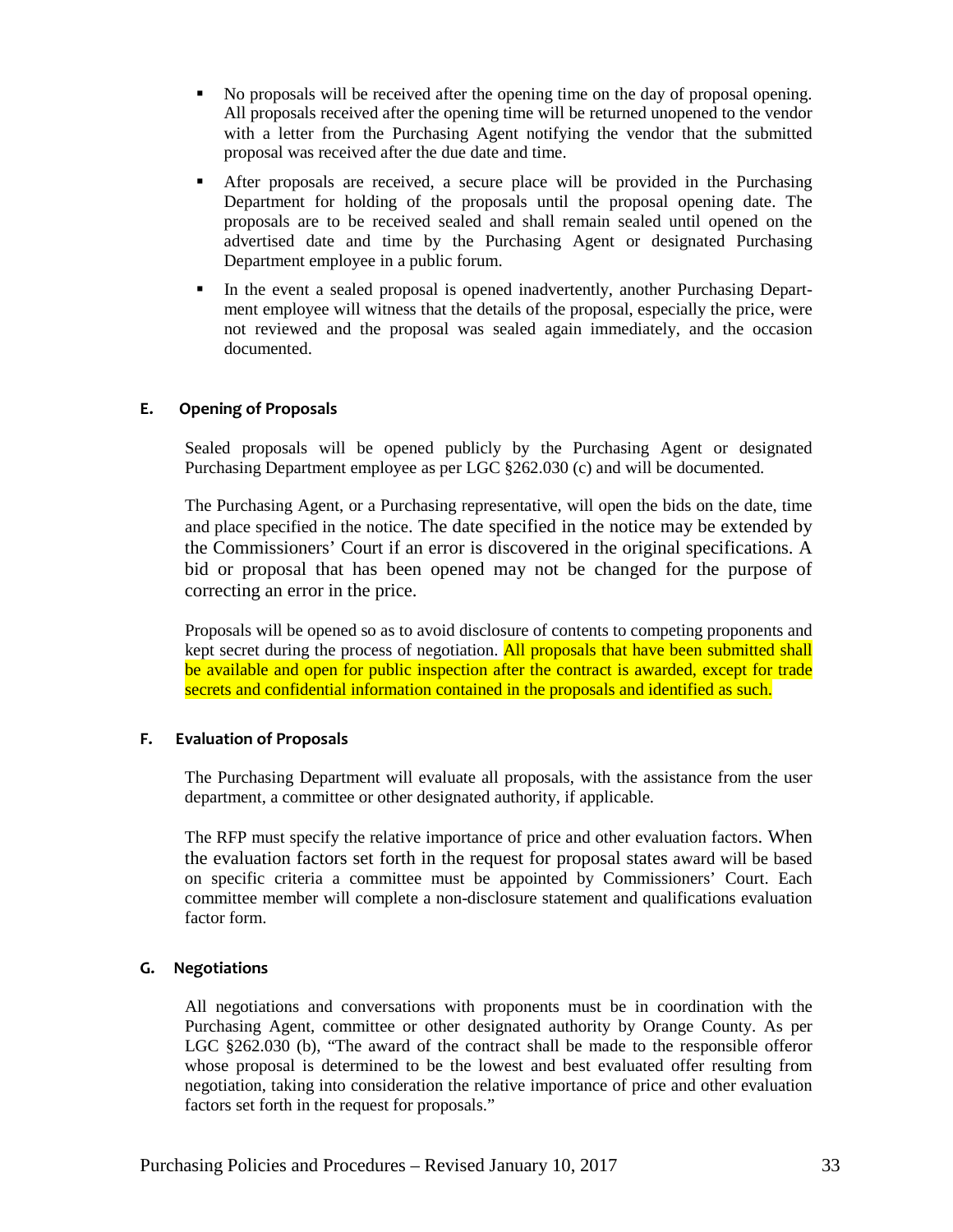(e) As provided in the request for proposals and under rules adopted by the Commissioners' Court, discussions may be conducted with responsible offerors who submit proposals determined to be reasonably susceptible of being selected for award. Offerors must be accorded fair and equal treatment with respect to any opportunity for discussion and revision of proposals, and revisions may be permitted after submission and before award for the purpose of obtaining best and final offers.

#### **H. Contract Award**

The award of the contract shall be made by Commissioners' Court to the responsible proponent whose proposal is determined to be the lowest and best evaluated offer resulting from negotiation, taking into consideration the relative importance of price and other evaluation factors set forth in the RFP.

#### **I. Contract Administration**

The user department will be responsible for monitoring and documenting contractor performance/compliance. All documentation of non-compliance must be sent to the Purchasing Department. If, after clarification, the vendor complies with expected performance standards, no further documentation will be required by Purchasing. If poor performance or non-compliance with the contract is evidenced, Purchasing will be responsible to initiate corrective action with the vendor.

The Purchasing Agent will take all steps related to obtain compliance with the contract and will consult with the County Attorney and Commissioners' Court before taking any steps toward suspension or termination of the contract.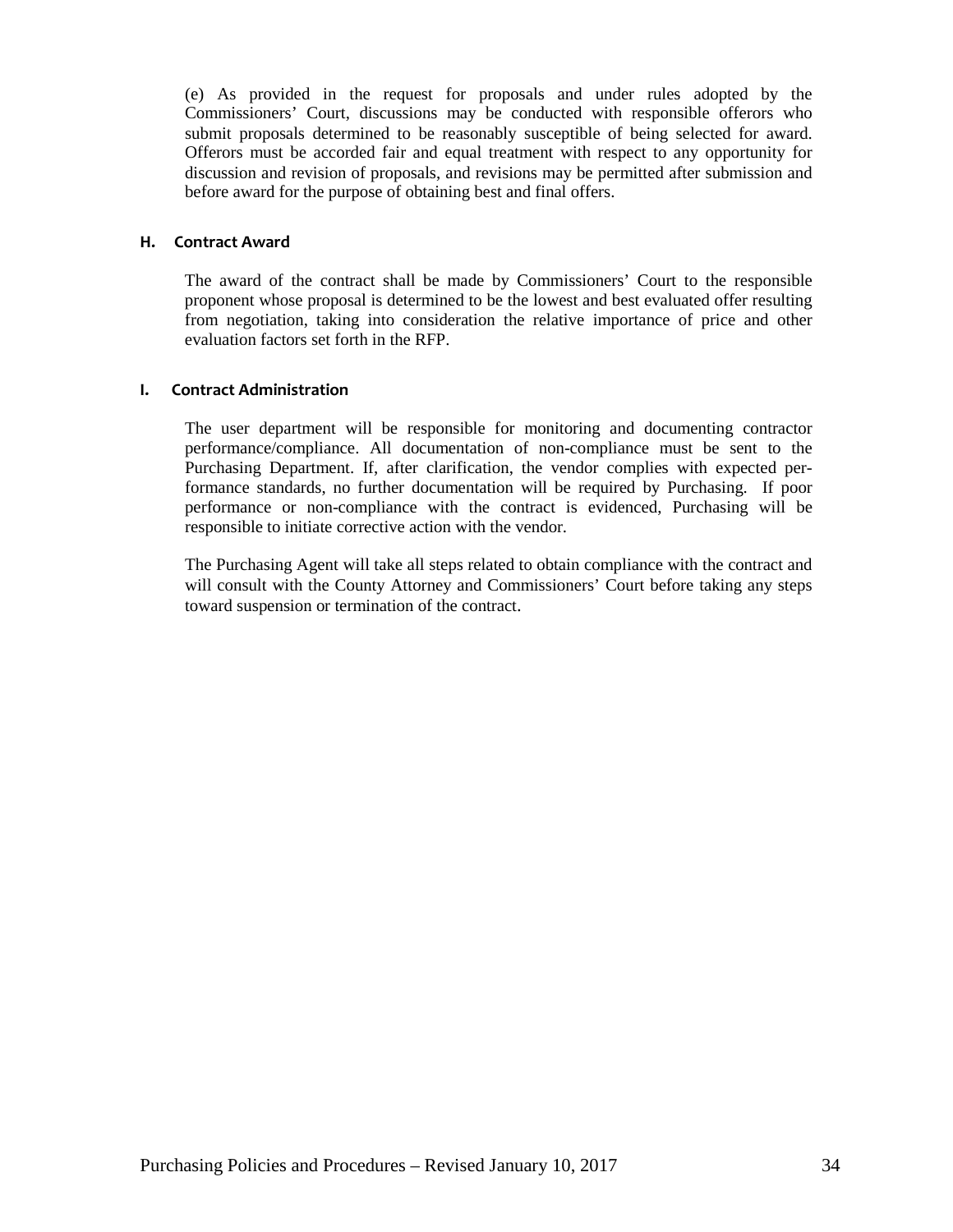#### **A. Introduction**

The laws describe the authority of local governments to purchase goods and services through the Texas Building and Procurement Commission's Vendors. These laws allow purchasing from vendors with which the State has entered into contracts as a result of competitive bidding procedures.

#### **B. Authority to Purchase from State Purchasing, Cooperative and Federal Contract Purchasing Programs**

Texas Local Government Code §271.081 through §271.083 requires the Comptroller shall establish a program by which the comptroller performs purchasing services for local governments authorizing Orange County to participate in the program.

Texas Local Government Code §271.101 through §271.102 reads; "A local Government may participate in cooperative purchasing program with another local government of this state or another state or with a local cooperative organization of this state or another state."

Texas Local Government Code §271.103 reads; " A local government may purchase goods or services available under Federal supply schedules of the United States General Services Administration to the extent permitted by federal law."

Texas Government Code 2155.502 states the County may purchase goods and services from a schedule of multiple award contracts developed by TPASS for the Texas Multiple Award Schedule (TXMAS).

The Interlocal Cooperation Act of the Texas Government Code 791.001 authorizes local governments to contract directly with other governments to increase their efficiency and effectiveness, Texas Government Code, Section 791.025(c) states that a local government that purchases goods and any services reasonably required for the installation, operation, or maintenance of those goods under the Interlocal Cooperation Act satisfies the requirement of the local government to seek competitive bids for the purchase of goods and their services.

National cooperatives such as Houston Area Council of Governments (H-GAC), Texas Association of School Boards (BuyBoard), The The County participates in the purchasing programs of various local, state and Cooperative Purchasing Network (TCPN), U.S. Communities, Department of Information Resources (DIR), Federal Supply Schedules (GSA), Texas Multiple Award Schedule (TXMAS), Texas Correctional Industries (TCI), Choice Partners, The Interlocal Purchasing System Program (TIPS) and TIBH Industries.

Under the Cooperative Purchasing Program, local government entities may purchase a variety of Information Technology (IT) products, software, and services from contracts awarded under GSA Federal Supply Schedule 70, Information Technology.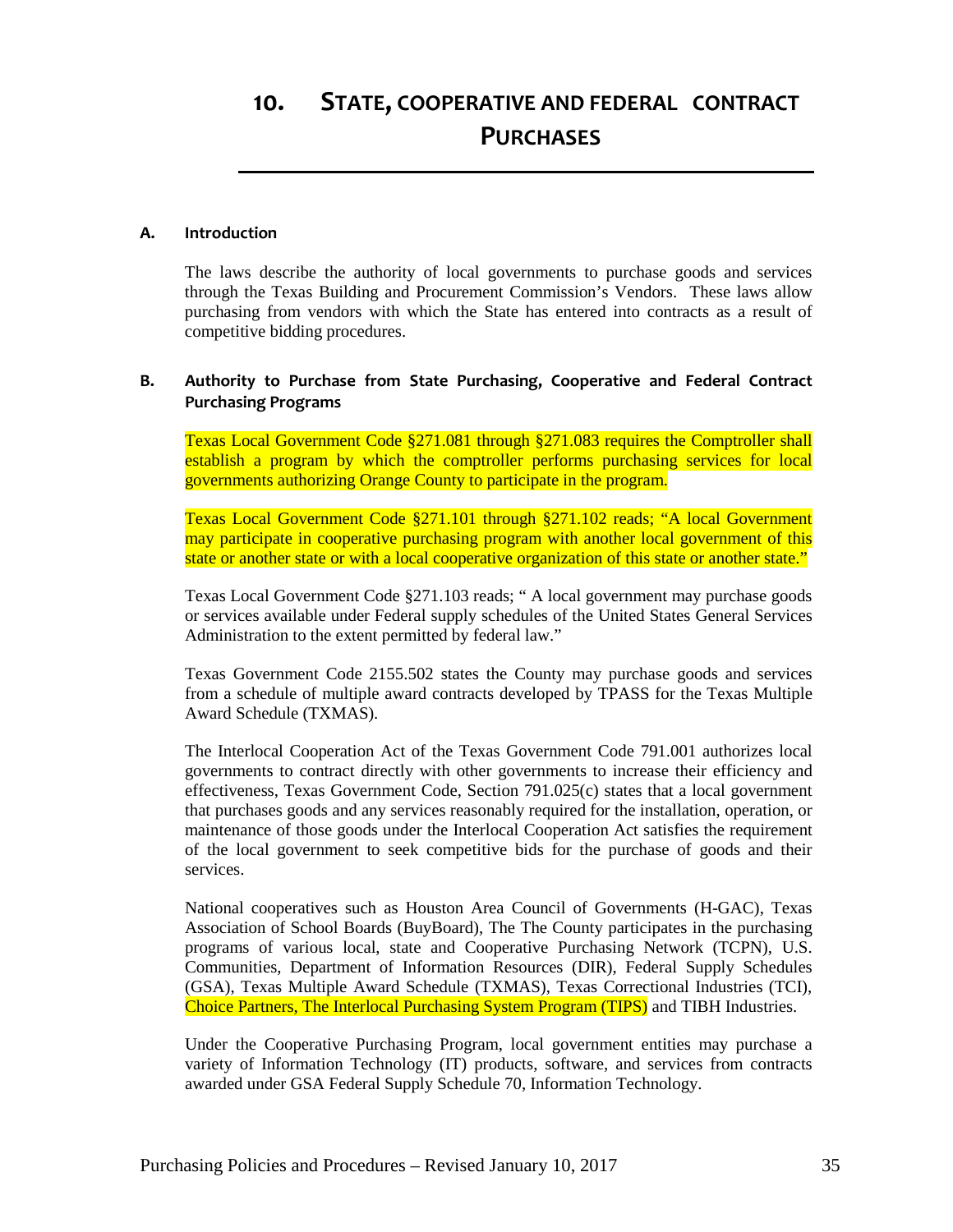Local Government entities may also purchase alarm and signal systems, facility management systems, firefighting and rescue equipment, law enforcement and security equipment, marine craft and related equipment, special purpose clothing, and related services from contracts awarded under GSA Federal Supply Schedule 84, security and law enforcement.

The Commissioners' Court authorizes the Purchasing Agent to execute all contracts for contract purchases that are procured in compliance, including purchases in excess of \$50,000.00, if funding for the purchase was previously approved by the Commissioners' Court. The Purchasing Agent acts for Orange County in all matters regarding the purchase of goods and services from a vendor under any contract based on any State Purchasing Program. Orange County is responsible for making payment directly to these vendors.

#### **C.****Policy**

Orange County participates in the purchasing program of the State Purchasing and Texas Building and Procurement Commission for local governments.

#### **D.****Official Representative**

The Purchasing Agent is designated to act for Orange County at the direction of the Commissioners' Court in all matters pertaining to purchasing, including the purchase of goods and services from the vendor under any contract. Orange County is responsible for making payments directly to the vendor.

#### **E.****Procedure**

The Purchasing Agent is responsible for submitting requisitions to the Texas Building and Procurement Commission under any contract or sending purchase orders directly to vendors and reports to the commission on actual purchases in compliance with the commission's regulations. The Purchasing Department is responsible for vendor's compliance with all the conditions of delivery and quality of the purchased goods and services. The Purchasing Agent is authorized to sign and deliver all necessary documents for purchases under this program made on behalf of Orange County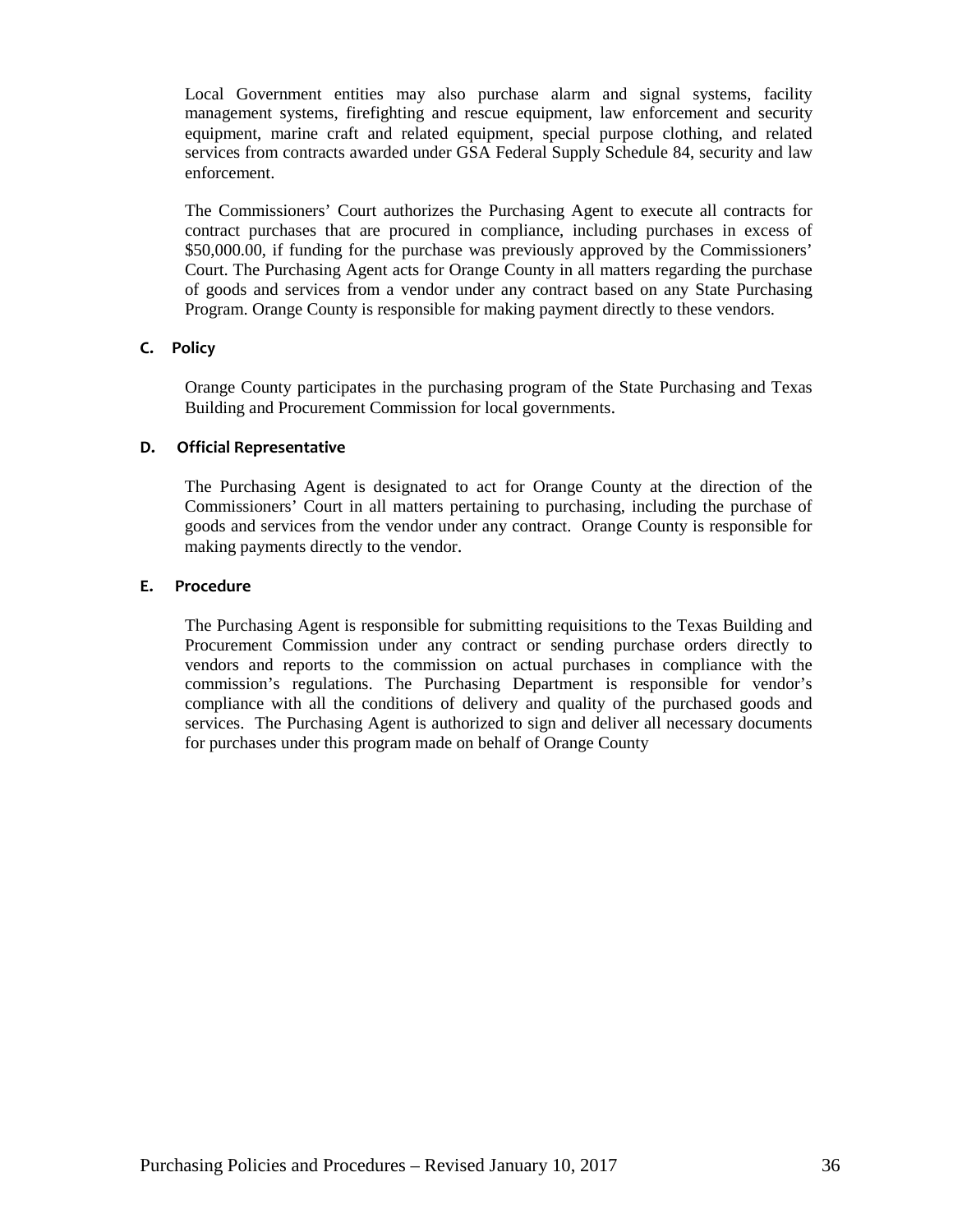#### **A. Introduction**

The two principal laws with which the Purchasing Department must comply are the Professional Services Procurement Act and the Purchasing Act. Texas Gov't Code Ann., Title 10, ch, 2254, subch. A and the Texas Local Gov't Code Ann., title 8, 262, subch. C.

There are two kinds of professional services:

- Those professional services specifically defined under the Professional Services Procurement Act; and
- Those "other" professional services that are not specifically defined under either the Professional Services Procurement Act or the County Purchasing Act and which must be obtained in compliance with the County Purchasing Act. The Purchasing Agent must rely on court cases and Attorney General Opinions to determine what services are included in these "other" professional services.

#### **B. Purpose**

The Purchasing Department may contract for professional services only if funds are budgeted for that purpose or the Commissioners' Court approves the solicitation.

#### **C. Professional Services Procurement Act Definition**

Professional services are defined in the Professional Services Procurement Act as:

- Those within the scope of the practice of accounting, architecture, landscape architecture, land surveying, medicine, optometry, professional engineering, real estate appraising or professional nursing as defined by the laws of the State of Texas; and/or
- Those performed by any certified public accountant, architect, landscape architect, land surveyor, physician, surgeon, optometrist, professional engineer, licensed real estate appraiser, registered nurse in connection with his professional employment or practice.

The Act states that contracts for the procurement of these professional services may not be awarded on the basis of bids. Instead, services must be awarded on the basis of demonstrated competence and qualifications.

#### **D. Procedure**

Departments shall forward a requisition to the Purchasing Department when professional services are required. The requisition will identify the following:

- 1. Scope of work;
- 2. Qualifications/experience requirements;
- 2. Project description;
- 3. Time frames;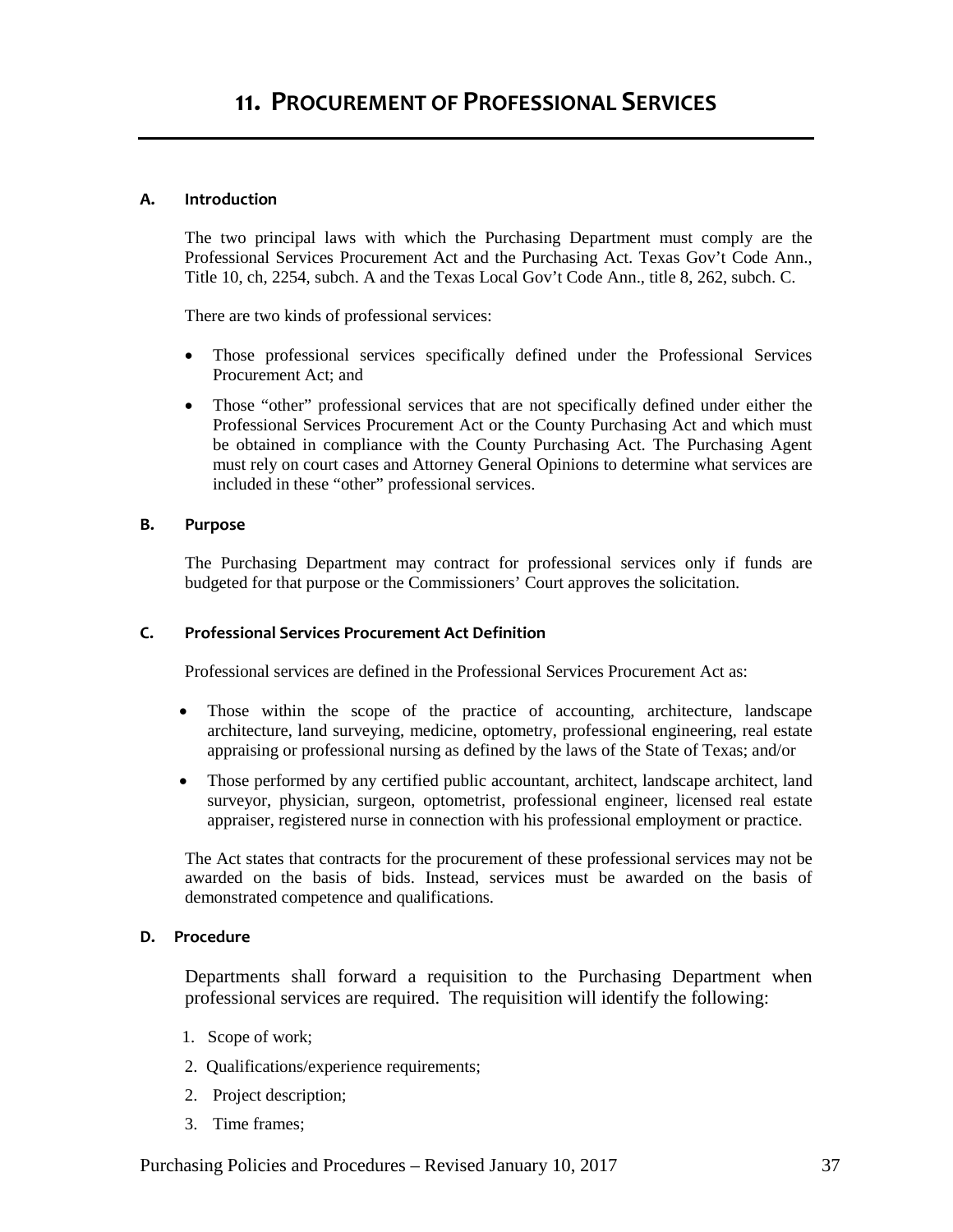- 4. Budgeted amount and budget line items; and
- 5. Suggested professionals.

Based on the information provided in the requisition, applicable state laws and all relevant facts, the Purchasing Agent will make a determination as to whether a formal RFQ or an informal procurement process will be implemented. Unless specifically exempted by the Commissioners' Court, all professional services anticipated to cost over \$50,000.00 will be procured using the formal RFQ process.

The County shall rank firms based on their qualifications and then enter into negotiations with the most qualified firm based on a fair and reasonable price. If the County is unable to negotiate a satisfactory contract with the most highly qualified vendor, negotiations will formally end with that person or firm. The next most highly qualified vendor will then be asked to negotiate. Negotiations are continued in this sequence until a contract is finalized. If any contract is entered into with one of the above mentioned professionals on the basis of a competitive bid, it is contrary to state law and is void.

#### **E. Purchasing Act**

#### **"Other" Services Defined**

As defined in this manual, "other" personal or professional services are those services usually referred to as a professional service, but not specifically defined or covered in the Professional Services Procurement Act. Examples include computer programmers, lawyers, facilitators, etc. Various court opinions have defined these "other" professional services as services requiring technical skill and expertise; labor and skill which are predominantly mental or intellectual, rather than physical or manual; or, a special skill and experience. "Other" personal services have been defined as services that must be performed by a particular person and, by the terms of the contract, no substitutions are allowed.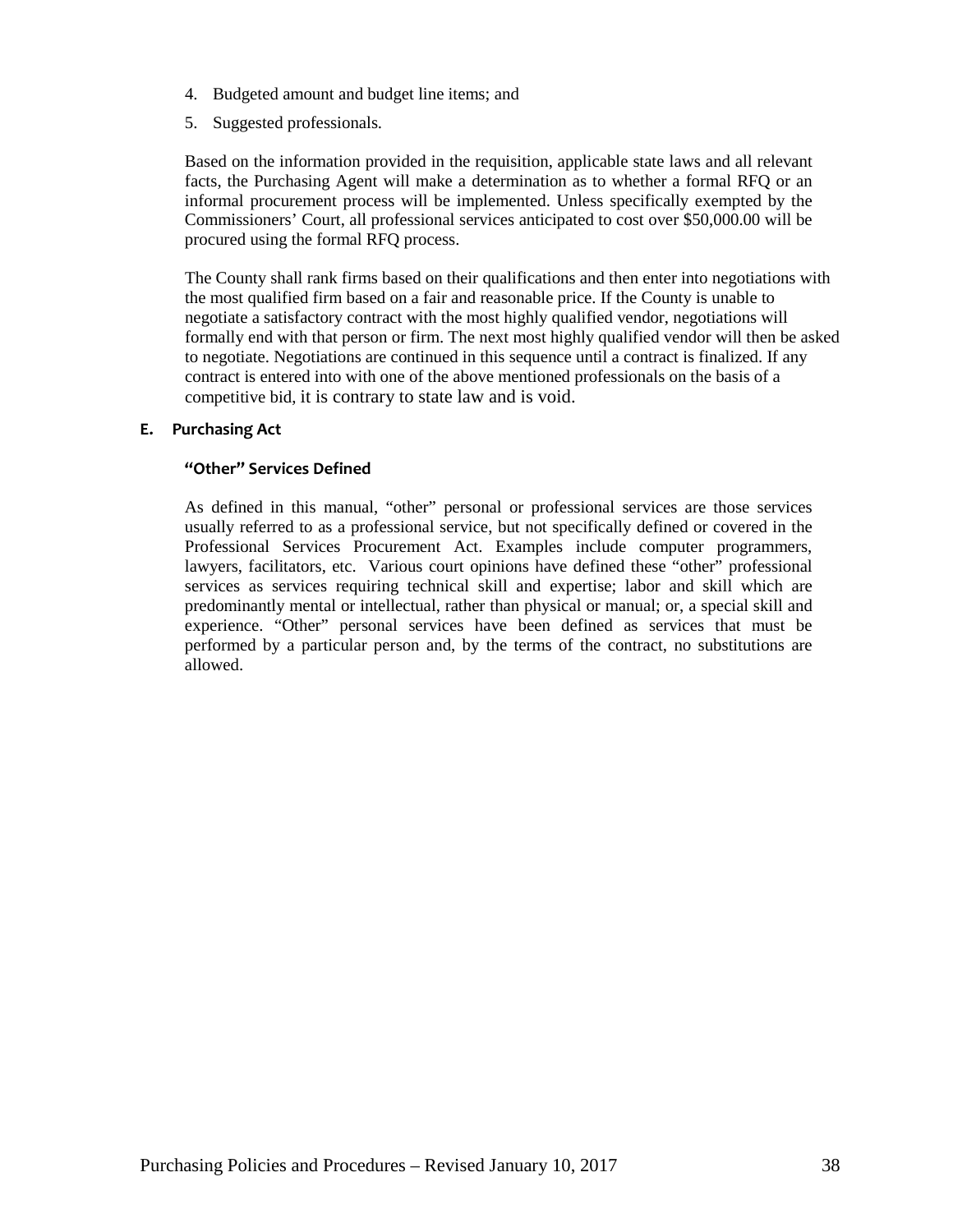#### **A. Purchasing Statutes**

Texas Local Government Code §262.011 (e) states, "The County Purchasing Agent shall supervise all purchases made on competitive bid..."

Texas Local Government Code §271.024 states "…to award a contract for the construction, repair, or renovation of a structure, road, highway, or other improvement or addition to real property on the basis of competitive bids, and if the contract requires the expenditure of more than \$50,000.00…bidding on the contract must be accomplished in the manner provided by this subchapter."

#### **B. Requisition**

Commissioners' Court must review project and specifications for approval. A requisition must be submitted and will serve as the initial notification that a competitive bid is needed and must follow the requisition process in Section 5 of this manual. A draft copy of the plans and specifications should be submitted to the Purchasing Department with the requisition number indicated on the appropriate paperwork.

#### **C. Bidding Notice**

The Purchasing Department will publish the advertisement for bid as per LGC 271.025, which must include the following:

(1) Description of work;

(2) Location at which the bidding documents, plans, specifications, or other data may be examined without charge by all bidders.

(3) Time and place for submitting bids and time and place that bids will be opened.

(b) The advertisement must be published as required by law. The advertisement must be published at least twice in one or more newspapers of general circulation in the county in which the work is to be performed. The second publication must be on or before the  $10<sup>th</sup>$ day before the first date bids may be submitted.

(c) The governmental entity must mail a notice containing the information required under Subsection (a) to any organization that:

(1) Requests in advance that notices for bids be sent to it;

(2) Agrees in writing to pay the actual cost of mailing the notice; and

- (3) Certifies that it circulates notices for bids to the construction trade in general.
- (d) The governmental entity shall mail a notice required under Subsection (c) on or before the date the first newspaper advertisement under this section is published.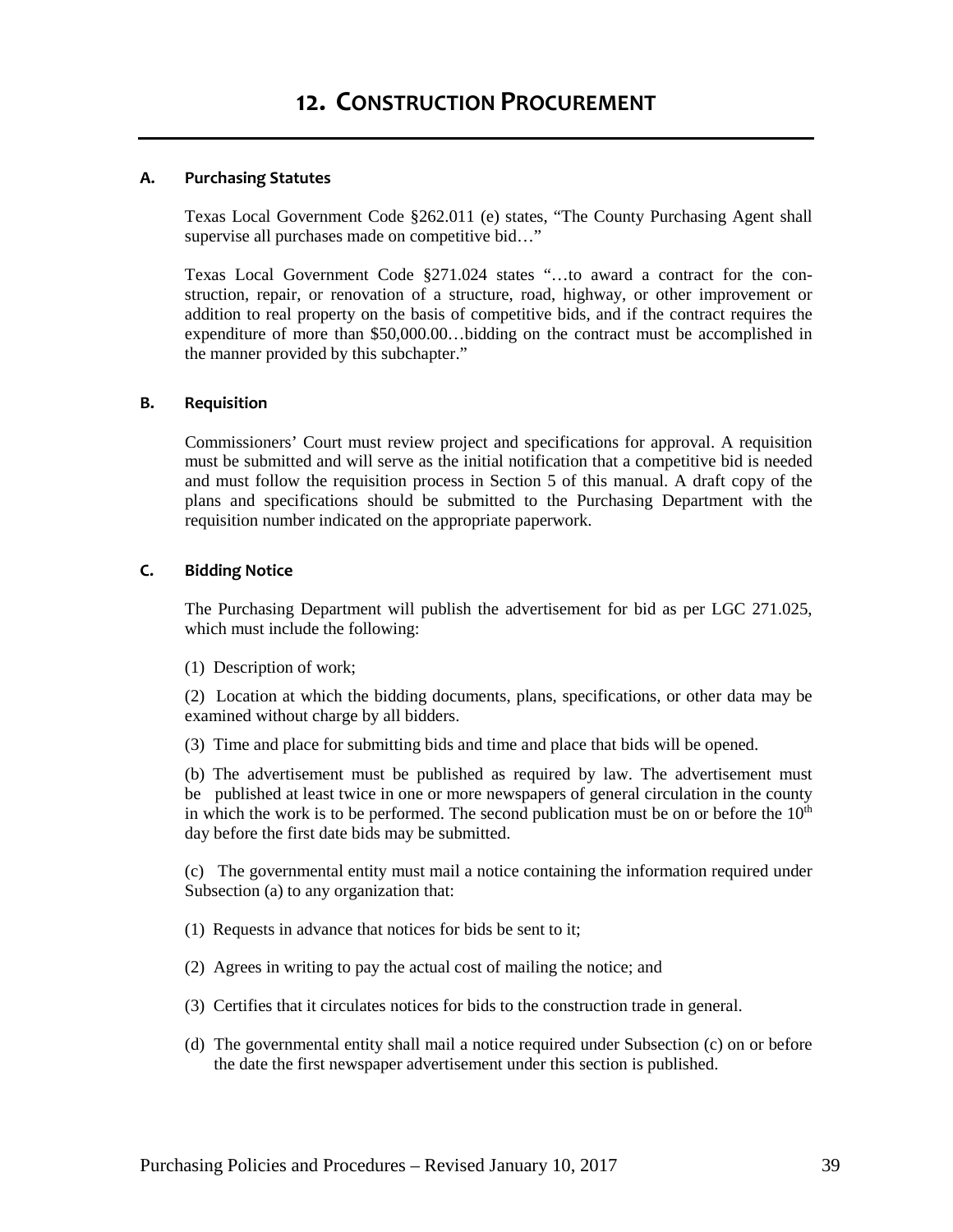#### **D. Bonding Requirements**

Orange County Texas will require bonds for any construction, repair or alteration of public works. No purchase order will be released until vendor provides all required documents to Orange County Purchasing.

The successful bidder shall be required, at his own expense, to furnish the Orange County Purchasing Agent within ten (10) days of notification of award with certified copies of all bond or bonds as per bid specifications. Failure to furnish bond or bonds will result in bid being declared non-responsive. Non-responsive bids will not be considered for award.

#### **E***.* **Minimum Bid Bonds**

Bid bonds will not be required for contracts that are valued at less than \$25,000.00.

Bid bonds will not be required from any bidder or proponent whose rates are subject to regulation by a state agency as per Texas Local Government Code 262.032 (d).

If the Purchasing Agent determines that a bid bond is required for a particular contract, the notice to bidders or request for proposals or offers will state that a bid bond in the amount of 5% of the contract price is required and that it must be executed by a surety company authorized to do business in Texas.

#### **F. Bid Bond**

Orange County Texas will require bonds for construction, repair or alteration of public works. A bid bond MUST be submitted with any bid over \$25,000.00. The bid bond shall be in the amount of 5% of the bid price and is to be issued by a surety company authorized to do business in Texas.

Bid bonds will not be required from any bidder or proponent whose rates are subject to regulation by a state agency as per Texas Local Government Code 262.032 (d).

No exception will be made. Failure to furnish bid bond or bonds will result in bid being declared non-responsive. Non-responsive bids will not be considered for award.

#### **G. Performance Bonds**

Orange County Texas will require performance bonds for construction, repair or alteration of public works.

For all contracts in excess of \$50,000.00 for the construction, repair or alteration of a public work or the prosecution or completion of any public work, the contractor must execute a performance bond that:

1. Is payable to the county,

2. Is in the full amount of the contract,

3. Is conditioned on faithful performance of the work in accordance with the plans, specifications, and contract documents,

4. Is solely for the protection of the county,

5. Executed by a corporate surety or sureties in accordance with the Insurance Code, and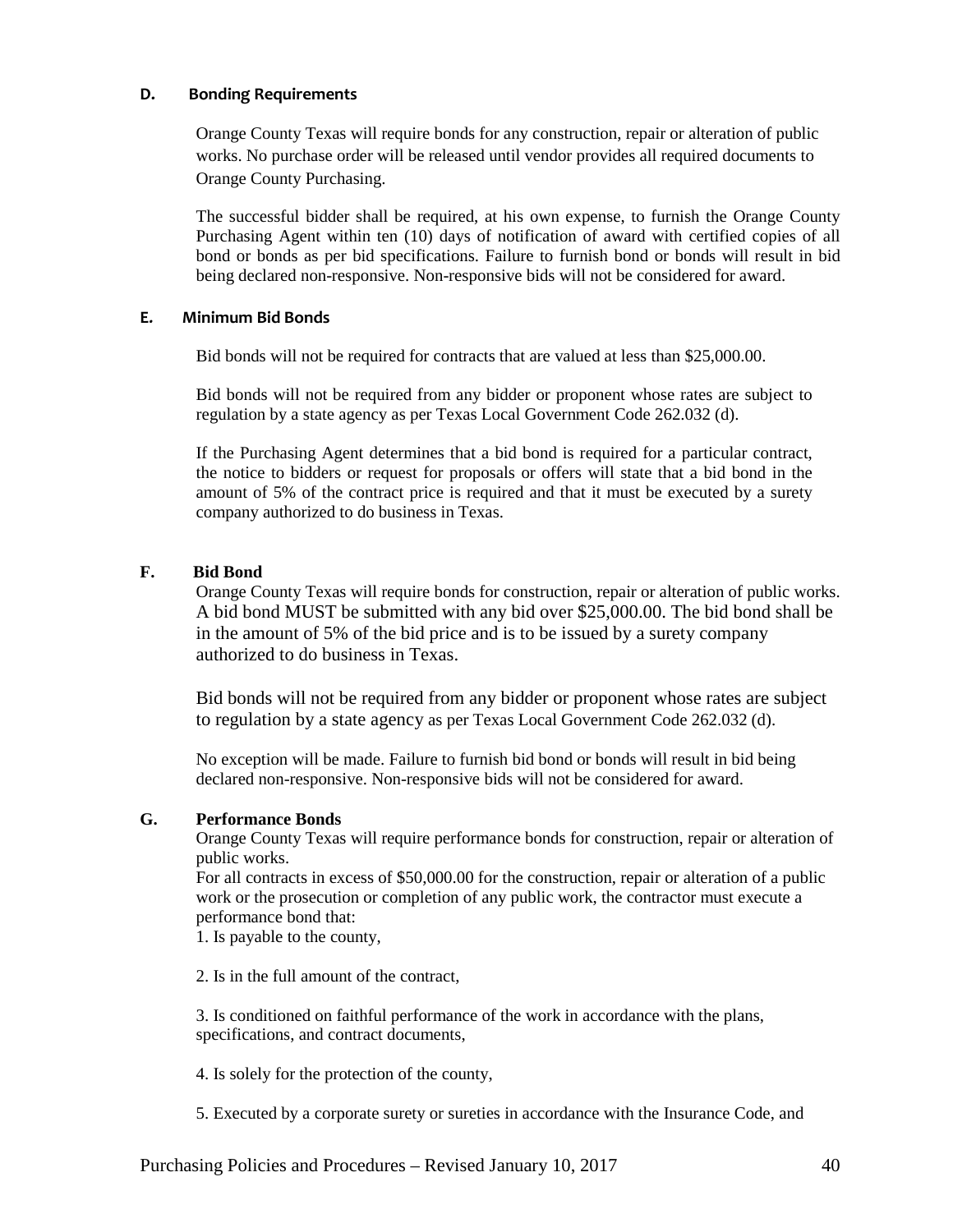6. Bond must remain in effect for one year beyond the date of acceptance by Owner. Any performance bond that is furnished by a contractor in attempted compliance with the requirements of TEX. GOV'T CODE ANN., Ch. 2253 will be construed as in conformity with that chapter in relation to rights created, limitations on the bond and remedies provided. Bond must be executed by a corporate surety in accordance with Section 1, Chapter 87, Acts of 56<sup>th</sup> Legislature, Regular Session, 1959 (Article 7.19-1, Vernon's Texas Insurance Code) No exception will be made. Failure to furnish bid bond or bonds will result in bid being declared non-responsive. Non-responsive bids will not be considered for award.

#### **H. Payment Bond**

Orange County Texas will require payment bonds for construction, repair or alteration of public works. If the Purchasing Agent determines that a payment bond is required for a particular contract, the notice to bidders or request for proposals or offers will state that a payment bond in the full amount of the contract price is required. Said payment bond must be executed by a company authorized to do business in Texas before the contractor commences work and within 30 days after the contract award is sent to the contractor.

Payment bonds will not be required from any bidder or proponent whose rates are subject to regulation by a state agency as per Texas Local Government Code 262.032 (d).

For all contracts in excess of \$25,000.00 for the construction, repair or alteration of a public work or the prosecution or completion of any public work, the contractor must execute a payment bond that must be issued by a State approved surety in accordance with Article 7.19- 1 Bond of Surety Company; Chapter 7 of the Insurance Code, must also be for not less than one hundred percent (100%) of the contract price and remain in effect for one year beyond the date of acceptance by the Owner.

1. Is solely for the protection of all claimants supplying labor and material in the performance of work provided in the contract,

2. Is payable to the county for the use of these claimants,

3. Is in the full amount of the contract,

4. Executed by a corporate surety or sureties in accordance with the Insurance Code, and

5. Is in a form approved by the Commissioners' Court.

Payment bonds should be effective from commencement of performance until the end of the fourth month after all items of work, for the project are completed unless releases are obtained from all subcontractors and materials. Any payment bond that is furnished by a contractor in attempted compliance with the requirements of TEX. GOV'T CODE ANN., Ch. 2253 will be construed as in conformity with that chapter in relation to rights created, limitations on the bond and remedies provided. Bond must be executed by a corporate surety in accordance with Section 1, Chapter 87, Acts of 56<sup>th</sup> Legislature, Regular Session, 1959 (Article 7.19-1, Vernon's Texas Insurance Code).

No exception will be made. Failure to furnish payment bond or bonds will result in bid being declared non-responsive. Non-responsive bids will not be considered for award.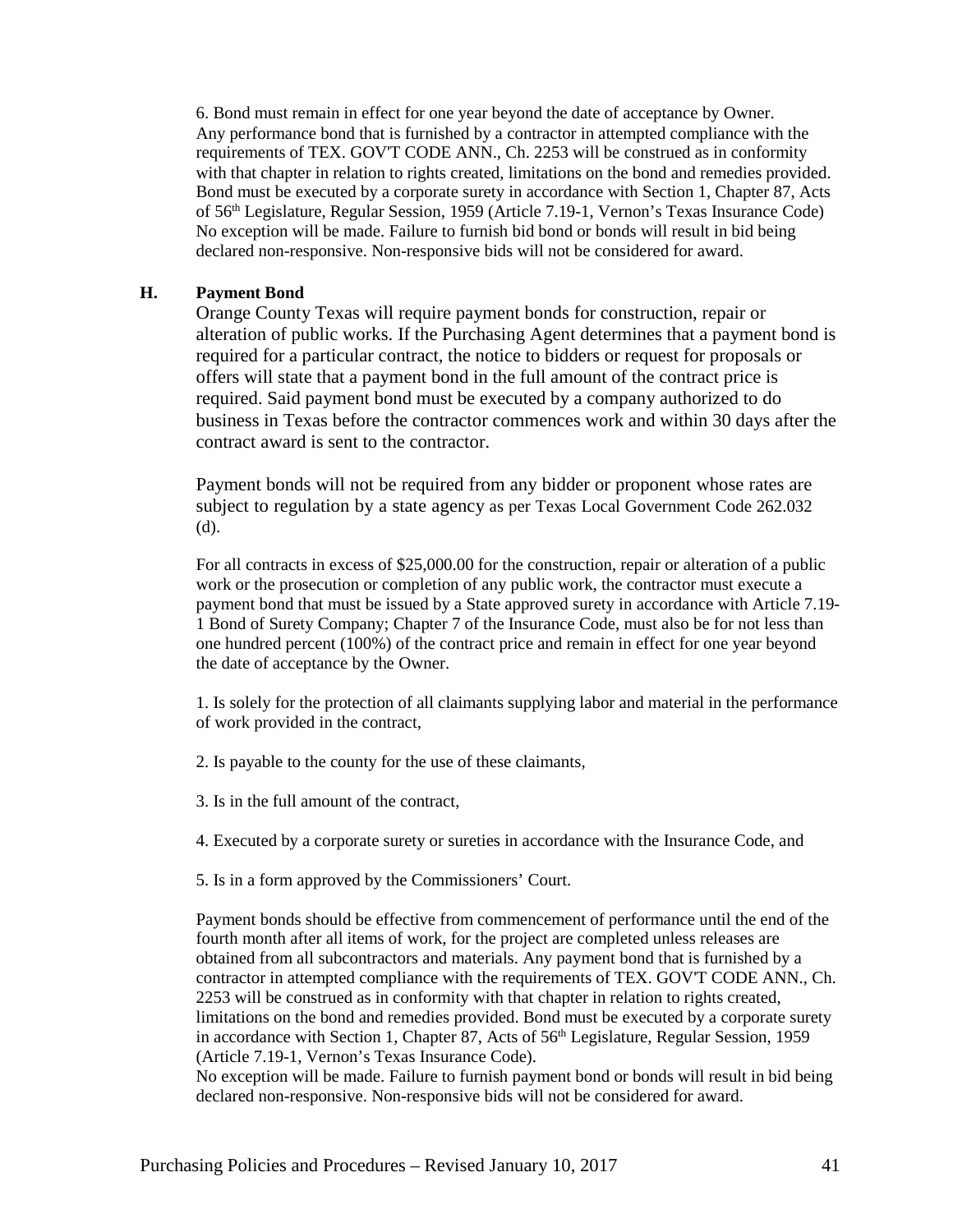#### **I. Receipt of Competitive Bids**

The following procedures will be adhered to when receiving bids:

1. The County Purchasing Department will receive all bids.

2. All bids will be stamped with the time and date received. The date stamp clock in the Purchasing Department will serve as the official time clock for the purpose of identifying the date and time bids were received by Orange County.

3. No bids will be received after the opening time on the day of the bid opening. All bids received after the opening time will be returned unopened to the bidder along with notification that the bid was received after the due date and time.

4. After bids are received, the Purchasing Department will provide a secure place for the holding of the bids until the bid opening date. The bids are to be received sealed and shall remain sealed until opened on the advertised date and time by the Purchasing Agent or designated Purchasing Department employee in a public forum.

5. In the event a sealed bid is opened inadvertently, another Purchasing Department employee will witness that the details of the bid, especially the price, were not reviewed and the bid was sealed again immediately, and the occasion documented.

#### **J. Public Opening of Bids**

Sealed bids will be opened publicly by the Purchasing Agent or designated Purchasing Department employee as per LGC §262.026 and will be documented. Bid tabulations will be posted on the Orange County Purchasing website [www.co.orange.tx.us](http://www.co.orange.tx.us/) as soon as possible

The Purchasing Agent or designated Purchasing Department employee will open the bids on the date; time and place specified in the notice and provide a copy to the Commissioners' Court. The date specified in the notice may be extended if the Commissioners' Court determines that the extension is in the best interest of the County. All bids, including those received before an extension is made, must be opened at the same time.

#### **K. Evaluation of Bids**

All bids will be evaluated and a recommendation will be made to Commissioners' Court. Purchasing will be responsible for placing the item on the Agenda of the Commissioners' Court.

Evaluation of bids may be based on the following factors:

- 1. The relative prices of the bids, including the cost of repair and maintenance of heavy equipment if that is the subject of the bid, and the cost of delivery and hauling if road construction equipment;
- 2. Compliance of goods and services offered with specifications;
- 3. The responsibility of the vendor, including the vendor's safety record if Commissioners' Court has adopted a definition of safety that is included in the bid; and
- 4. The past performance of the vendor.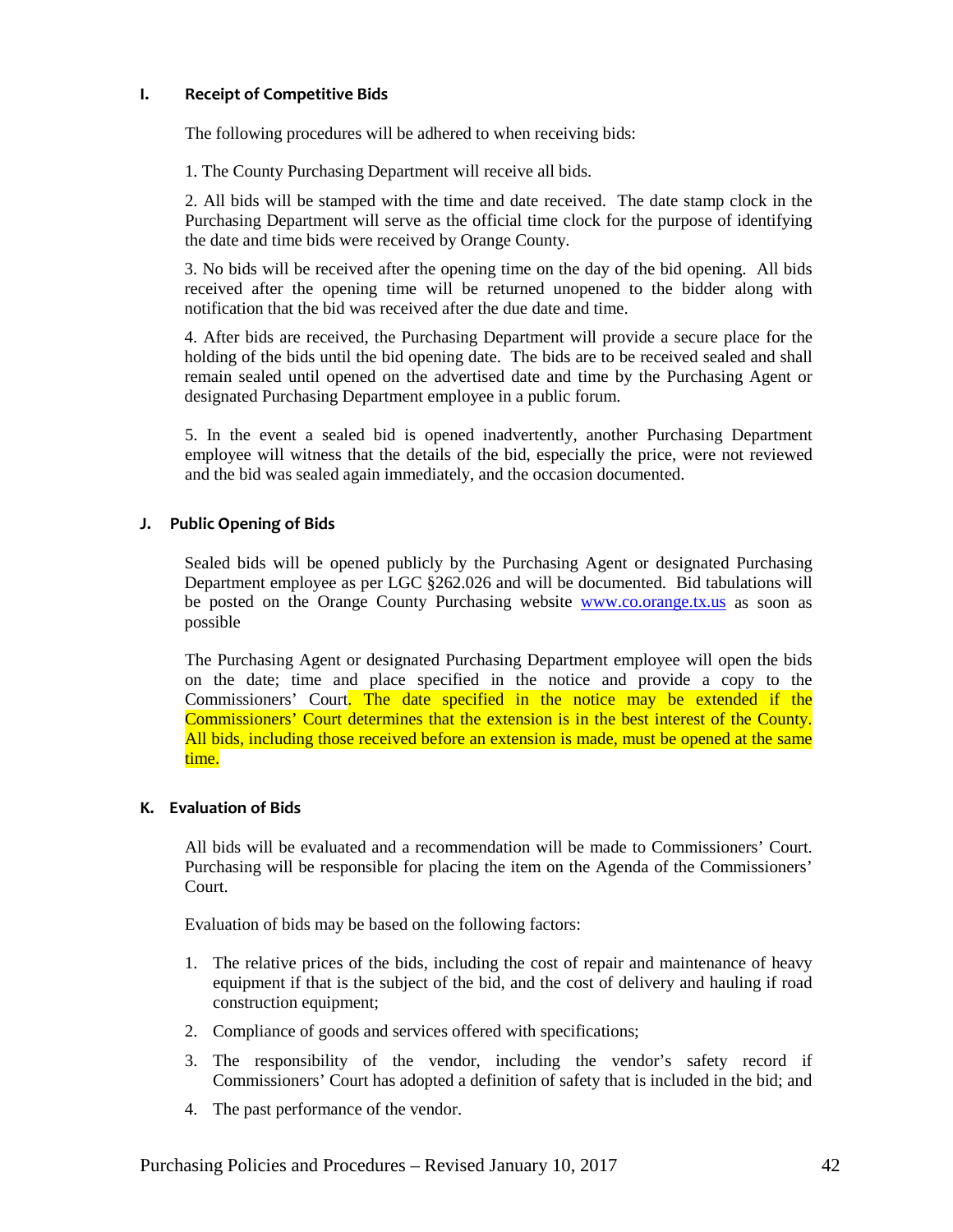#### 5. As stated in bid specifications

When the lowest priced bid is not the best bid, clear justification for not selecting the lowest bidder must be documented to the Commissioners' Court. This recommendation will be supported by clear and concise documentation from the user department that defines the rationale for awarding to other than the lowest bidder.

#### **L. Contract Award**

The Purchasing Agent, Maintenance Supervisor, or designated outside agency will recommend contract award to Commissioners' Court in session. The Court shall as per Texas Local Government Code 262.027.

- (1) Award the contract to the responsive and responsible bidder who submits the lowest and best bid; or
- (2) Reject all bids and publish a new notice.
- (b) If two responsive and responsible bidders submit the lowest and best bid, the Commissioners' Court shall decide between the two by drawing lots in a manner prescribed by the County Judge.
- (c) A contract may not be awarded to a bidder who is not the lowest dollar bidder meeting specifications unless, before the award, each lower bidder is given:
- (1) notice of the proposed award and
- (2) an opportunity to appear before the Commissioners' Court and present previously unconsidered evidence concerning the lower bid as best, which may include evidence of the bidder's responsibility."

After award, the Purchasing Agent will return the bid bonds of any contractor that was not awarded a contract.

After an award is made, a contract will be processed, and copies of the contract will be sent to the contractor and be on file in the Purchasing Department.

#### **M. Contract Administration**

The Project Manager, Maintenance Supervisor, or designated outside agency or user department will be responsible for monitoring and documenting contractor performance/compliance and provide Purchasing with copies of this documentation, thereby keeping Purchasing apprised of all performance and compliance issues. Discussions that merely explain the interpretation of the specifications may be dealt with orally by the user department. If poor, in the sole discretion of the user department, performance or non-compliance with the contract is evident; the user department will be responsible to initiate written corrective action with the contractor. Purchasing will be provided an advance copy of any written correspondence directing correction of a discrepancy. The user department will solicit Purchasing to initiate corrective action when the user department cannot resolve any conflict through correspondence.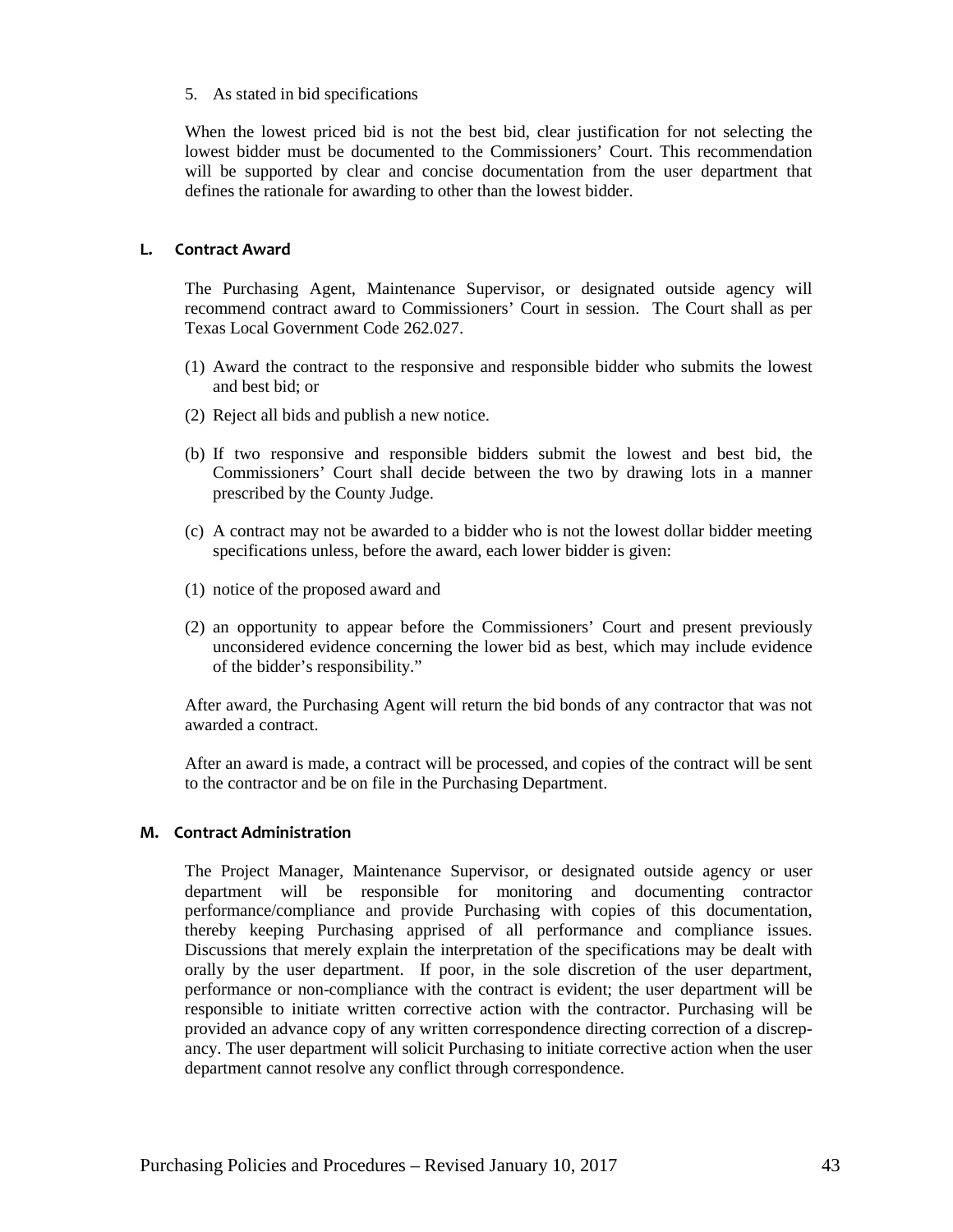The occupant department must not provide any instruction or requests for changes directly to the contractor. Only the user department's Project Manager or the Maintenance Supervisor has the authority to give any directions directly to the contractor.

The Project Manager, Maintenance Supervisor or designated outside agency will take all steps related to correcting non-compliance with the contract but must consult with the Commissioners' Court or County Attorney before taking any steps toward suspension or termination of the contract unless emergency, life safety or property damages issues require immediate temporary work stoppage. Before any letters, notices or other communication related to termination or suspension are delivered, the contents of these must be reviewed by the County Attorney and Commissioners' Court as the initial steps toward potential litigation.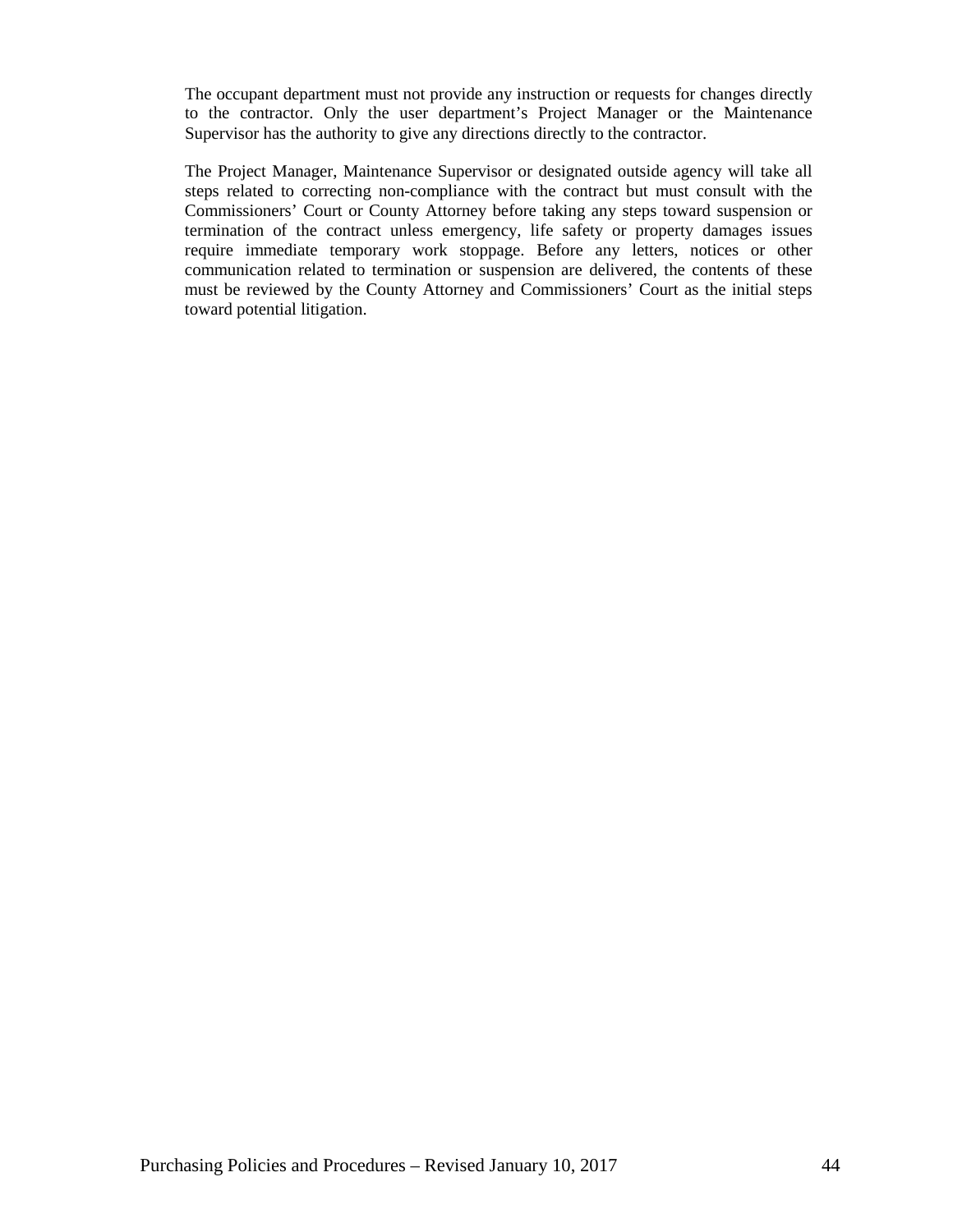# **13. EXEMPTIONS TO THE COMPETITIVE PROCUREMENT PROCESS**

#### **A. Purchasing Act**

Many goods and services can be exempted from the competitive procurement process if the Commissioners' Court orders the purchase exempt. Texas Local Government Code §262.024 lists all the circumstances when exemptions are allowable for purchases made out of current funds, bond funds, or through time warrants. The following is a list of these circumstances:

• Goods and services that must be purchased in a case of public calamity, if it is necessary to make the purchase promptly to relieve the necessity of the

citizens, or to preserve the property of the County

- Goods and services necessary to preserve or protect the public health and safety of the residents of the County
- Goods and services necessary due to unforeseen damage to public property
- Personal or professional services
- Any individual work performed and paid for by the day, as the work progresses, provided that no individual is compensated under this subsection for more than 20 working days in any three month period
- Any land or right-of-way
- Goods and services that can only be obtained from one source, including
- Goods and services for which competition is precluded because of the existence of patents, copyrights, secret processes, or monopolies
- Films, manuscripts, or books
- Electric power, gas, water, and other utility services
- Captive replacement parts or components for equipment
- An item of food
- Personal property sold at auction by a state licensed auctioneer
- In a going-out-of-business sale held in compliance with Subchapter F, Chapter 17, Business and Commerce Code or
- By a political subdivision of this state, a state agency, or federal government entity
- Any work performed under a contract for community and economic development contract made by a County under §381.004;
- or vehicle and equipment repairs.
- The renewal or extension of a lease or of an equipment maintenance agreement is exempt from the requirement established by Section 262.023 if the Commissioners' Court by order grants the exemption and if: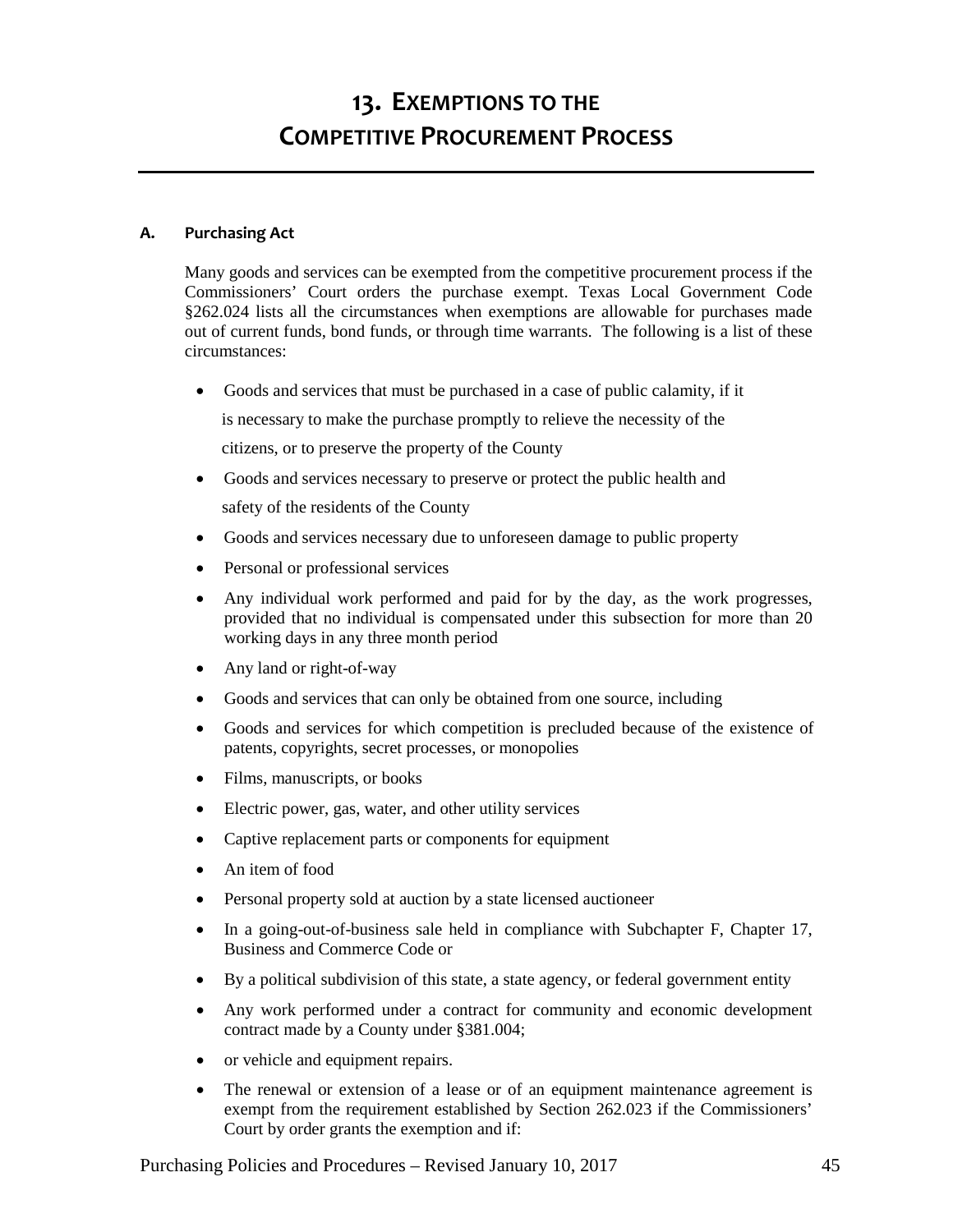- The lease or agreement has gone through the competitive biding procedure within the preceding year
- The renewal or extension does not exceed one year and the renewal or extension is the first renewal or extension of the lease or agreement
- If an item exempted under Subsection (a) (7) is purchased, the Commissioners' Court, after accepting a signed statement from the county official who makes purchases for the county as to the existence of only one source, must enter in its minutes a statement to that effect.

#### **B. Public Finance Act**

Texas Local Government Code §271.056 lists all the circumstances when exemptions are available for purchases made out of certificate of obligation funds.

#### **C. Policy**

Exemption orders must be processed through the Purchasing Department. In all cases except the acquisitions of interests in land for county roads, bridges, and parks, and all fee simple purchases of real property, the Purchasing Agent will request the exemption order from Commissioners' Court.

#### **D. Emergency**

"Emergency" means circumstances in which an immediate response is required to provide for the safety of persons or property.

#### **E. Sole Source Goods and Services**

Sole source goods and services require a statement from the vendor that will be submitted for acceptance by Commissioners' Court and must be entered in the minutes of the meeting of Commissioners' Court. The statement shall include the existence of only one source, and specifically noting which type of listed sole source goods or services is being purchased. Sole source is defined as: only one vendor possesses the unique and singularly available capability to meet the requirement of the solicitation. Goods or services for which competition is precluded because of the existence of patents, copyrights, secret process or monopolies.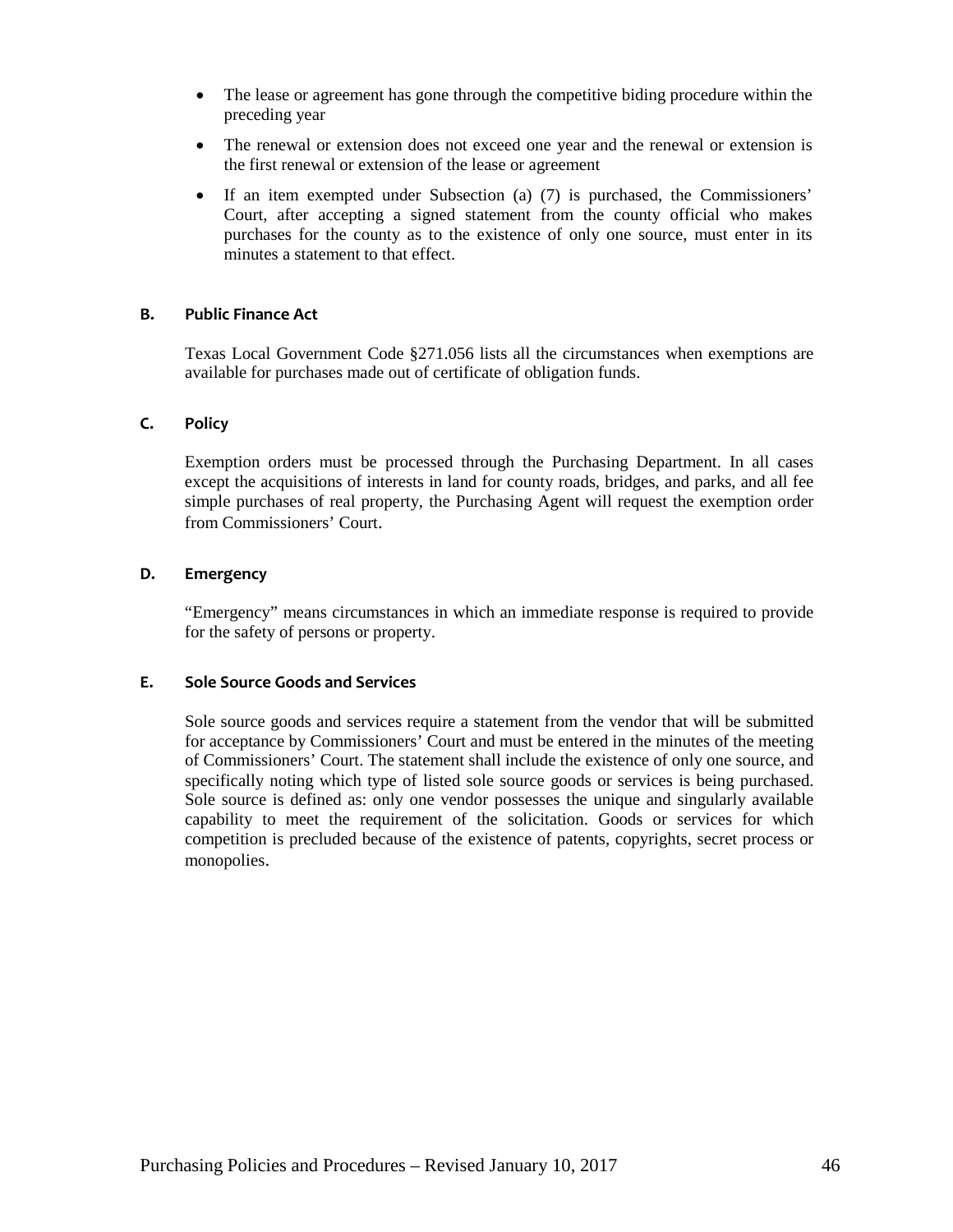# **14. CONSIDERATION OF LOCATION OF BIDDER'S PRINCIPAL PLACE OF BUSINESS**

Texas Local Government Code 271.905 (b) reads, "In purchasing under this title any real property or personal property that is not affixed to real property, if a local government receives one or more bids from a bidder whose principal place of business is in the local government and whose bid is within three percent (3%) of the lowest bid price received by the local government from a bidder who is not a resident of the local government, the local government may enter into a contract with:

- (1) the lowest bidder; or
- (2) the bidder whose principal place of business is in the local government if the governing body of the local government determines, in writing, that the local bidder offers the local government the best combination of contract price and additional economic development opportunities for the local government created by the contract award, including the employment of residents of the local government and increased tax revenues to the local government.
	- (c) This section does not prohibit a local government from rejecting all bids.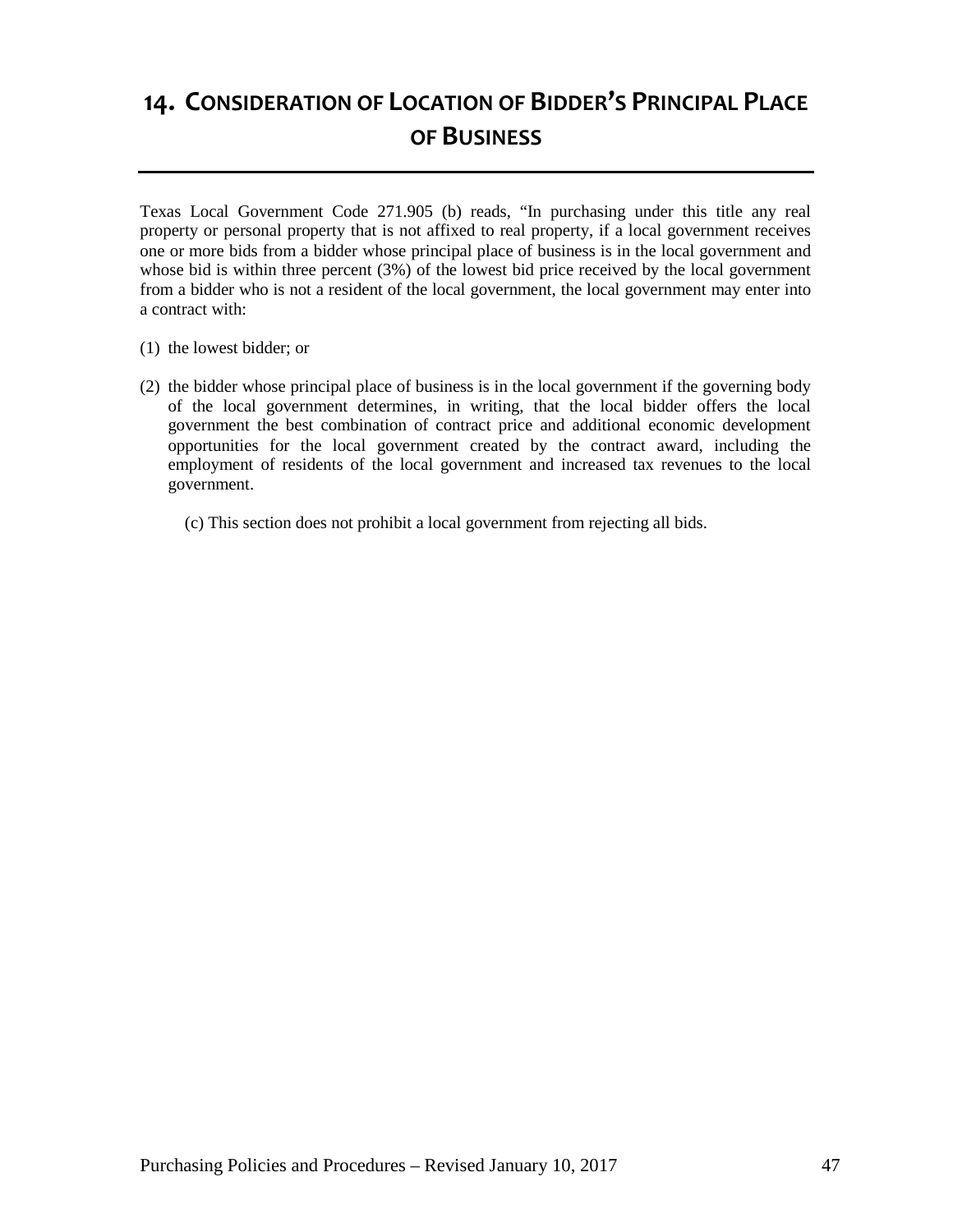# **15. RENEWAL OF EQUIPMENT LEASES AND MAINTENANCE CONTRACTS**

Texas Local Government Code 262.024 (b) reads, "The renewal or extension of a lease or of an equipment maintenance agreement is exempt from the requirement established by Section 262.023 if the Commissioners' Court by order grants the exemption, and if:

- (1) the lease or agreement has gone through the competitive bidding procedure within the preceding year;
- (2) the renewal or extension does not exceed one year; and
- (3) the renewal or extension is the first renewal or extension of the lease or agreement.

Texas Local Government Code 262.024 (c) reads, "If an item exempted under Subsection (a) (7) is purchased, the Commissioners' Court, after accepting a signed statement from the county official who makes purchases for the county as to the existence of only one source, must enter in its minutes a statement to that effect."

Contracts and/or renewals may be made ONLY by Commissioners' Court approval and agreement between Orange County and the offeror. Contracts for service and repair of equipment generally established annually or at the acquisition of the equipment. The Purchasing Department will coordinate service agreements. Departments will contact authorized vendors when service/repair of equipment is needed.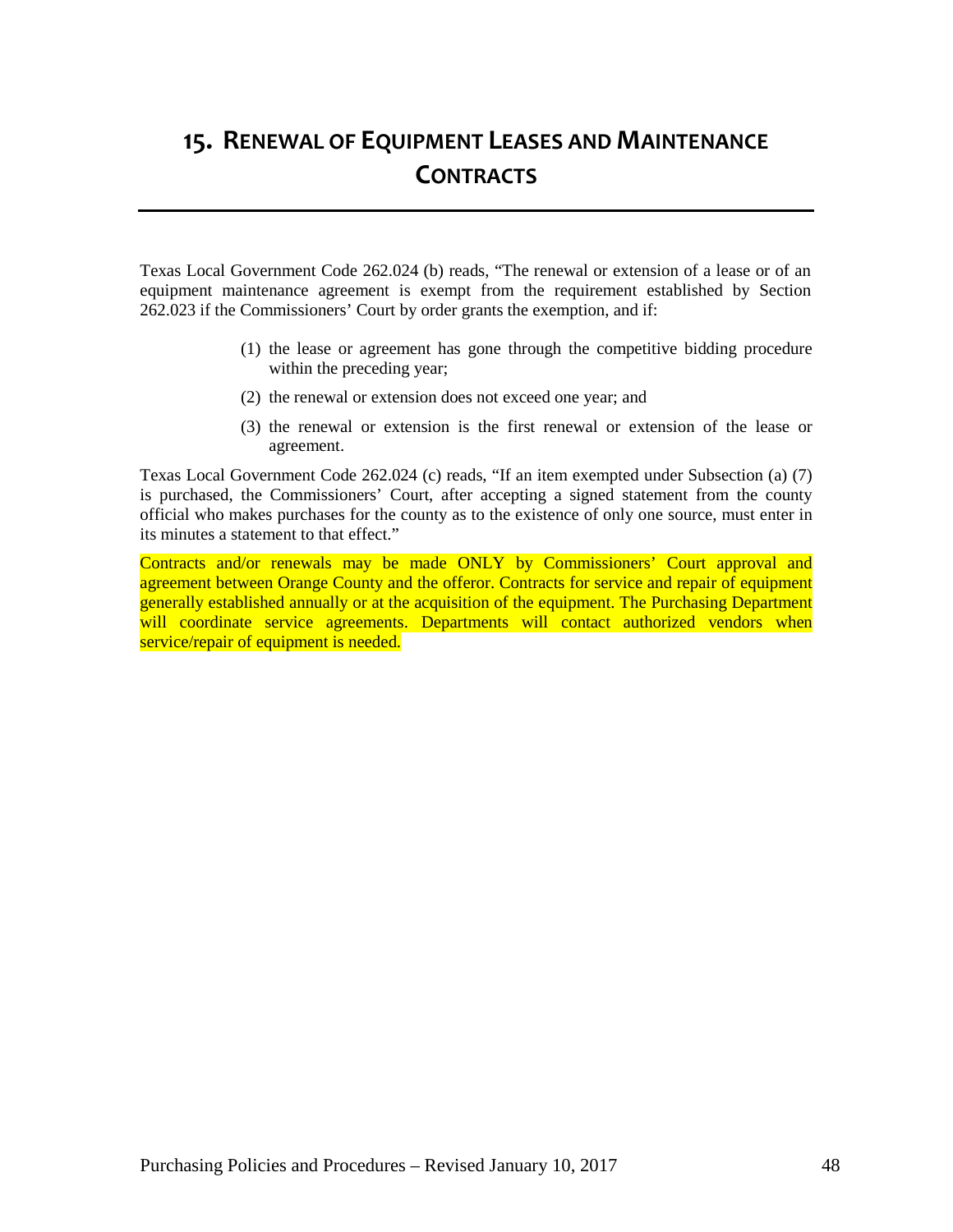# **16. System for Award Management (SAM**)

The Purchasing Department prior to procuring or entering into contract(s) for any goods/services will check the exclusion or debarment record of the vendor using the System for Award Management (SAM) and document by printing out the verification. A copy of the screen print indicating the vendor is not excluded or debarred at the time of the procurement will be included with the paperwork for that purchase and retained with the procurement records. This policy applies to the procurement of all good(s) or services(s) regardless of unit price or quantity. Vendor(s) will be verified before issuing any new purchase order, blanket purchase order, and contract or single time purchase. Vendor(s) will be verified prior to extending, renegotiating a follow-on contract, or entering into a new contract. Federal regulation 44 CRF 13.35 prohibit the award of any contract to any suspended or debarred party.

#### **Orange County Homeland Security Grant Debarment Policy and Procedure**

The Purchasing Department shall verify exclusion or debarment status of all vendors prior to utilizing Homeland Security funds, utilizing the System for Award Management (SAM).

Procedures for Documentation Homeland Security Funds:

Before Homeland Security funds may be spent, the Purchasing Department will:

- **1.** Go to the EPLS Website [\(https://.SAM.Gov\)](https://.sam.gov/).
- **2.** The Purchasing Agent or their agent will search the EPLS system for the vendor.
- **3.** If the vendor is found to be debarred, the vendor may not be used for procurements utilizing Homeland Security Grant Funds.
- **4.** If the vendor is found not to be debarred, print the screen page and retain with the procurement documentation.
- **5.** A copy of the screen print indicating the vendor is not debarred, at the time of the procurement, must be included with the supporting documentation submitted to the Texas Homeland Security State Administrative Agency requesting reimbursement or advance.

Signature:\_\_\_\_\_\_\_\_\_\_\_\_\_\_\_\_\_\_\_\_\_\_\_\_\_\_

Printed Name:

Title: Purchasing Agent

Effective Date: May 4, 2015

Approved in Commissioners' Court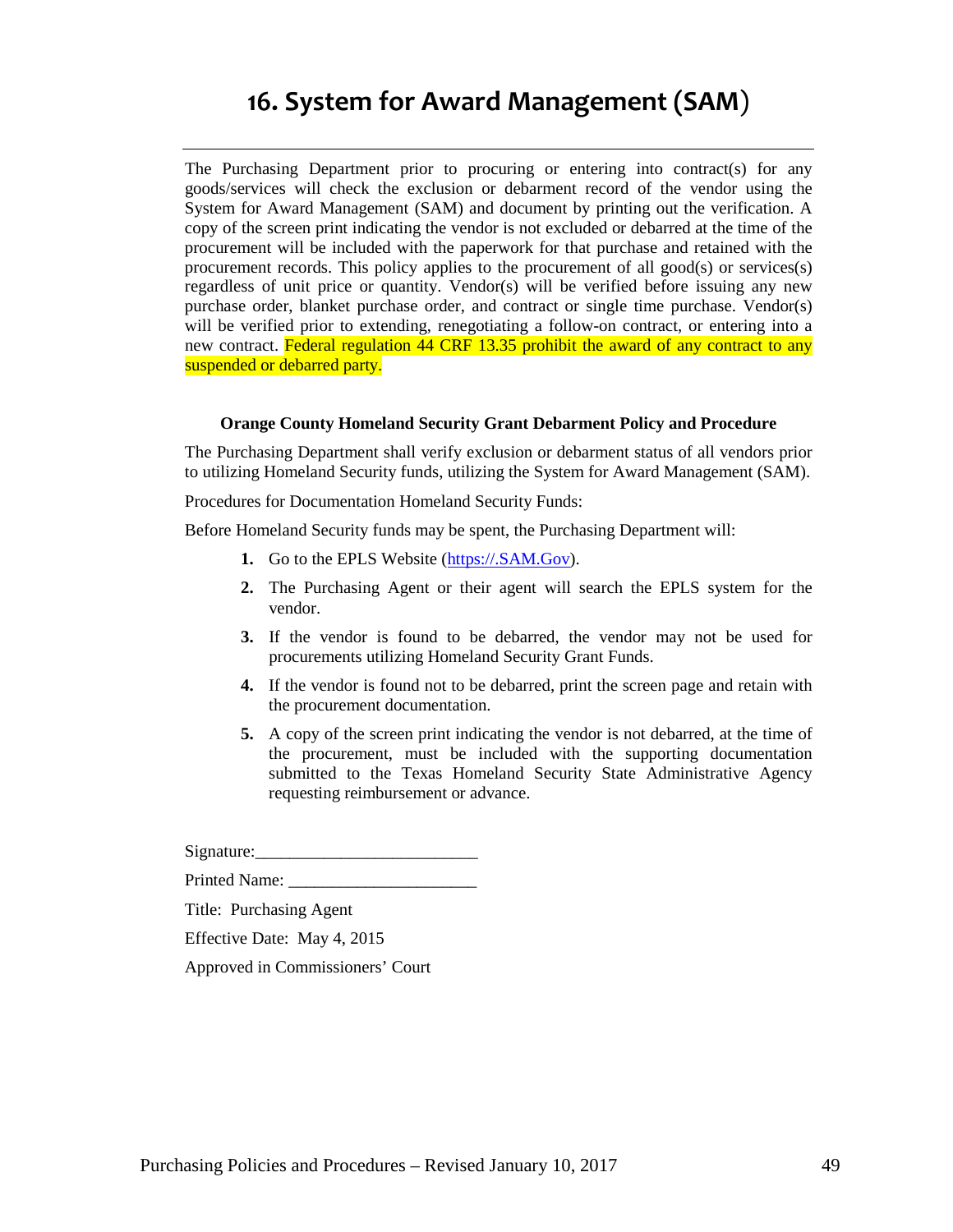### **17. CONTRACT WITH PERSON INDEBTED TO COUNTY**

Texas Local Government Code §262.0276 states:

- (a) By order adopted and entered in the minutes of the Commissioners' Court and after notice is published in a newspaper of general circulation in the County the Commissioners' Court may adopt rules permitting the County to refuse to enter into a contract or other transaction with a person who owes a debt to the County.
- (b) It is not a violation of this subchapter for a County under rules adopted under Subsection (a), to refuse to award a contract to or enter into a transaction with an apparent low bidder or successful proposer that is indebted to the County.
- (c) In this section, "person" includes an individual, sole proprietorship, corporation, nonprofit corporation, partnership, joint venture, limited liability company, and any other entity that proposes or otherwise seeks to enter into a contract or other transaction with the County requiring approval by the Commissioners' Court.
- (d) In this section, "debt: includes delinquent taxes, fines, fees, and delinquencies arising from written agreements with the County.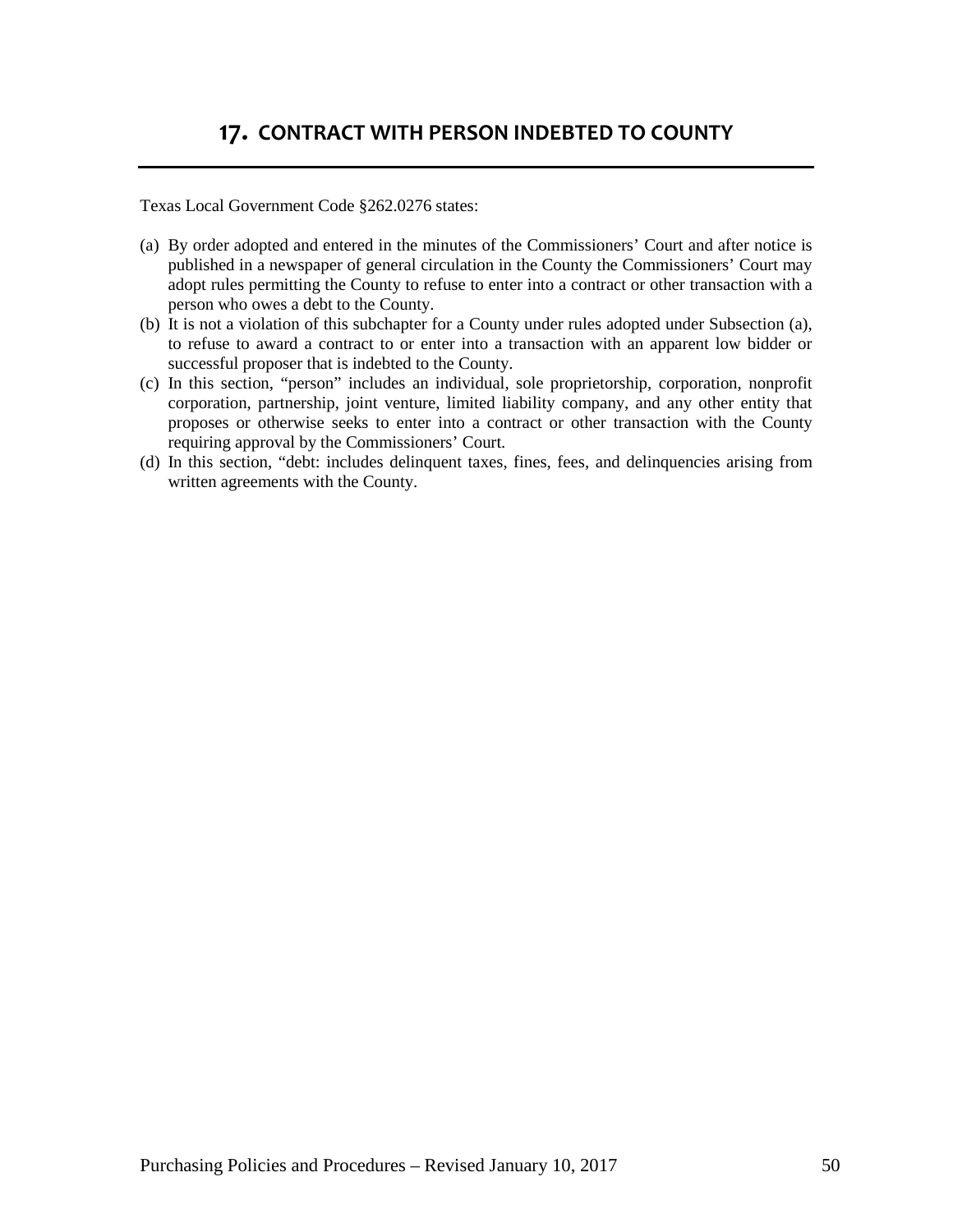#### **A. Policy**

Departments must notify the Purchasing Department if goods are not received by the due date or if damaged freight is delivered.

#### **B. Verification of Orders**

Department employees receiving shipments should pay particular attention to the delivery ticket, and how it matches the County's purchase order. The person receiving goods must verify that all goods were shipped as stated on the delivery ticket, sign and date on the appropriate receiving documentation, forward to Purchasing Department for processing.

#### **C. Damaged Freight**

When a shipment arrives, the user department must inspect the condition of all cartons. If freight is undamaged, the department receiving shipment should sign the freight bill.

If freight is visibly damaged, receiving department must instruct the deliverer to note the damage on the freight bill and sign it.

If there is concealed damage, save the shipping cartons and notify Purchasing of the damages.

Damaged freight must be reported to the freight line within 15 days after delivery. After 15 days, the freight line is no longer liable for the damages. All packing materials and boxes should be kept in the event of damaged freight shipments.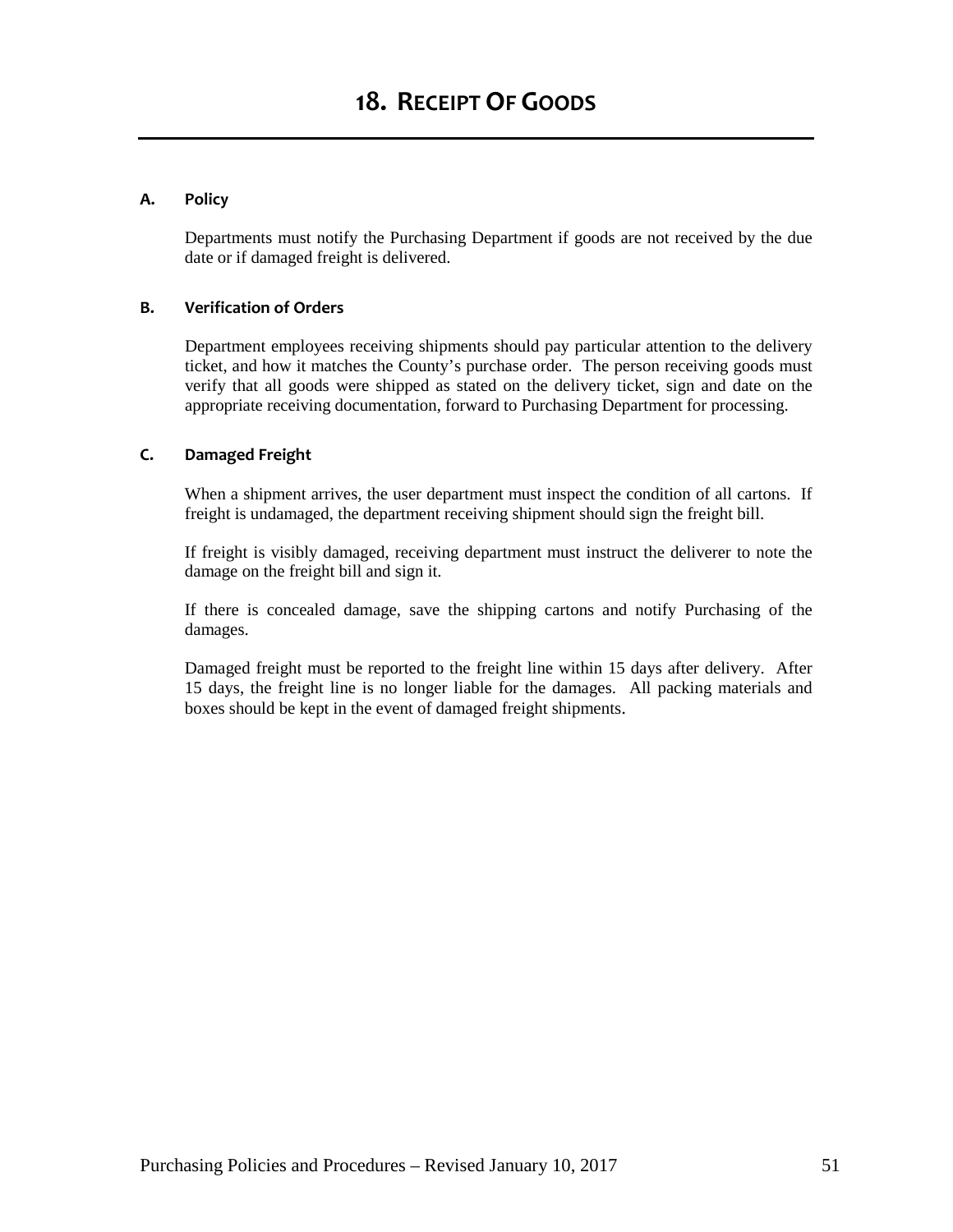### **19. MODIFICATIONS OF CONTRACTS**

### **OR PURCHASE ORDERS**

During the term of a contract or purchase order it may be necessary to make changes. These changes can be minor, administrative such as address or they can be substantial changes that affect the price and delivery. Both parties must agree to any modifications. Terms and conditions in the original contract set forth the situations under which the County may exercise a right to modify the contract without the contractor or vendors consent.

The Purchasing Agent may modify contract or purchase orders, if the changes are within the general scope of the contract including the changes to any of the following: Note: All Construction project modifications must be approved by Commissioners' Court.

- Method of shipment or packing
- Time of delivery
- Method of delivery
- Place of delivery
- Correction of errors of a general administrative nature
- Time extensions allowed by the contract terms and conditions
- Assignments of payment
- Complete cancellation of an order
- Cancellation of certain items of the purchase order
- Changing general description
- Changing vendor's name, vendor number, or address
- Addition of items, if within budget cost
- Changing unit prices
- Texas Local Government Code 262.031(a) reads, If it becomes necessary to make changes in plans, specifications, or proposals after a contract is made or if it becomes necessary to increase or decrease the quantity of items purchased, the commissioners court may make the changes. However, the total contract may not be increased unless the cost of the change can be paid from available funds.

(b) However, the original contract price has not been increased more than 25% unless the change order is necessary to comply with a federal or state statute, rule, regulation, or judicial decision enacted, adopted, or rendered after the contract was made. The original contract price may not be decreased by 18% or more without the consent of the contractor.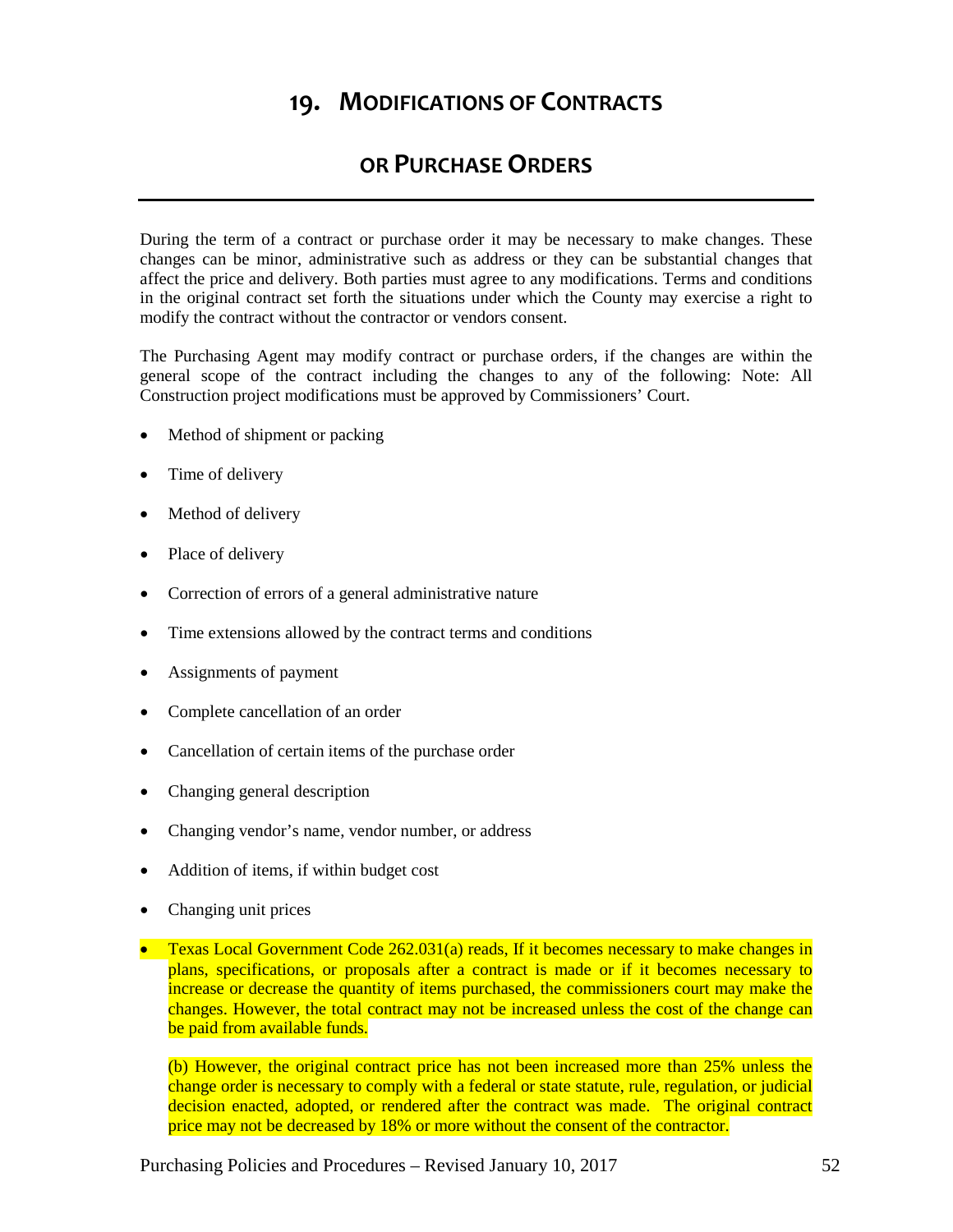### **20. DISCLOSURE OF INTERESTED PARTIES**

 SECTION 3. Subchapter Z, Chapter 2252.908, Government Code. Sec 2252.908. DISCLOSURE OF INTERESTED PARTIES. (a) In this section:

 (1) "Business entity" means any entity recognized by law through which business is conducted, including a sole proprietorship, partnership, or corporation.

 (2) "Governmental entity" means a municipality, county, public school district, or special-purpose district or authority.

 (3) "Interested party" means a person who has a controlling interest in a business entity with whom a governmental entity or state agency contracts or who actively participates in facilitating the contract or negotiating the terms of the contract, including a broker, intermediary, adviser, or attorney for the business entity.

 (4) "State agency" means a board, commission, office, department, or other agency in the executive, judicial, or legislative branch of state government. The term includes an institution of higher education as defined by Section 61.003, Education Code.

 (b) This section applies only to a contract of a governmental entity or state agency that:

 (1) requires an action or vote by the governing body of the entity or agency before the contract may be signed; or

(2) has a value of at least \$1 million.

 (c) Notwithstanding Subsection (b), this section does not apply to:

 (1) a sponsored research contract of an institution of higher education;

 (2) an interagency contract of a state agency or an institution of higher education; or

(3) a contract related to health and human services if:

(A) the value of the contract cannot be

determined at the time the contract is executed; and (B) any qualified vendor is eligible for the contract.

 (d) A governmental entity or state agency may not enter into a contract described by Subsection (b) with a business entity unless the business entity, in accordance with this section and rules adopted under this section, submits a disclosure of interested parties to the governmental entity or state agency at the time the business entity submits the signed contract to the governmental entity or state agency.

 (e) The disclosure of interested parties must be submitted on a form prescribed by the Texas Ethics Commission that includes: (1) a list of each interested party for the contract of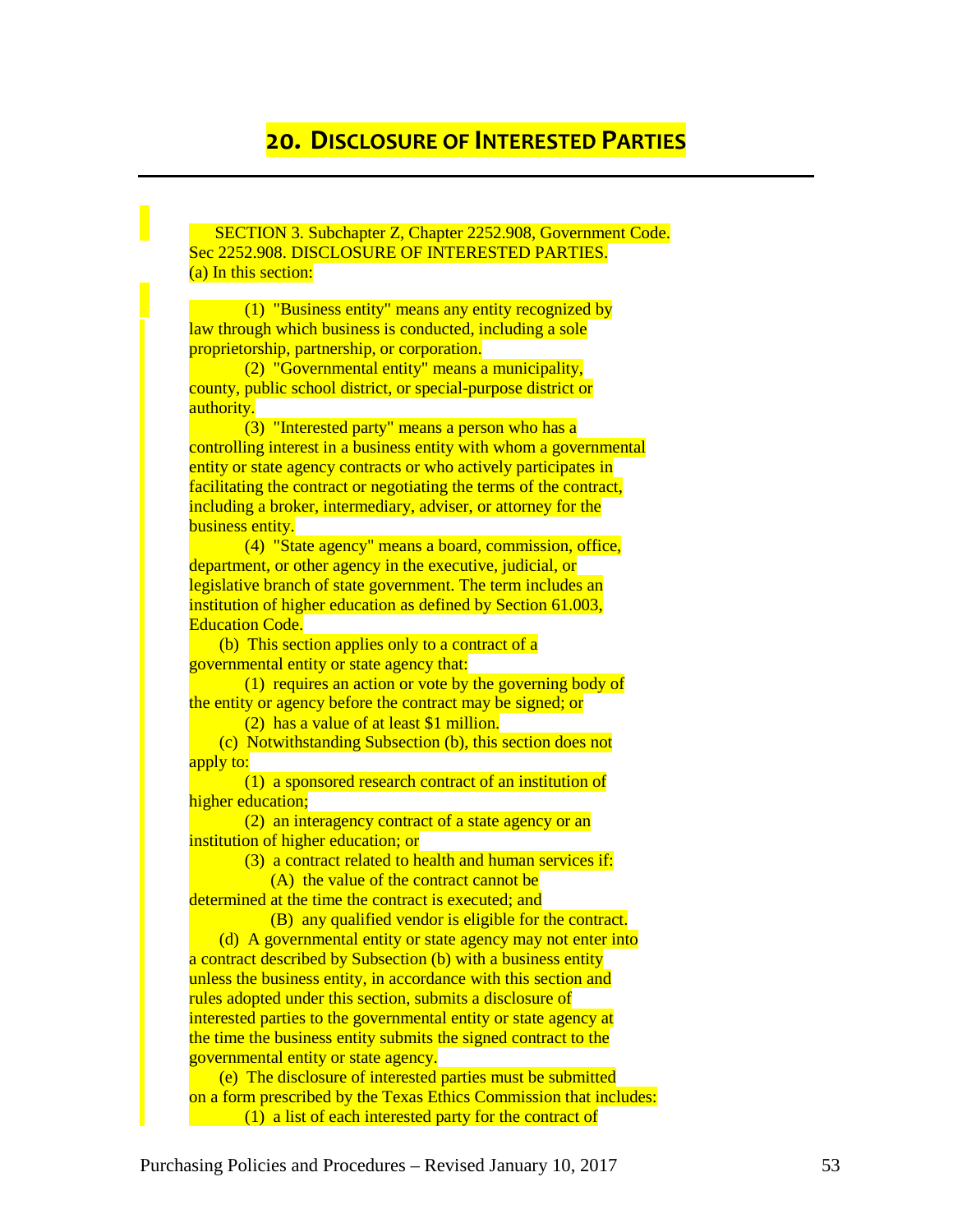(2) the signature of the authorized agent of the contracting business entity, acknowledging that the disclosure is made under oath and under penalty of perjury.

 (f) Not later than the 30th day after the date the governmental entity or state agency receives a disclosure of interested parties required under this section, the governmental entity or state agency shall submit a copy of the disclosure to the Texas Ethics Commission.

 (g) The Texas Ethics Commission shall adopt rules necessary to implement this section, prescribe the disclosure of interested parties form, and post a copy of the form on the commission's Internet website.

 SECTION 4. (a) Not later than December 1, 2015, the Texas Ethics Commission shall adopt the rules, prescribe the disclosure of interested parties form, and post the form on the commission's Internet website as required by Section 2252.908, Government Code, as added by this Act.

 (b) Section 2252.908, Government Code, as added by this Act, applies only to a contract entered into on or after January 1, 2016.

#### **Submission of FORM 1295 (Texas Ethics Commission) Awarded Vendor(s):**

As of January 1, 2016, per House Bill 1295, Section 2252.908 of the Texas Government Code requires a business entity entering into certain contracts with a governmental entity to file with the governmental entity a disclosure of interested parties at the time the business entity submits the signed contract to the governmental entity. This applies only to a contract that requires an action or vote by the governing body of the governmental entity before the contract may be signed or has a value of at least \$1 million.

Texas Ethics Commission (TEC) requires **all awarded vendors** to complete a Certificate of Interested Parties (FORM 1295) **at time of notification of award**. **Awarded Vendors** must visit the TEC website link below, enter the required information on Form 1295, and print a copy of the completed form. The form will include a certification of filing that will contain a unique certification number.

**At the time of award, the Orange County Purchasing Department will submit a request to the Awarded Vendor to both:**

1. Electronically Submit FORM 1295 online via the Texas Ethics Commission website link below.

2. Submit via email [ccassidy@co.orange.tx.us](mailto:ccassidy@co.orange.tx.us) or deliver to Orange County Purchasing, 714 Polk Street, Orange, Texas, 77630, a **Printed** copy of FORM 1295, Signed by an Authorized Agent of the Awarded Vendor and **Notarized** .

**FORM 1295, Completion Instructions, and Login Instructions are available via the Texas Ethics Commission Website** at:[https://www.ethics.state.tx.us/whatsnew/elf\\_info\\_form1295.htm](https://www.ethics.state.tx.us/whatsnew/elf_info_form1295.htm)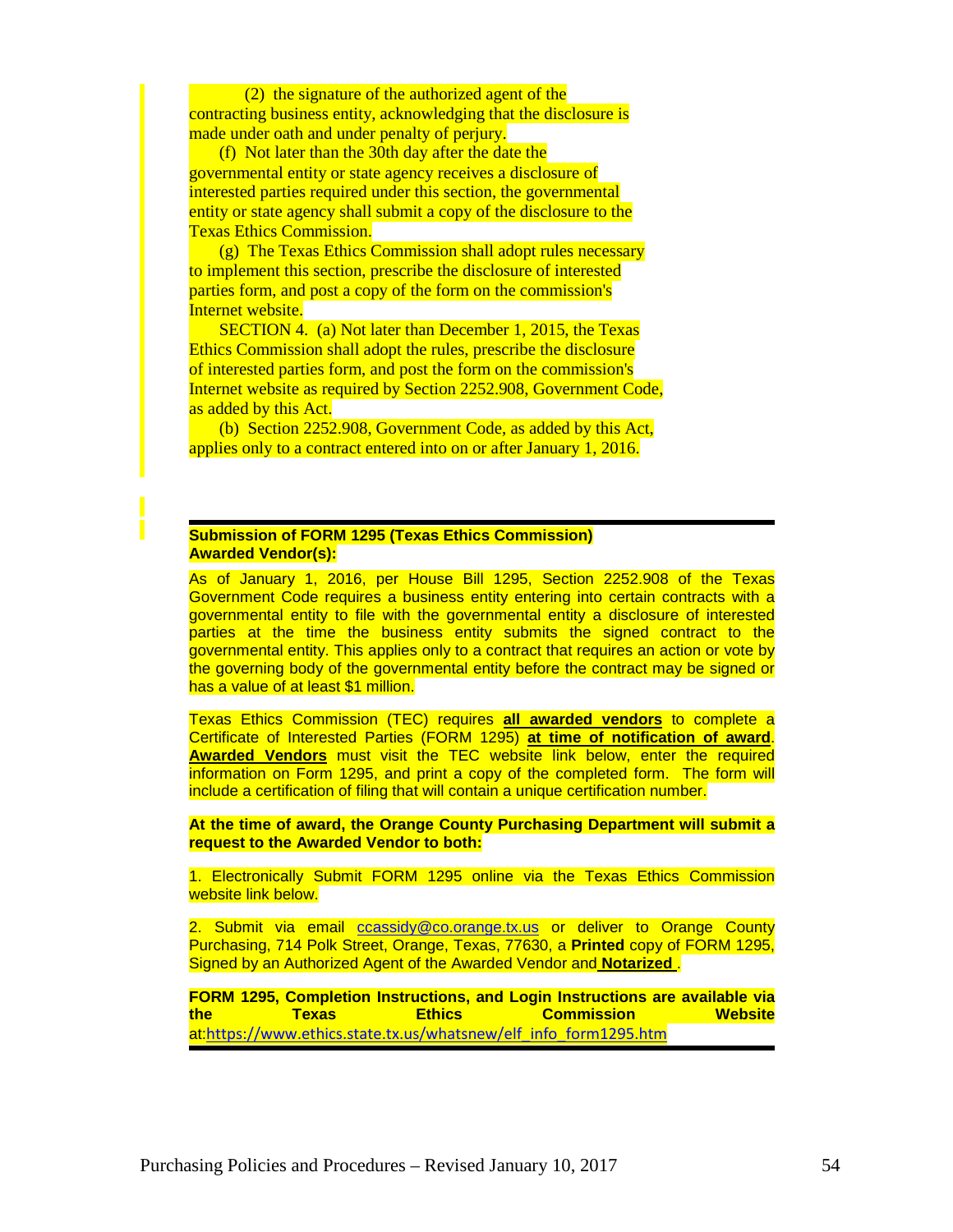### **21. CONFLICTS DISCLOSURE**

### CHAPTER 176. DISCLOSURE OF CERTAIN RELATIONSHIPS WITH LOCAL GOVERNMENT OFFICERS; PROVIDING PUBLIC ACCESS TO CERTAIN **INFORMATION**

Sec. 176.001. DEFINITIONS. In this chapter:

(1) "Agent" means a third party who undertakes to transact some business or manage some affair for another person by the authority or on account of the other person. The term includes an employee.

(1-a) "Business relationship" means a connection between two or more parties based on commercial activity of one of the parties. The term does not include a connection based on:

(A) a transaction that is subject to rate or fee regulation by a federal, state, or local governmental entity or an agency of a federal, state, or local governmental entity;

(B) a transaction conducted at a price and subject to terms

available to the public; or

(C) a purchase or lease of goods or services from a person that is chartered by a state or federal agency and that is subject to regular examination by, and reporting to, that agency.

(1-b) "Charter school" means an open-enrollment charter school operating under Subchapter D, Chapter [12,](http://www.statutes.legis.state.tx.us/GetStatute.aspx?Code=ED&Value=12) Education Code.

(1-c) "Commission" means the Texas Ethics Commission.

(1-d) "Contract" means a written agreement for the sale or purchase of real property, goods, or services.

(2) "Family member" means a person related to another person within the first degree by consanguinity or affinity, as described by Subchapter B, Chapter [573,](http://www.statutes.legis.state.tx.us/GetStatute.aspx?Code=GV&Value=573) Government Code.

(2-a) "Family relationship" means a relationship between a person and another person within the third degree by consanguinity or the second degree by affinity, as those terms are defined by Subchapter B, Chapter [573,](http://www.statutes.legis.state.tx.us/GetStatute.aspx?Code=GV&Value=573) Government Code.

(2-b) "Gift" means a benefit offered by a person, including food, lodging, transportation, and entertainment accepted as a guest. The term does not include a benefit offered on account of kinship or a personal, professional, or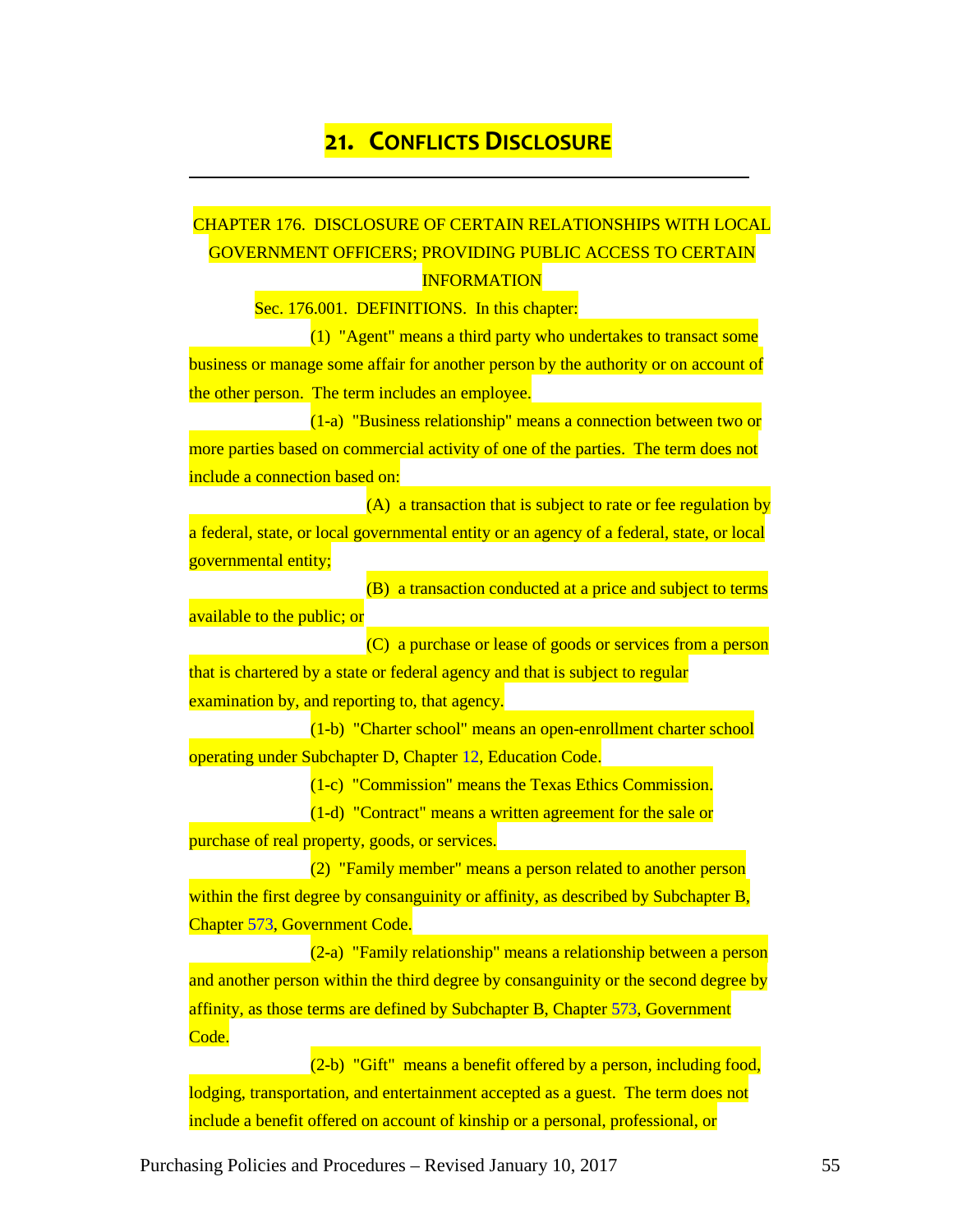business relationship independent of the official status of the recipient.

(2-c) "Goods" means personal property.

(2-d) "Investment income" means dividends, capital gains, or

interest income generated from:

(A) a personal or business:

(i) checking or savings account;

(ii) share draft or share account; or

(iii) other similar account;

(B) a personal or business investment; or

(C) a personal or business loan.

(3) "Local governmental entity" means a county, municipality,

school district, charter school, junior college district, water district created under Subchapter B, Chapter [49,](http://www.statutes.legis.state.tx.us/GetStatute.aspx?Code=WA&Value=49) Water Code, or other political subdivision of this state or a local government corporation, board, commission, district, or authority to which a member is appointed by the commissioners court of a county, the mayor of a municipality, or the governing body of a municipality. The term does not include an association, corporation, or organization of governmental entities organized to provide to its members education, assistance, products, or services or to represent its members before the legislative, administrative, or judicial branches of the state or federal government.

(4) "Local government officer" means:

(A) a member of the governing body of a local

governmental entity;

(B) a director, superintendent, administrator, president, or other person designated as the executive officer of a local governmental entity; or (C) an agent of a local governmental entity who exercises discretion in the planning, recommending, selecting, or contracting of a vendor. (5) "Records administrator" means the director, county clerk, municipal secretary, superintendent, or other person responsible for maintaining the records of the local governmental entity or another person designated by the local governmental entity to maintain statements and questionnaires filed under this chapter and perform related functions.

(6) "Services" means skilled or unskilled labor or professional services, as defined by Sectio[n 2254.002,](http://www.statutes.legis.state.tx.us/GetStatute.aspx?Code=GV&Value=2254.002) Government Code.

(7) "Vendor" means a person who enters or seeks to enter into a contract with a local governmental entity. The term includes an agent of a vendor. The term includes an officer or employee of a state agency when that individual is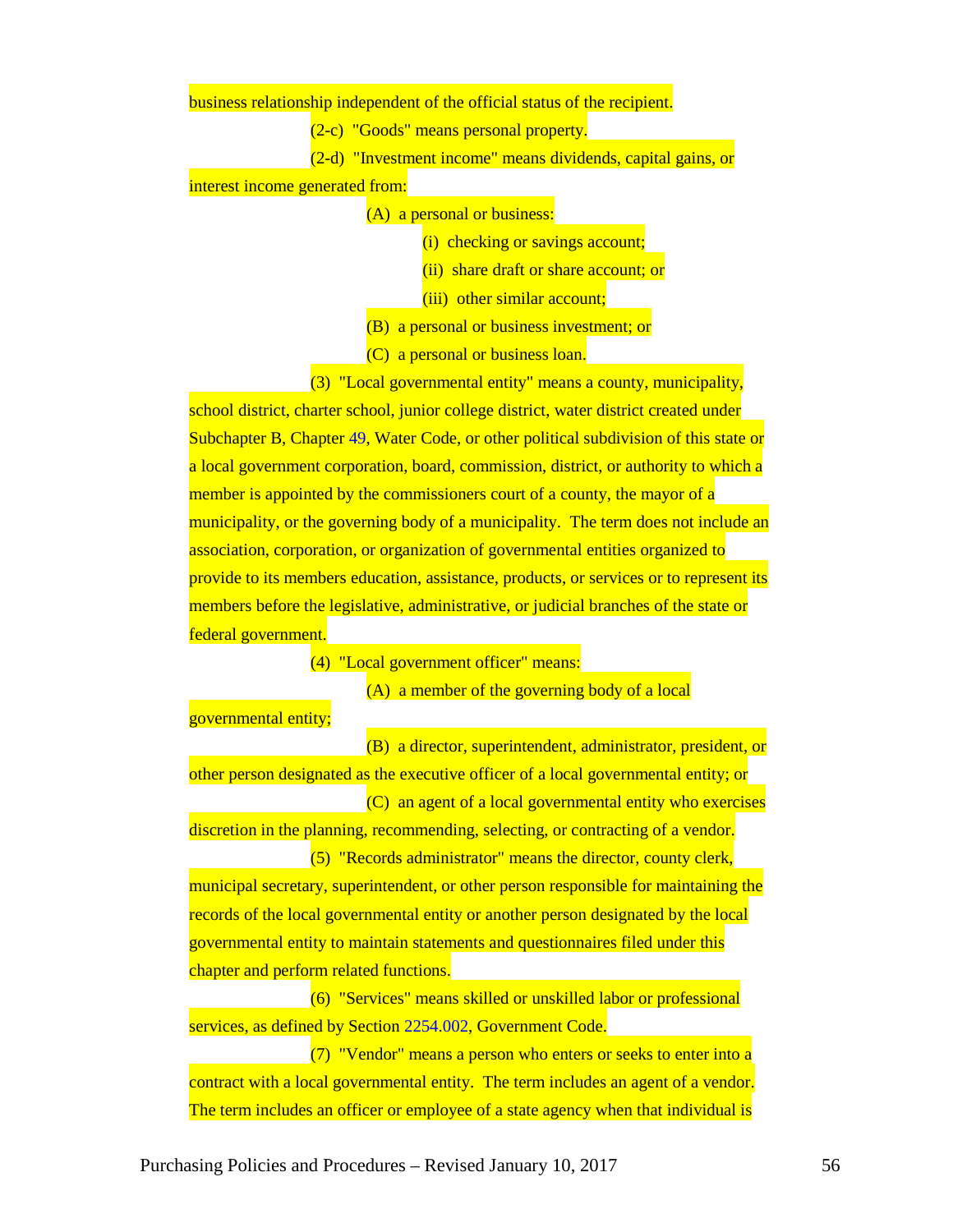acting in a private capacity to enter into a contract. The term does not include a state agency except for Texas Correctional Industries.

#### Sec. 176.002. APPLICABILITY TO VENDORS AND OTHER

PERSONS. (a) This chapter applies to a person who is:

 $(1)$  a vendor; or

(2) a local government officer of a local governmental entity.

(b) A person is not subject to the disclosure requirements of this chapter if the person is:

(1) a state, a political subdivision of a state, the federal government, or a foreign government; or

(2) an employee or agent of an entity described by Subdivision  $(1)$ , acting in the employee's or agent's official capacity.

#### **Sec. 176.003. CONFLICTS DISCLOSURE STATEMENT REQUIRED.**

(a) A local government officer shall file a conflicts disclosure statement with respect to a vendor if:

(1) the vendor enters into a contract with the local governmental entity or the local governmental entity is considering entering into a contract with the vendor; and

 $(2)$  the vendor:

(A) has an employment or other business relationship with the local government officer or a family member of the officer that results in the officer or family member receiving taxable income, other than investment income, that exceeds \$2,500 during the 12-month period preceding the date that the officer becomes aware that:

(i) a contract between the local governmental entity and vendor has been executed; or

(ii) the local governmental entity is considering entering into a contract with the vendor;

(B) has given to the local government officer or a family member of the officer one or more gifts that have an aggregate value of more than \$100 in the 12-month period preceding the date the officer becomes aware that: (i) a contract between the local governmental entity and vendor has been executed;

(ii) the local governmental entity is considering entering into a contract with the vendor; or

(C) has a family relationship with the local government

officer.

or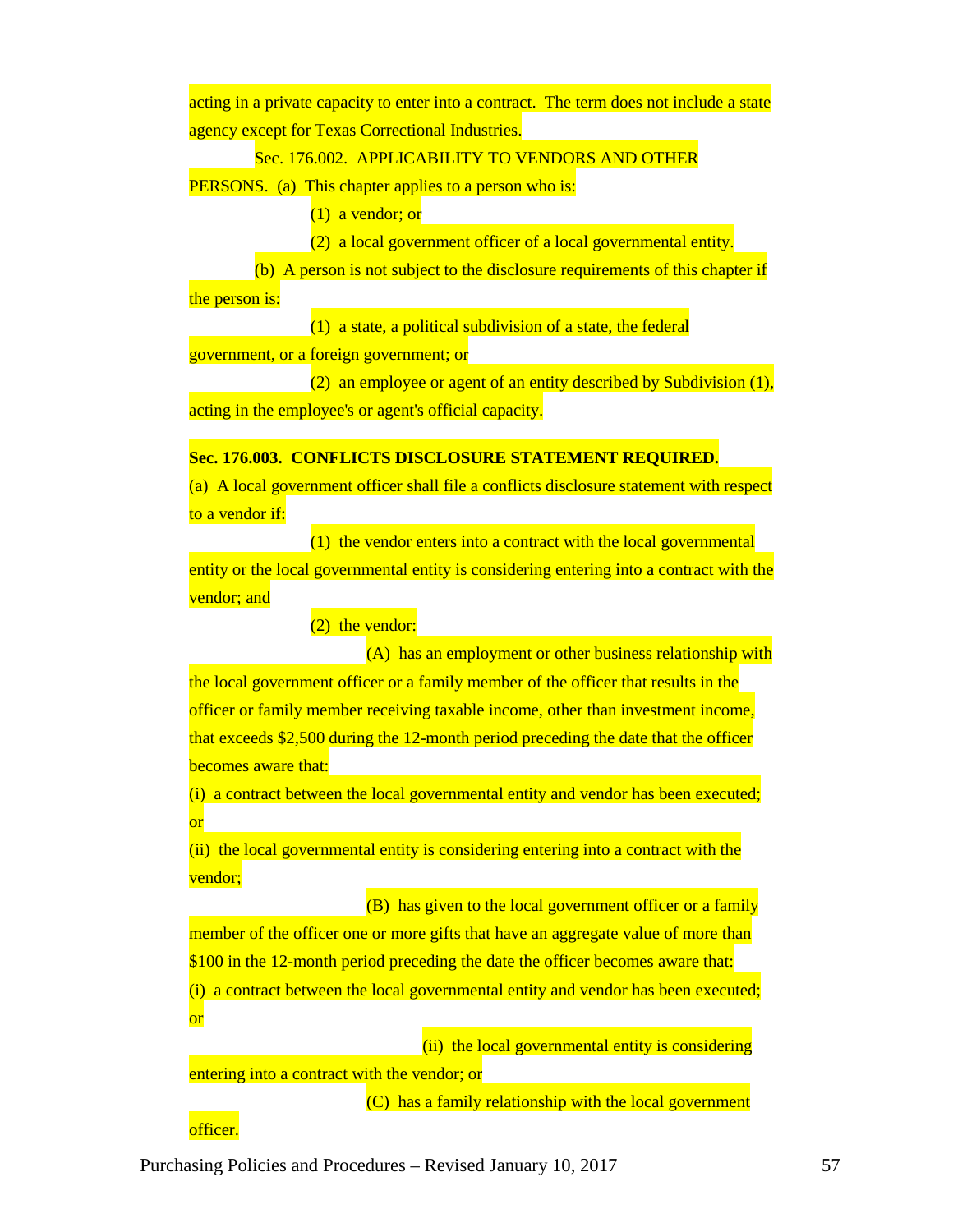(a-1) A local government officer is not required to file a conflicts disclosure statement in relation to a gift accepted by the officer or a family member of the officer if the gift is:

(1) a political contribution as defined by Title 15, Election Code;

or

(2) food accepted as a guest.

(a-2) A local government officer is not required to file a conflicts disclosure statement under Subsection (a) if the local governmental entity or vendor described by that subsection is an administrative agency created under Section [791.013,](http://www.statutes.legis.state.tx.us/GetStatute.aspx?Code=GV&Value=791.013&Date=12/12/2015) Government Code.

(b) A local government officer shall file the conflicts disclosure statement with the records administrator of the local governmental entity not later than 5 p.m. on the seventh business day after the date on which the officer becomes aware of the facts that require the filing of the statement under Subsection (a).

### **Sec. 176.006. DISCLOSURE REQUIREMENTS FOR VENDORS AND OTHER PERSONS; QUESTIONNAIRE.**

(a) A vendor shall file a completed conflict of interest questionnaire if the vendor has a business relationship with a local governmental entity and:

(1) has an employment or other business relationship with a local government officer of that local governmental entity, or a family member of the officer, described by Section  $176.003(a)(2)(A);$ 

(2) has given a local government officer of that local governmental entity, or a family member of the officer, one or more gifts with the aggregate value specified by Section  $176.003(a)(2)(B)$ , excluding any gift described by Section  $176.003(a-1)$  $176.003(a-1)$ ; or

(3) has a family relationship with a local government officer of that local governmental entity.

 $(a-1)$  The completed conflict of interest questionnaire must be filed with the appropriate records administrator not later than the seventh business day after the later of:

(1) the date that the vendor:

(A) begins discussions or negotiations to enter into a

contract with the local governmental entity; or

(B) submits to the local governmental entity an

application, response to a request for proposals or bids, correspondence, or another writing related to a potential contract with the local governmental entity; or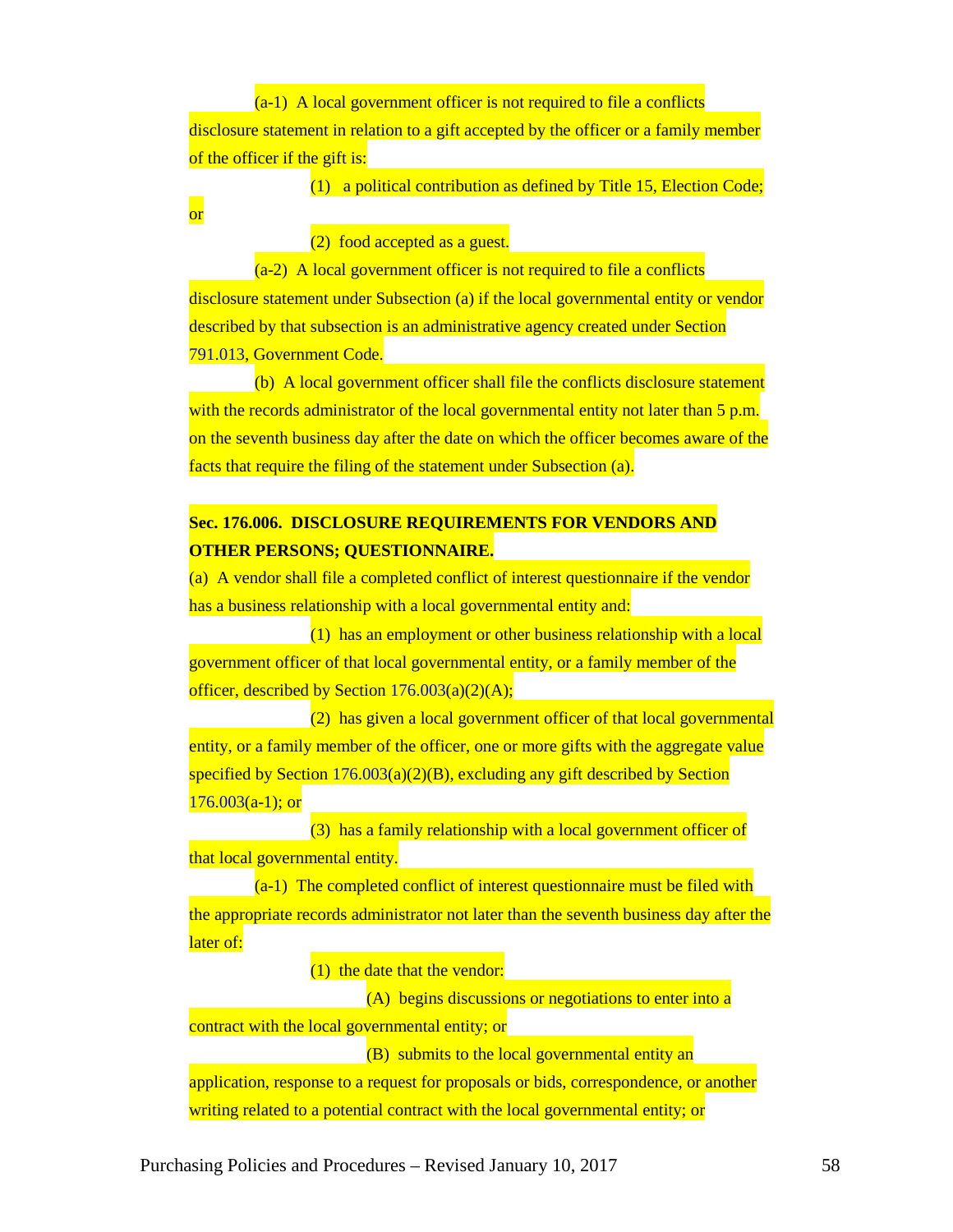$(2)$  the date the vendor becomes aware:

(A) of an employment or other business relationship with a local government officer, or a family member of the officer, described by Subsection (a);

(B) that the vendor has given one or more gifts described

by Subsection (a); or

(C) of a family relationship with a local government

officer.

(b) The commission shall adopt a conflict of interest questionnaire for use under this section that requires disclosure of a vendor's business and family relationships with a local governmental entity.

(c) The questionnaire adopted under Subsection (b) must require, for the local governmental entity with respect to which the questionnaire is filed, that the vendor filing the questionnaire:

(1) describe each employment or business and family relationship the vendor has with each local government officer of the local governmental entity;

(2) identify each employment or business relationship described by Subdivision (1) with respect to which the local government officer receives, or is likely to receive, taxable income, other than investment income, from the vendor;

(3) identify each employment or business relationship described by Subdivision (1) with respect to which the vendor receives, or is likely to receive, taxable income, other than investment income, that:

(A) is received from, or at the direction of, a local government officer of the local governmental entity; and

(B) is not received from the local governmental entity; and

(4) describe each employment or business relationship with a corporation or other business entity with respect to which a local government officer of the local governmental entity:

(A) serves as an officer or director; or

(B) holds an ownership interest of one percent or more.

(d) A vendor shall file an updated completed questionnaire with the appropriate records administrator not later than the seventh business day after the date on which the vendor becomes aware of an event that would make a statement in the questionnaire incomplete or inaccurate.

(e) A person who is both a local government officer and a vendor of a local governmental entity is required to file the questionnaire required by Subsection  $(a)(1)$  only if the person: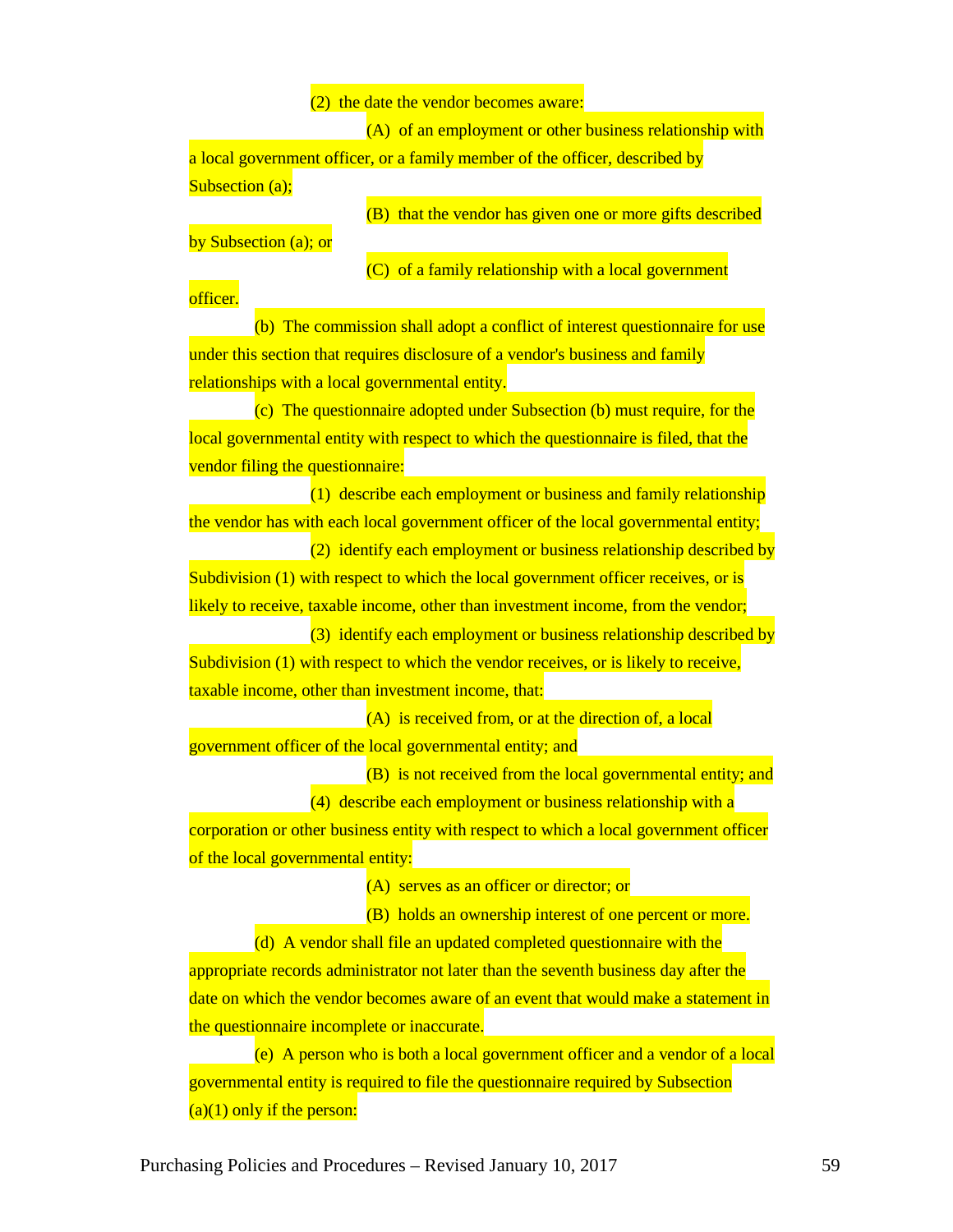(1) enters or seeks to enter into a contract with the local

governmental entity; or

(2) is an agent of a person who enters or seeks to enter into a contract with the local governmental entity.

#### **Sec. 176.013. ENFORCEMENT.**

(a) A local government officer commits an offense under this chapter if the officer:

(1) is required to file a conflicts disclosure statement under Section

[176.003;](http://www.statutes.legis.state.tx.us/GetStatute.aspx?Code=LG&Value=176.003&Date=12/12/2015) and

million.

(2) knowingly fails to file the required conflicts disclosure

statement with the appropriate records administrator not later than 5 p.m. on the seventh business day after the date on which the officer becomes aware of the facts that require the filing of the statement.

(b) A vendor commits an offense under this chapter if the vendor:

(1) is required to file a conflict of interest questionnaire under Section [176.006;](http://www.statutes.legis.state.tx.us/GetStatute.aspx?Code=LG&Value=176.006&Date=12/12/2015) and

 $(2)$  either:

(A) knowingly fails to file the required questionnaire with the appropriate records administrator not later than 5 p.m. on the seventh business day after the date on which the vendor becomes aware of the facts that require the filing of the questionnaire; or

(B) knowingly fails to file an updated questionnaire with the appropriate records administrator not later than 5 p.m. on the seventh business day after the date on which the vendor becomes aware of an event that would make a statement in a questionnaire previously filed by the vendor incomplete or inaccurate.

(c) An offense under this chapter is:

(1) a Class C misdemeanor if the contract amount is less than \$1 million or if there is no contract amount for the contract:

(2) a Class B misdemeanor if the contract amount is at least  $$1$ million but less than \$5 million; or

(3) a Class A misdemeanor if the contract amount is at least \$5

(d) A local governmental entity may reprimand, suspend, or terminate the employment of an employee who knowingly fails to comply with a requirement adopted under this chapter.

(e) The governing body of a local governmental entity may, at its discretion, declare a contract void if the governing body determines that a vendor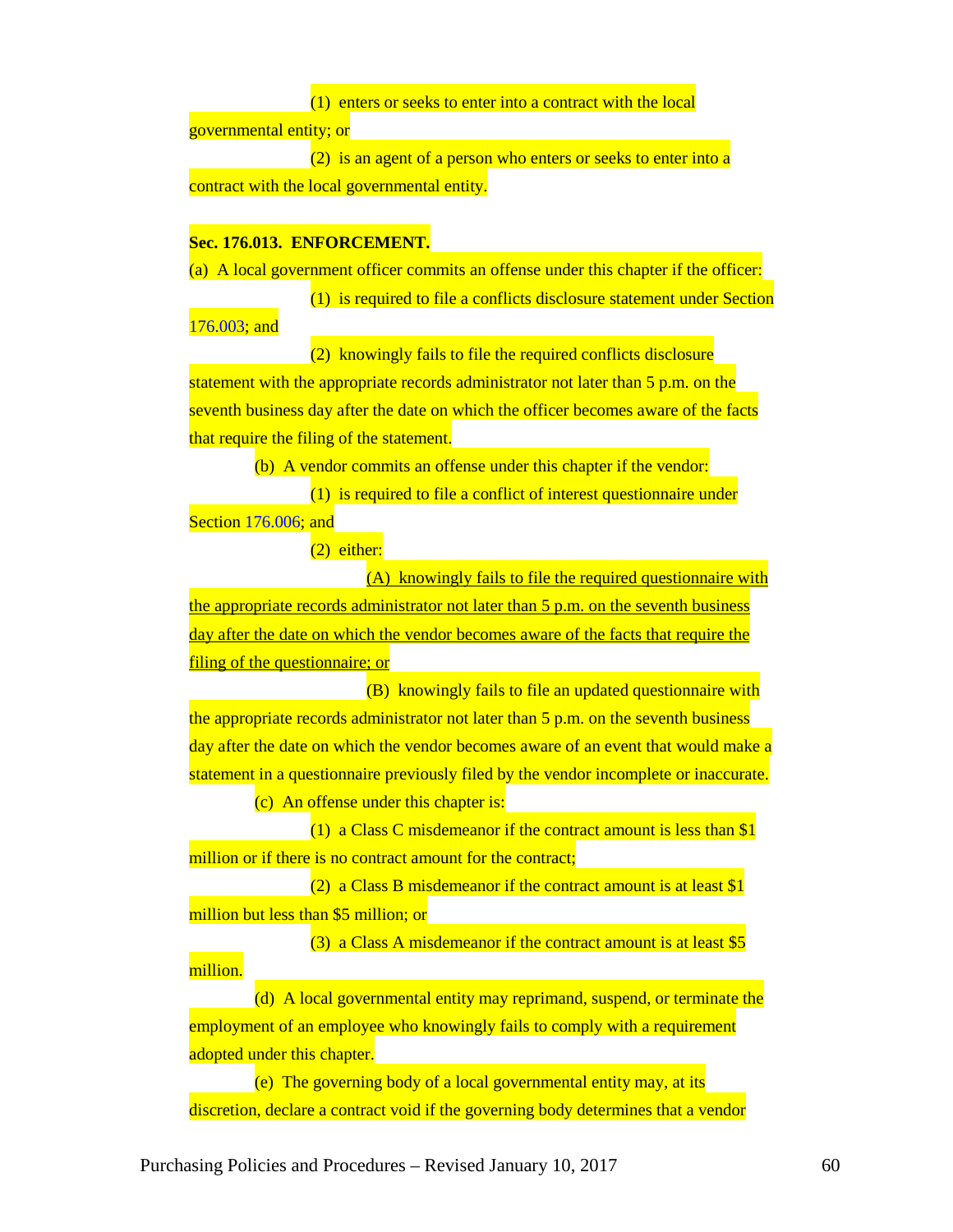failed to file a conflict of interest questionnaire required by Section [176.006.](http://www.statutes.legis.state.tx.us/GetStatute.aspx?Code=LG&Value=176.006&Date=12/12/2015)

(f) It is an exception to the application of Subsection (a) that the local government officer filed the required conflicts disclosure statement not later than the seventh business day after the date the officer received notice from the local governmental entity of the alleged violation.

 $(g)$  It is an exception to the application of Subsection (b) that the vendor filed the required questionnaire not later than the seventh business day after the date the vendor received notice from the local governmental entity of the alleged violation.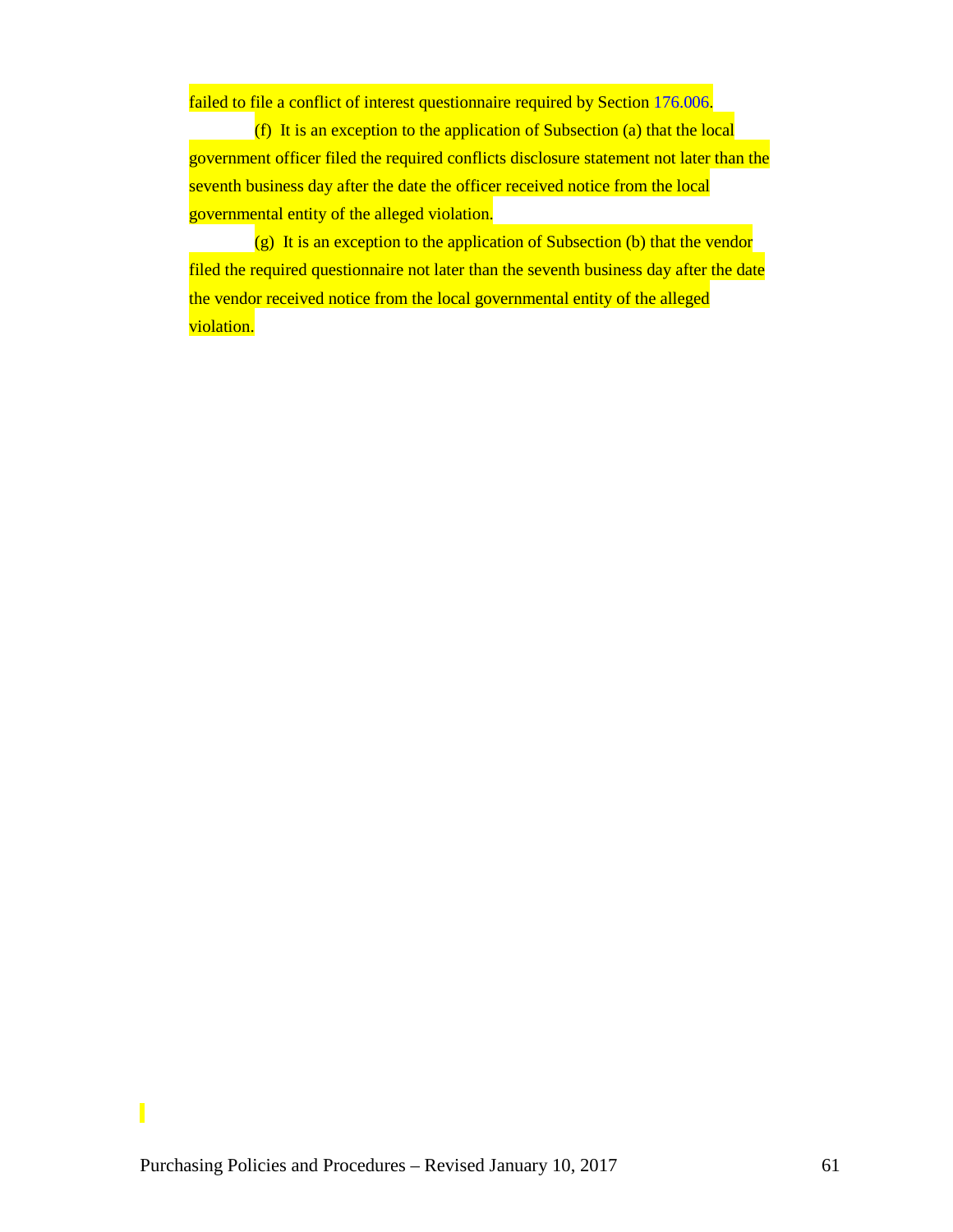### **FEDERAL 2 CFR Part 200**

Orange County shall comply with all requirements outlined under 2 CFR Part 200 when executing procurements using federal funds, including but not limited to the following: I. Orange County shall comply with all general procurement requirements as outlined in 2 CRF 200.318.

a. Orange County shall comply with all applicable state and local laws and regulations, provided that the procurements also conform to applicable Federal law and standards.

b. Orange County shall maintain oversight to ensure that contractors perform in accordance with the terms, conditions, and specifications of their contracts or purchase orders.

c. Officers, employees, and agents of Orange County shall neither solicit nor accept gratuities, favors or anything of monetary value from contractors or parties to subcontracts.

d. Orange County shall avoid acquisition of unnecessary or duplicative items. Consideration shall be given to consolidating or breaking out procurements to obtain a more economical purchase. Where appropriate, an analysis will be made of lease versus purchase alternatives, and any other appropriate analysis to determine the most economical approach.

e. Officers, employees, and agents of Orange County are encouraged to enter into state and local intergovernmental agreements where appropriate for procurement or use of common or shared goods and services.

f. Orange County shall use Federal excess and surplus property in lieu of purchasing new equipment and property whenever such use is feasible and reduces project costs. g. Orange County shall use value engineering clauses in contracts for construction projects of sufficient size to offer reasonable opportunities for cost reductions. Value engineering is a systematic and creative analysis of each contract item or task to ensure that its essential function is provided at the overall lower cost.

h. Orange County shall award contracts only to responsible contractors possessing the ability to perform successfully under the terms and conditions of a proposed procurement. Consideration shall be given to such matters as contractor integrity, compliance with public policy, record of past performance and financial and technical resource.

i. Orange County shall maintain records sufficient to detail the history of procurement. These records will include, but are not limited to the following: rationale for the method of procurement, selection of contract type, contractor selection or rejection and the basis for the contract price.

j. Orange County may use time and material type contracts only after a determination that no other contract is suitable and if the contract includes a ceiling price that the contractor exceeds at its own risk. Time and material type contract means a contract whose cost to a non-Federal entity is the sum of:

i. The actual cost of materials; and

ii. Direct labor hours charged at fixed hourly rates that reflect wages, general and administrative expenses, and profit.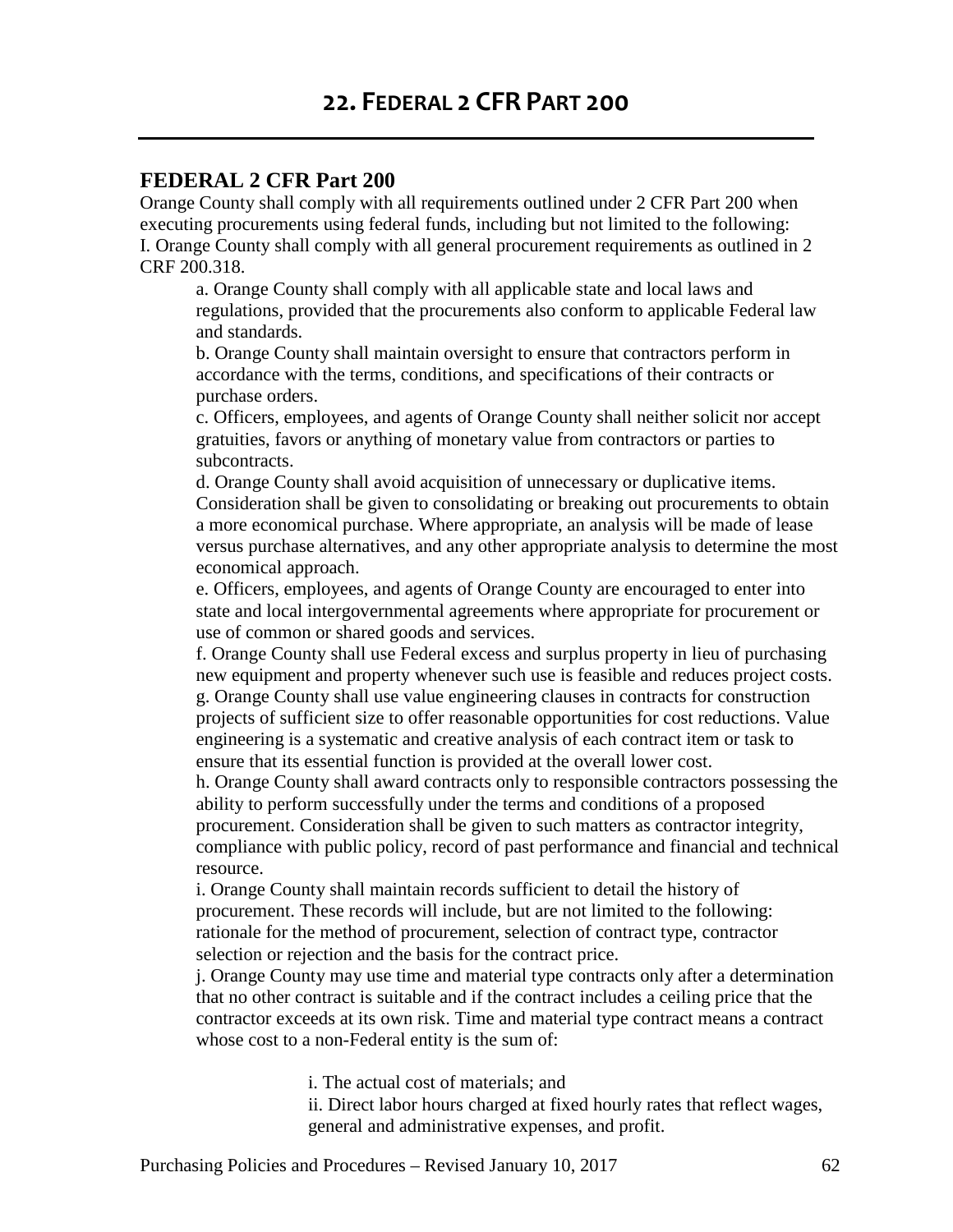k. If a time and material contract is necessary, Orange County shall assert a high degree of oversight in order to obtain reasonable assurance that the contractor is using efficient methods and effective cost controls.

l. Orange County shall be responsible, in accordance with good administrative practice and sound business judgment, for the settlement of all contractual and administrative issues arising out of procurements. These issues include, but are not limited to, source evaluation, protests, disputes and claims.

II. Orange County shall comply with all requirements as outlined in 2 CRF 200.321 regarding inclusive contracting practices with small and minority businesses, women's business enterprises, and labor surplus area firms.

a. Orange County shall take all necessary affirmative steps to assure that minority businesses, women's business enterprises, and labor surplus area firms are given opportunities to compete.

b. Affirmative steps shall include:

i. Placing qualified small and minority businesses and women's business enterprises on solicitation lists;

ii. Assuring that small and minority businesses and women's business enterprises are solicited whenever they are potential sources;

iii. Dividing total requirements, when economically feasible, into smaller tasks or quantities to permit maximum participation by small and minority businesses and women's business enterprises;

iv. Establishing delivery schedules, where the requirement permits, which encourage participation by small and minority businesses and women's business enterprises; v. Using the services and assistance, as appropriate, of such organizations as the Small Business Administration and the Minority Business Development Agency of the Department of Commerce; and vi. Requiring the prime contractor, if subcontracts are to be let, to take the affirmative steps listed in paragraphs (1) through (5) of this section.

III. Officers, employees and agents of Orange County shall comply with all requirements as outlined in 2 CRF 200.322 regarding the procurement of recovered materials.

- a. Orange County and its contractors shall comply with section 6002 of the Solid Waste Disposal Act, as amended by the Resource Conservation and Recovery Act. The requirements of Section 6002 include procuring only items designated in guidelines of the Environmental Protection Agency (EPA) at 40 CFR part 247 that contain the highest percentage of recovered materials practicable, consistent with maintaining a satisfactory level of competition, where the purchase price of the item exceeds \$10,000 or the value of the quantity acquired by the preceding fiscal year exceeded \$10,000; procuring solid waste management services in a manner that improves energy and resource recovery;
- b. and establishing an affirmative procurement program for procurement of recovered materials identified in the EPA guidelines.

IV. Orange County shall comply with all requirements as outlined in 2 CRF 200.320 regarding the allowable methods for procurement utilizing federals funds and shall also comply with County Purchasing Policy. The allowable purchasing methods and requirements include:

a. Purchases up to \$3,000 (Micro-Purchases): Micro-purchases may be awarded without soliciting competitive quotations if the non-Federal entity considers the price to be reasonable. To the extent practicable, Orange County shall distribute micro-purchases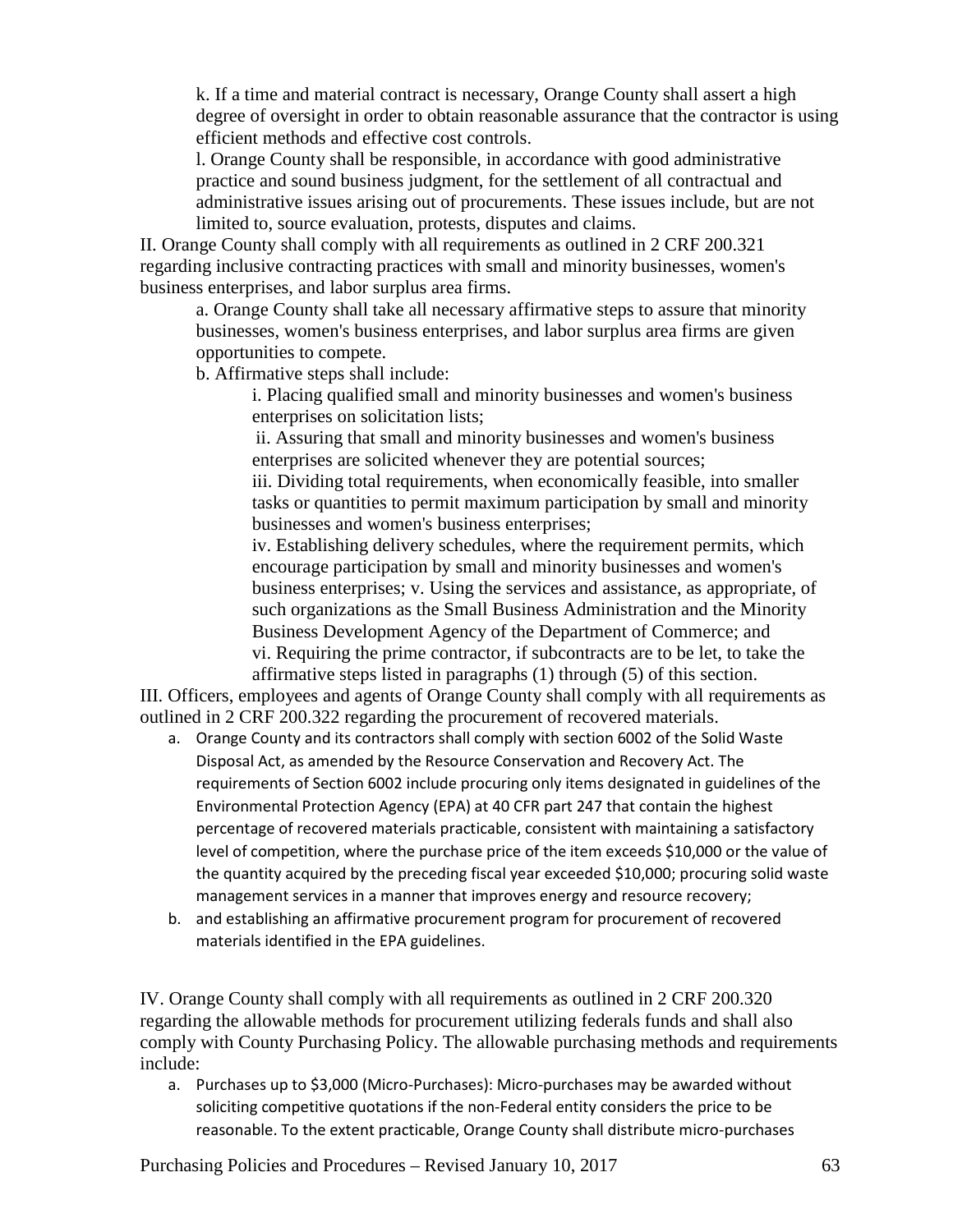equitably among qualified suppliers. Procurements must also comply with all other requirements for competition under Orange County Policy.

- b. Purchases above \$3,000 and below \$50,000 (Small Purchases): Price or rate quotations must be obtained from an adequate number of qualified sources. Procurements must also comply with all other requirements for competition under Orange County Policy.
- c. Purchases of 50,000 or more must comply must comply with all requirements for competition under Orange County Policy and should also include one of the following options:

i. Procurement by sealed bids with formal advertising is required. Bids are publicly solicited and a firm fixed price contract (lump sum or unit price) is awarded to the responsible bidder whose bid, conforming with all the material terms and conditions of the invitation for bids, is the lowest in price. The sealed bid method is the preferred method for procuring construction.

1. Should sealed bids be used, they shall ensure an adequate number of suppliers and a detailed invitation for bid that includes the time and place for bid;

2. A firm fixed price contract will be granted to the lowest responsive bidder;

3. Any bid may be rejected if there is a sound documented reason. ii. Procurement by competitive proposals may be used when conditions are not appropriate for the use of sealed bids. If this method is used, the following requirements apply:

1. Requests for proposals must be publicized and identify all evaluation factors and their relative importance. Any response to publicized requests for proposals must be considered to the maximum extent practical;

2. Proposals must be solicited from an adequate number of qualified sources;

3. The non-Federal entity must have a written method for conducting technical evaluations of the proposals received and for selecting recipients;

4. Contracts must be awarded to the responsible firm whose proposal is most advantageous to the program, with price and other factors considered; and

5. The non-Federal entity may use competitive proposal procedures for qualifications-based procurement of architectural/engineering (A/E) professional services whereby competitors' qualifications are evaluated and the most qualified competitor is selected, subject to negotiation of fair and reasonable compensation. The method, where price is not used as a selection factor, can only be used in procurement of A/E professional services. It cannot be used to purchase other types of services though A/E firms are a potential source to perform the proposed effort.

- d. Procurement by noncompetitive proposals. Procurement by noncompetitive proposals is procurement through solicitation of a proposal from only one source and may be used only when one or more of the following circumstances apply:
	- i. The item is available only from a single source;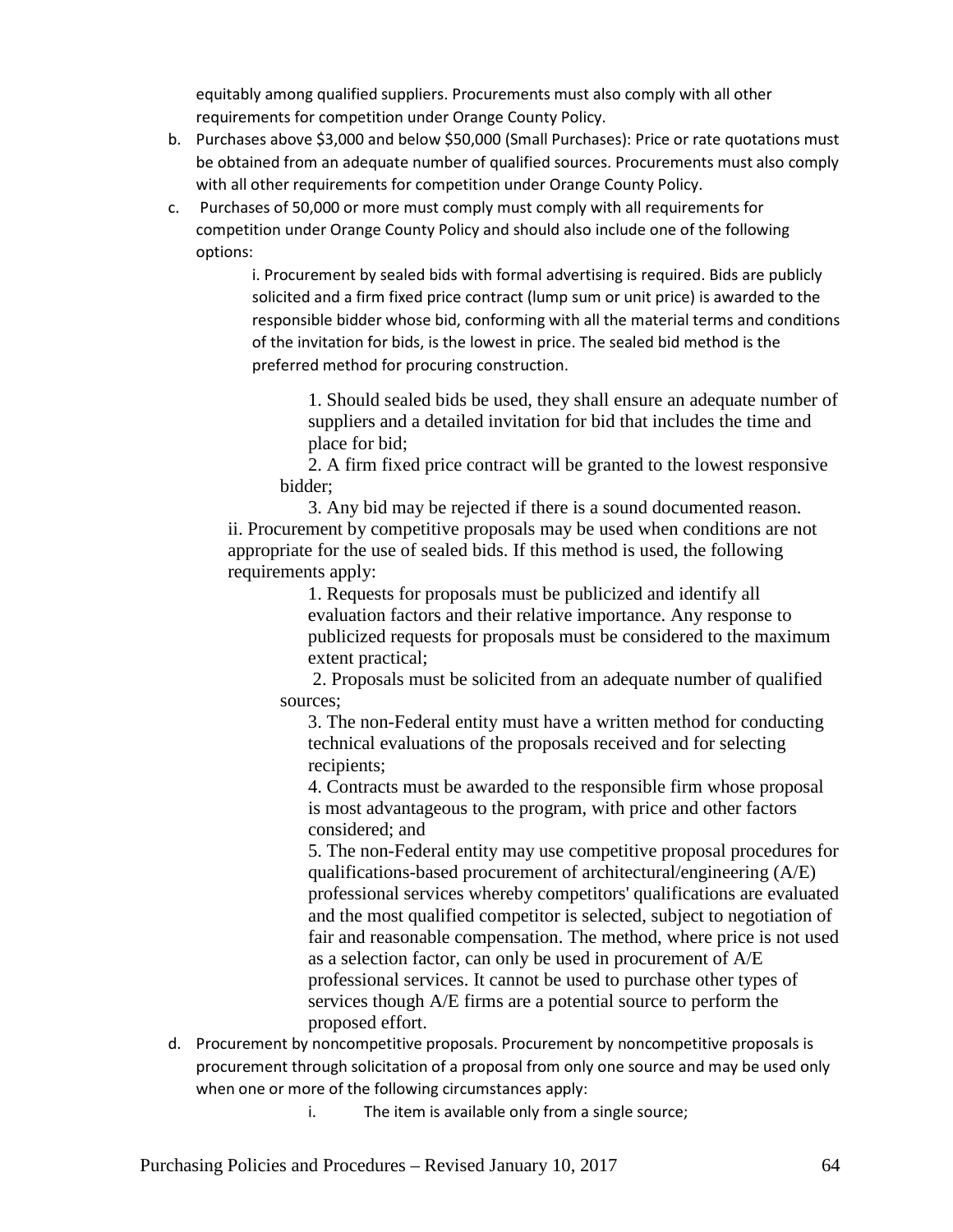- ii. The public exigency or emergency for the requirement will not permit a delay resulting from competitive solicitation;
- iii. The Federal awarding agency or pass-through entity expressly authorizes noncompetitive proposals in response to a written request from the non-Federal entity; or
- iv. After solicitation of a number of sources, competition is determined inadequate.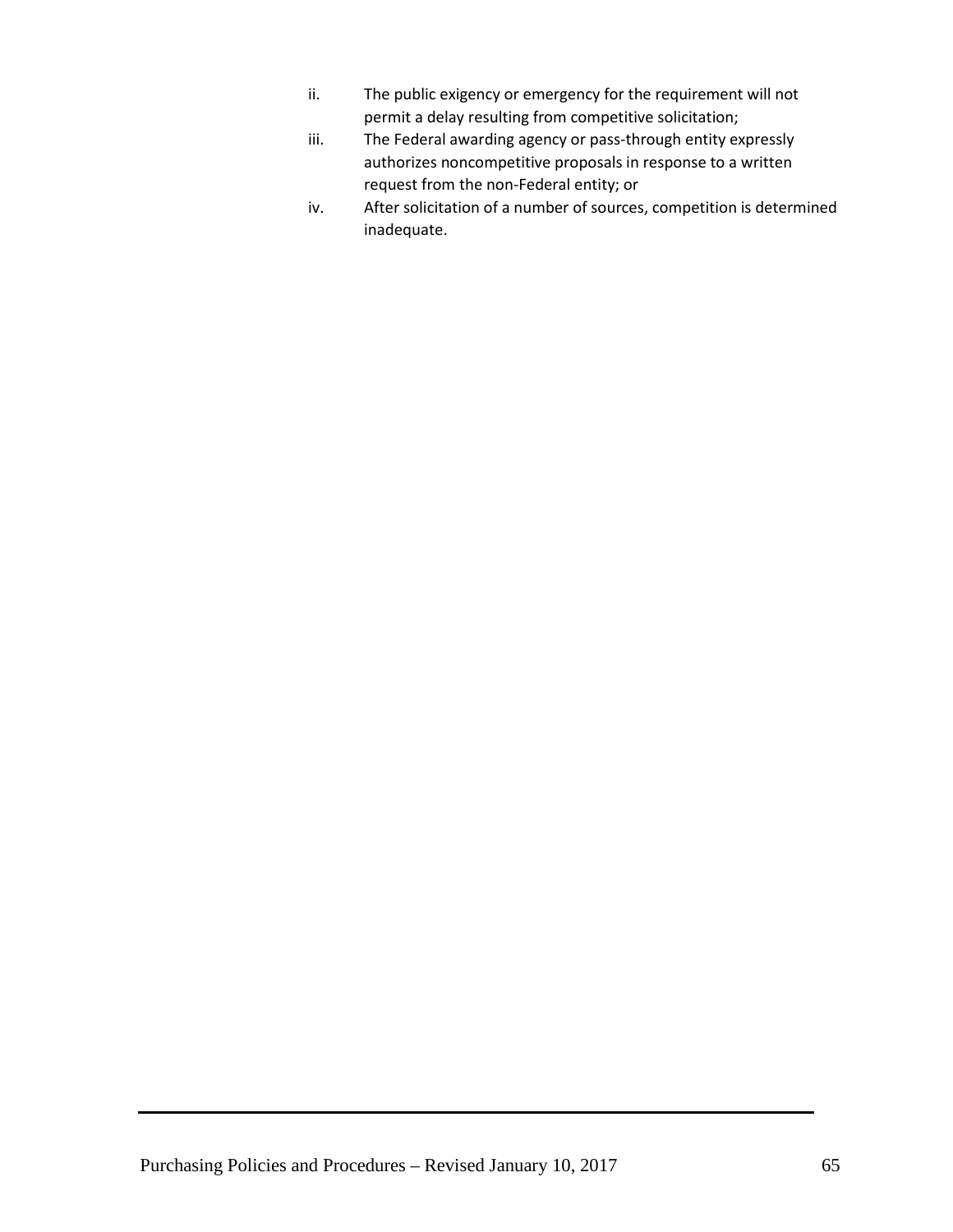## **23. PURCHASE REBATE/REWARD POLICY**

All purchases, whether directly or indirectly billed, that are accompanied with rebates, discounts, coupons or other possible monetary or tangible rewards must be accounted for and such items must be reported to the County Treasurer and County Auditor for recording and disposition, not retained for the purchaser's personal use or gain.

The County Treasurer with assistance from the County Auditor will determine the appropriate method of recording the item(s). Items with monetary value will be recorded as revenue in the fund from which the expenditure was made. Tangible item(s) of a material value will be recorded as revenue in the fund from which the expenditure was made. Coupons, discounts, or other items with possible monetary value will be available for use by the department making the request for purchase. Tangible item(s) will remain with the department requesting the purchase. Direct billing is defined as a purchase from a vendor by the use of a purchase order or check request. Indirect billing is defined as a purchase from a vendor by the use of an individual's personal payment subsequently reimbursed by **Orange County.** 

Rebates in the form of prepaid debit or credit cards will be retained the by the County Auditor and either converted to cash for deposit into the appropriate fund or used to offset future purchases.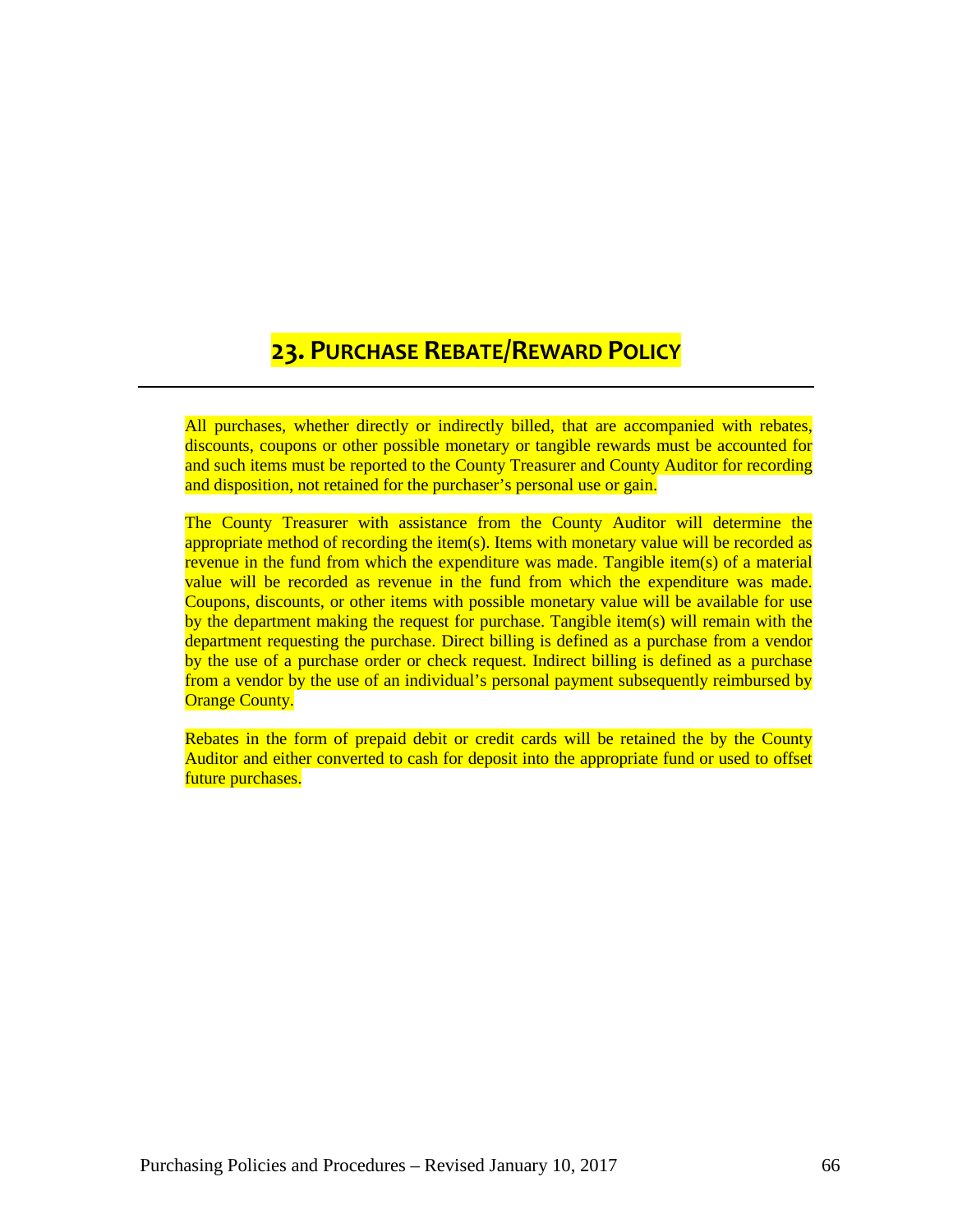# **23. EMERGENCY MANAGEMENT RELATED EVENT**

This procedure is designed to assist with the procurement in the event that the Emergency Operations Center (EOC) is activated.

Emergency Management related events supersedes normal purchasing and procurement policies during the time of the disaster. When the EOC is activated, all incident related expenditures will be facilitated through the EOC or EOC Logistics section.

- A 213 request is submitted to the EOC Incident Commander or EOC Logistics.
- A State of Texas Assistance Request (STAR) form is initiated and routed to the EOC Procurement Unit Leader by Logistics. The STAR number and signed 213 is needed before any purchases can be made.
- The requester must obtain an invoice/receiving slip and submit it to the Procurement Unit Leader.
- Emergency purchasing procedures will be established and records maintained of expenditures for goods and/or services.
- Federal regulations 44 C.F.R. 13.35 prohibit the award of any contract to any suspended or debarred party. Therefore, a SAM check denoting clear status is required for all purchases and all contract activation.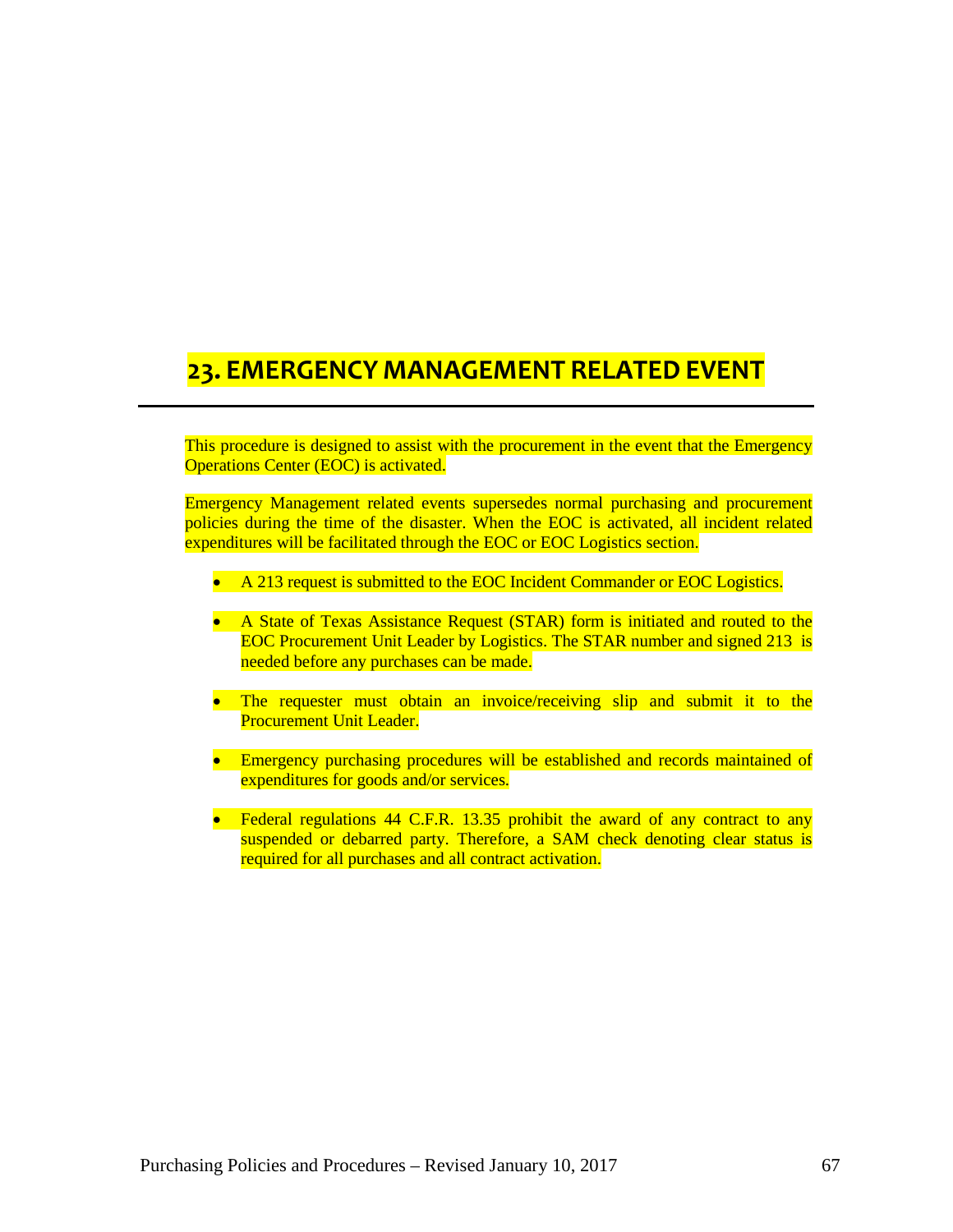### **24. HISTORICALLY UNDERUTILIZED BUSINESSES**

# **(H.U.B.)**

The policy of the Purchasing Department is to ensure a good faith effort is made to assist certified HUB vendors in receiving contracts in accordance with the HUB Program policies and the Minority and Women-Owned Business.

In accordance with Texas Administrative Code 111.13, the Orange County Purchasing Department shall make a good faith effort to contract with Historically Underutilized Businesses (H.U.B) for construction, services and commodities. Vendor must be on the H.U.B. list.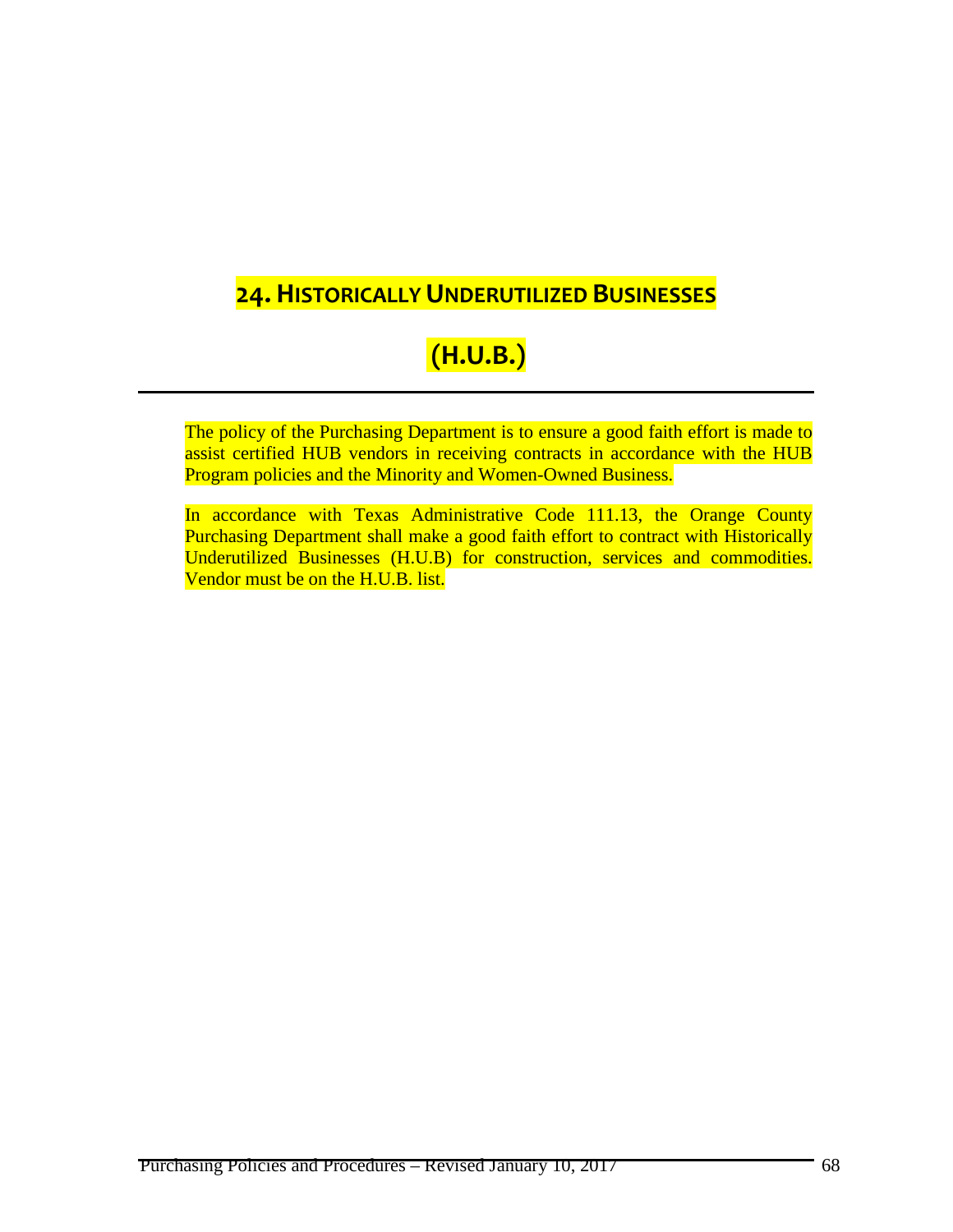### **25. DISADVANTAGED BUSINESS ENTERPRISE**

(a) The Disadvantaged Business Enterprise (DBE) program was created to provide a level playing field for small, minority, and woman-owned companies wanting to do business with the Texas Department of Transportation (TxDOT) and other agencies receiving federal funds from the U.S. Department of Transportation (USDOT). As a sub-recipient of federal funds from the Federal Highway Administration through TxDOT for the design and construction of various public works projects.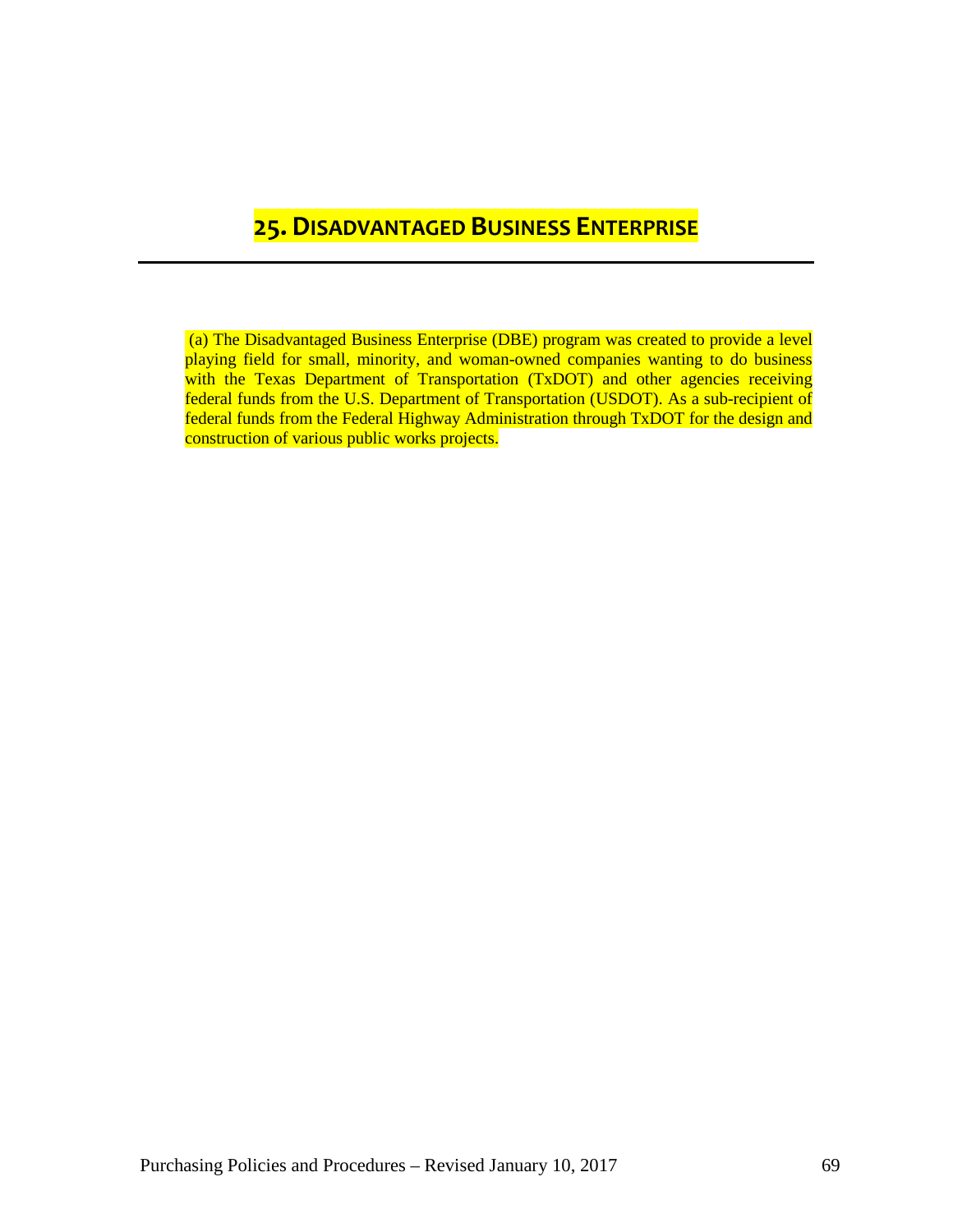#### **A. Appointment of the Purchasing Agent**

As outlined in the Texas Local Government Code  $\S262.011(a)$ , the Orange County Purchasing Agent is appointed by and accountable to a Board composed of the Judges of the District Courts and the County Judge. The Purchasing Board appoints the Purchasing Agent for Orange County to a two-year term and approves the budget for the Purchasing Department, including the Purchasing Agent's salary.

#### **B. Purchasing Authority of Commissioners' Court**

The authority of Texas counties to purchase one or more items under a contract that will require expenditures exceeding \$50,000.00 rests with the Commissioners' Courts. The Commissioners' Courts shall make their awards in compliance with the competitive bidding or competitive proposal procedures prescribed by the County Purchasing Act Texas Local Government Code §262.023.

#### **C. Duties and Authority of the Purchasing Agent**

The Purchasing Agent's authority is derived from statutes, delegation of the Commissioners' Court, and direction of the Purchasing Board. The statutory duties of the Purchasing Agent include the following as prescribed by Texas Local Government Code §262.011.

#### **Authority:**

The Purchasing Agent shall purchase all supplies, materials, and equipment required or used, and contract for all repairs to property used by the County or a subdivision, officer or employee of the County, except purchases and contracts required by law to be made by competitive bid. **A person other than the Purchasing Agent or designated Purchasing Department employee may not make the purchase of the supplies, materials, or equipment or make the contract for repairs.**

The Purchasing Agent shall supervise all purchases made on competitive bids and shall see that all purchased supplies, materials and equipment are delivered to the proper county officer or department in accordance with the purchase contract.

A purchase made by the Purchasing Agent shall be paid for by an electronic transfer, check, or warrant drawn by the Orange County Auditor on funds in the County treasury in the manner provided by law and the County Treasurer may not honor an electronic transfer, check, or warrant for a purchase **unless the purchase is made by the County Purchasing Agent or on competitive bid as provided by the law, Texas Local Government Code §262.011(f).**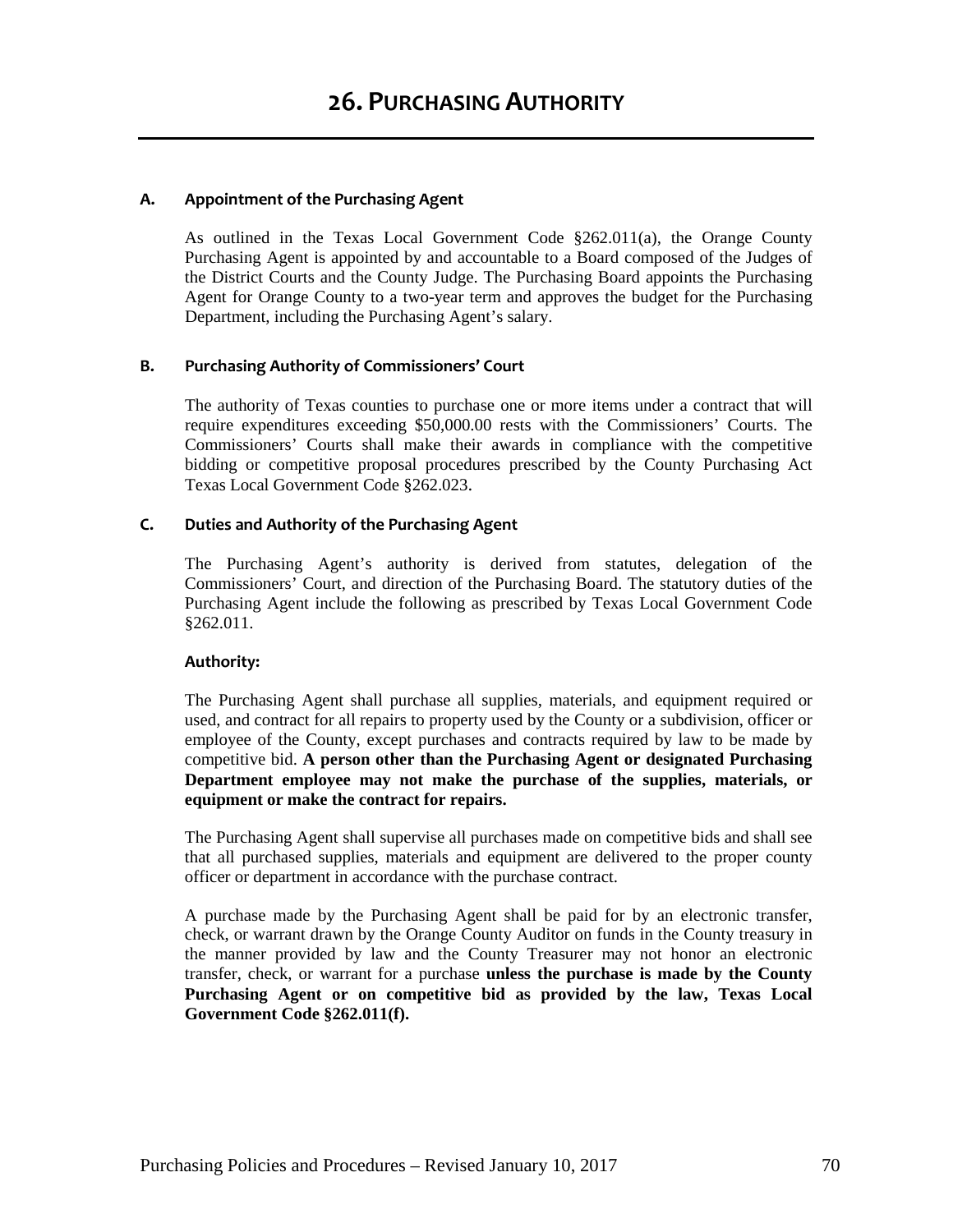#### **D.****Inventory**

On July 1 of each year, the County Purchasing Agent shall file with the County Auditor and each member of the Board that appoints the County Purchasing Agent an inventory of all property on hand and belonging to the County and each subdivision, officer, and employee of the County. The County Auditor shall carefully examine the inventory and make an accounting for all property purchased or previously inventoried and not appearing on the inventory as per Texas Local Government Code 262.011 (I). For more detailed information refer to Orange County Inventory and Fixed Asset Policy.

#### **E.****Transfer of Assets**

Upon approval from the Commissioners' Court, and in accordance with Texas Local Government Code §262.011(j), the Purchasing Agent shall transfer County supplies, materials, and equipment from a subdivision, department, officer, or employee of the County that are not needed or used to another subdivision department, officer, or employee requiring the supplies or materials or the use of the equipment. The Purchasing Agent shall furnish to the Auditor a list of transferred goods. For more detailed information refer to Orange County Inventory and Fixed Asset Policy.

#### **F.****Disposition of Surplus or Salvage Property**

The Purchasing Agent, acting for Commissioners' Court, shall dispose of surplus, recycle, salvage property, or trade-in for new property following the procedures outlined in Texas Local Government Code §263.152. For more detailed information refer to Orange County Inventory and Fixed Asset Policy.

#### **G.****Violation and Penalty**

A County officer or employee commits an offense if the officer or employee intentionally or knowingly makes or authorizes separate, sequential or component purchases to avoid the competitive bidding requirements of Texas Local Government Code §262.023. An offense under this subsection is a Class B misdemeanor.

#### **H. Additional Responsibilities of the Purchasing Agent**

The Purchasing Agent, by direction of the Purchasing Board, is responsible for the following:

The Purchasing Agent shall prepare bid or proposal specifications for all materials, supplies, and equipment for Commissioners' Court approval, and shall be responsible for subsequent solicitation and evaluation of formal bids and proposals for any item or items under a contract that would require expenditure in excess of \$50,000.00.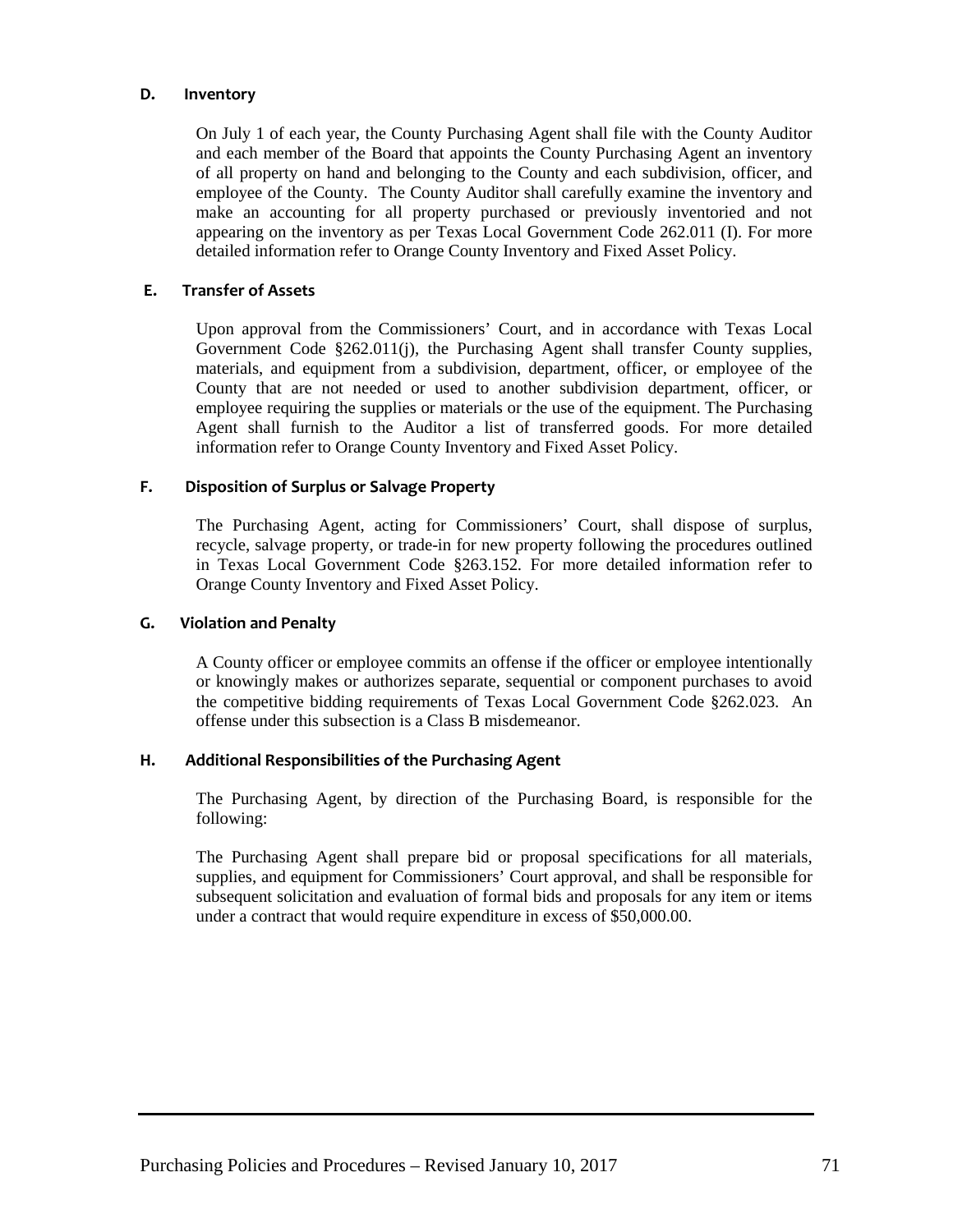### **25. CODE OF ETHICS**

#### **Good Faith Effort for County Projects**

(a) Contractors who are awarded contracts with the County are required to make a good faith effort to subcontract with HUBs. This includes professional services associated with the County projects. (b) The prime contractor shall comply with the following criteria:

(1) Divide the contract work into the smallest feasible portions to allow for maximum HUB

subcontractor participation, consistent with standard and prudent industry practices.

(2) Notify HUBs, in writing, of work that the prime contractor plans to subcontract, allowing sufficient time for effective participation. The notification shall include:

(A) Adequate information about the project and intended subcontracting work (i.e., plans and specifications, scope of work).

(B) Bonding and insurance requirements of HUB subcontractor

(C) A point of contact within the prime contractor's organization that can answer any questions a HUB may have about the project.

(3) Provide written notice to the Purchasing Agent or HUB Coordinator if the prime contractor is unable to meet the required goal for HUB subcontractor participation, and explain why the goal was not met.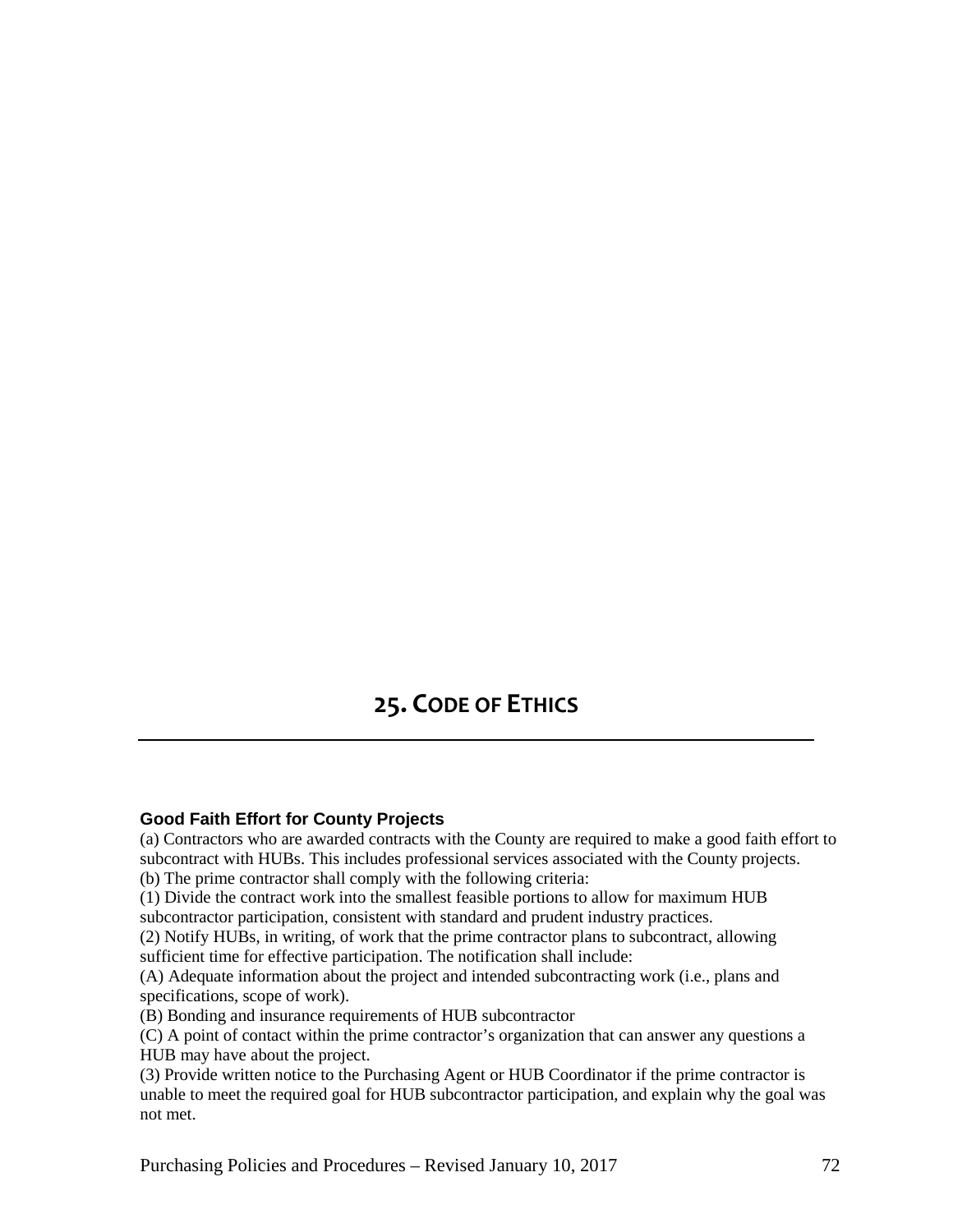(4) Negotiate in good faith with interested HUBs and not reject bids from HUBs that qualify as lowest, responsive and responsible bidders.

(5) Use the services of minority or women trade organizations or development centers to disseminate the subcontracting opportunities to their membership.

(6) Communicate to the Purchasing Agent when no HUB participation is achieved and include reasons.

(7) Obtain pre-approval from the Purchasing Agent or the HUB Coordinator of all changes involving certified HUB subcontractors. Modifications to the HUB subcontractor participation plan are permitted only after award of the bid and solely with the prior written approval of the Purchasing Office.

(c) The HUB Coordinator provides a list of certified HUBs, upon request, to any prime contractor experiencing difficulty locating certified HUBs to fulfill its subcontracting goals.

## **26. CODE OF ETHICS**

The Orange County Purchasing Department adheres to and endorses the policy statements and code of ethics of the National Institute of Governmental Purchasing.

The National Institute of Governmental Purchasing believes, and it is a condition of membership, that the following ethical principles should govern the conduct of every person employed by a public sector procurement or materials management organization:

- Seeks or accepts a position as head (or employee) only when fully in accord with the professional principles applicable thereto and when confident of possessing the qualifications to serve under those principles to the advantage of the employing organization.
- Believes in the dignity and worth of the service rendered by the organization, and the societal responsibilities assumed as a trusted public servant.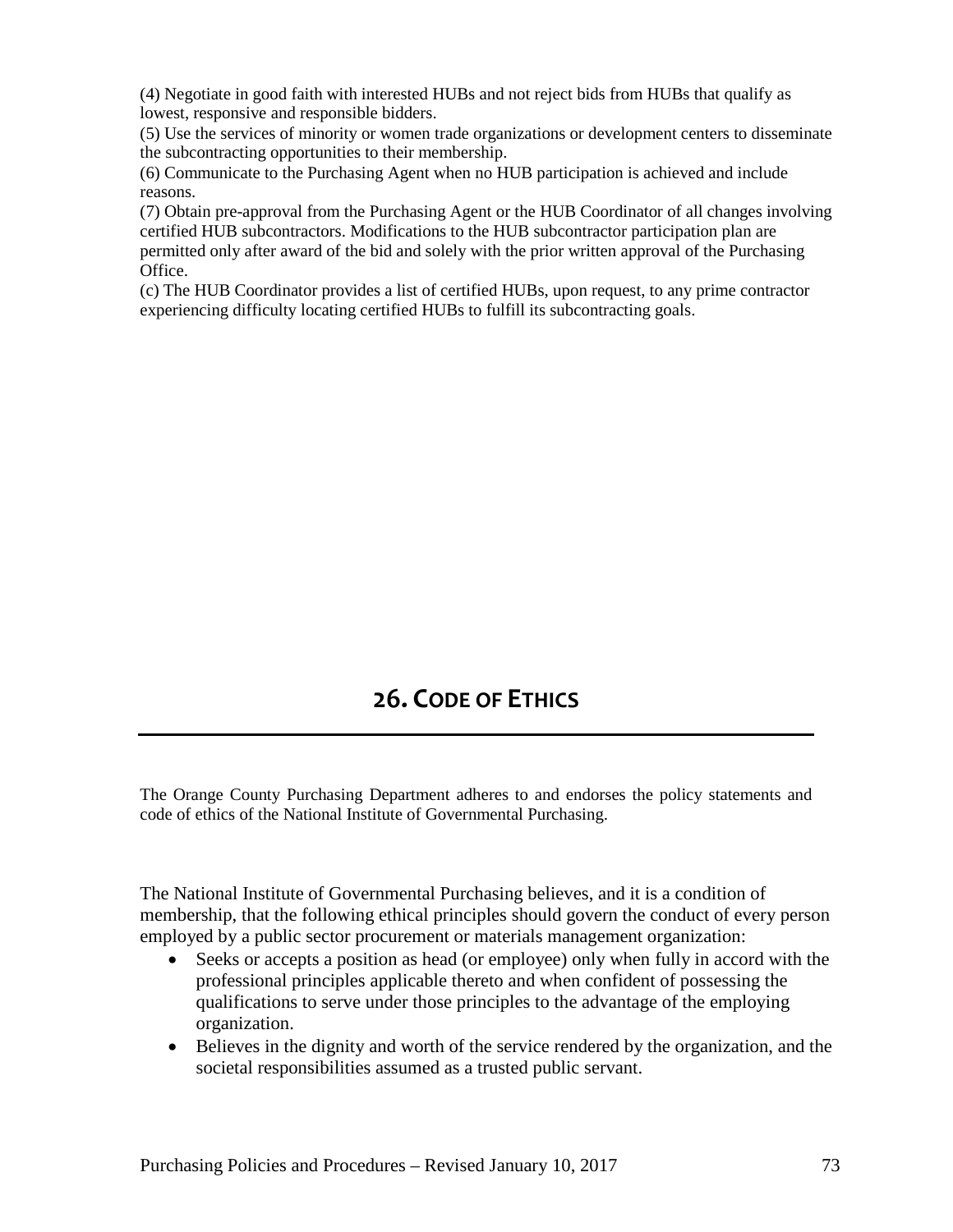- Is governed by the highest ideals of honor and integrity in all public and personal relationships in order to merit the respect and inspire the confidence of the organization and the public being served.
- Believes that personal aggrandizement or personal profit obtained through misuse of public or personal relationships is dishonest and not tolerable.
- Identifies and eliminates participation of any individual in operational situations where a conflict of interest may be involved.
- Believes that members of the Institute and its staff should at no time, or under any circumstances, accept directly or indirectly, gifts, gratuities, or other things of value from suppliers, which might influence or appear to influence purchasing decisions.
- Keeps the governmental organization informed, through appropriate channels, on problems and progress of applicable operations by emphasizing the importance of the facts.
- Resists encroachment on control of personnel in order to preserve integrity as a professional manager.
- Handles all personnel matters on a merit basis, and in compliance with applicable laws prohibiting discrimination in employment on the basis of politics, religion, color, national origin, disability, gender, age, pregnancy and other protected characteristics.
- Seeks or dispenses no personal favors. Handles each administrative problem objectively and empathetically, without discrimination.
- Subscribes to and supports the professional aims and objectives of NIGP The Institute for Public Procurement.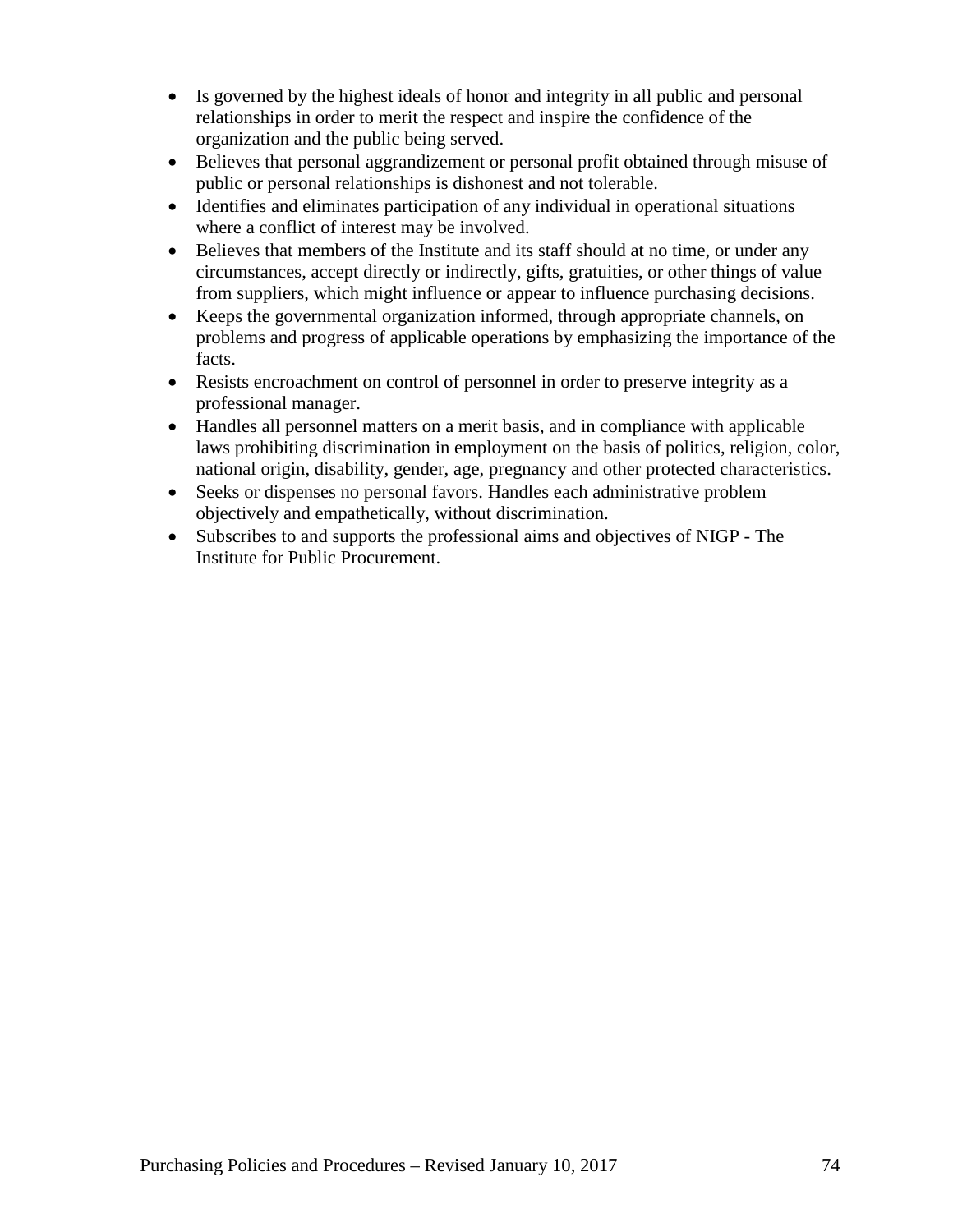**\_\_\_\_\_\_\_\_\_\_\_\_\_\_\_\_\_\_\_\_\_\_\_\_\_\_\_\_\_\_\_\_\_\_\_\_\_\_\_\_\_\_\_\_\_\_\_\_\_\_**

## **Advance Payment Requirements and Procedures.**

This section of the procurement system of the Orange County, Texas ("County") a non-Federal entity other than a state, is intended to provide written procedures to implement the requirements of 2 CRF 200.305, including establishing payment methods to minimize the time elapsing between the transfer of funds from the United State Treasury or any passthrough entity and the disbursement by the County whether the payment is made by electronic funds or transfer, or issuance or redemption of checks, warrants, or payment by other means, to meet Federal standards for fund control and accountability.

Advance payments received by the County shall be limited to the minimum amounts needed and shall be timed to be in accordance with the actual, immediate cash requirements of the County in carrying out the purpose of the approved program or project, with the timing and amount of advance payments to be as close as is administratively feasible to the actual disbursements by the County for direct program or project costs and the proportionate share of any allowable indirect costs.

1) The County shall make timely payment to contractors in accordance with the contract provisions.

2) Whenever possible, advance payments shall be consolidated to cover anticipated cash needs for all Federal awards made by the Federal awarding agency to the County.

3) Advance payment mechanisms including Treasury check and electronic funds transfer shall comply with applicable guidance in 2 CFR Part 208.

4) The County may submit requests for advance payments and reimbursements monthly when electronic fund transfers are not used, and more often when electronic transfers are used, in accordance with the Electronic Fund Transfer Act (15 U.S.C. 1693-1693r).

5) When the reimbursement method is used, the County shall make payment within 30 calendar days after receipt of the billing, unless the Federal awarding agency or pass through entity reasonably believes the request to be improper.

6) When the cash method on a working capital advance basis is used, and advance cash payments are made to the County to cover its estimated disbursement needs for an initial period generally geared to the County's disbursing cycle, thereafter the County may receive from the Federal awarding agency or pass-through entity reimbursement for the County's actual cash disbursements.

7) Use of resources before requesting case advance payments – To the extent available, the County shall disburse funds available from program income (including repayments to a revolving fund), rebates, refunds, contract settlements, audit recovered, and interest earned on such funds before requesting additional cash payments.

8) The County shall at all times, including during the period of performance:

a) Comply with the project objectives, Federal statutes, regulation, or the terms and conditions of the Federal award;

b) Not be delinquent in a debt to the United States as defined in OMB Guidance A-129, "Policies for Federal Credit Programs and Non-Tax Receivables," and;

c) Comply with Federal award conditions.